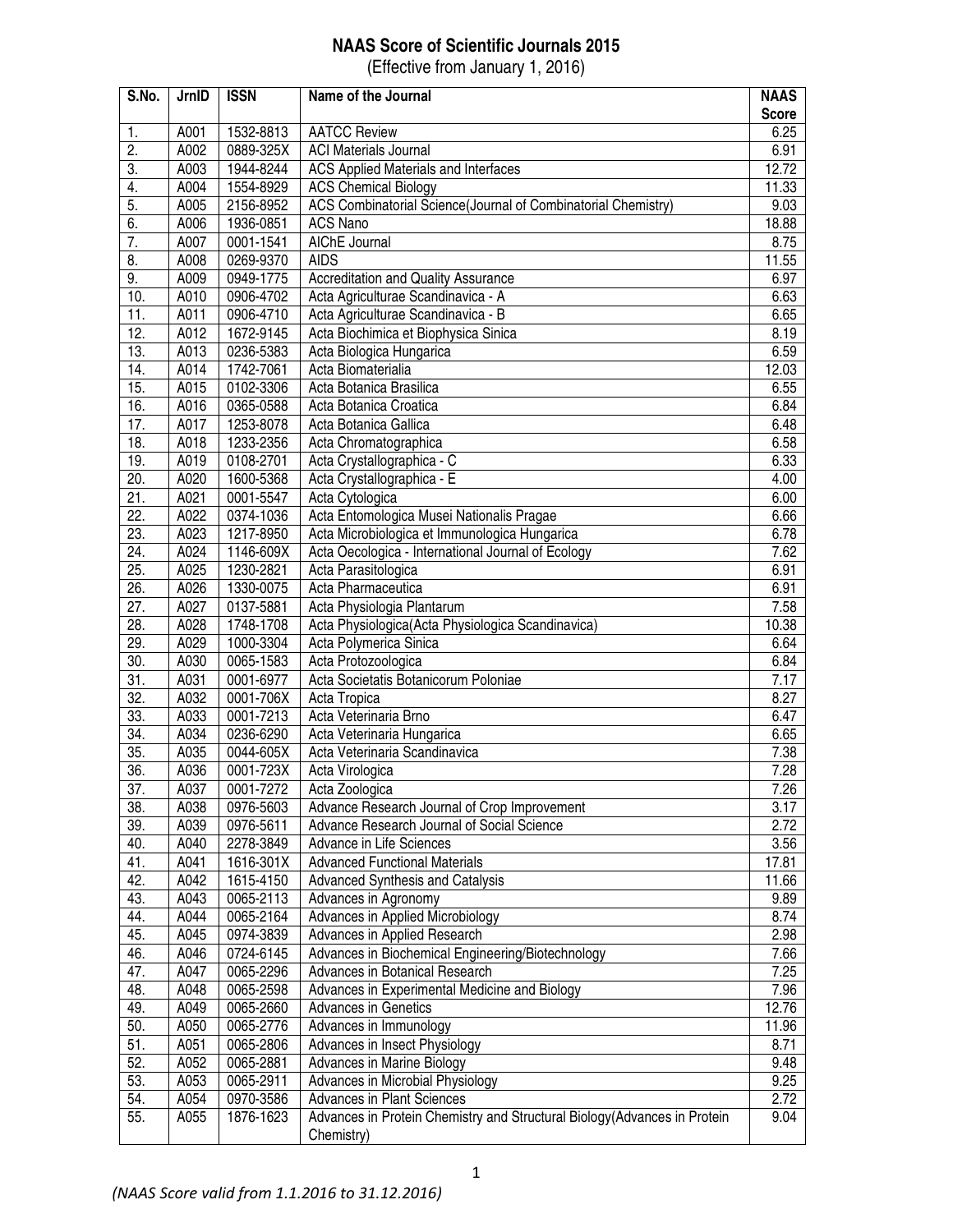| S.No. | JrnID | <b>ISSN</b> | Name of the Journal                                                     | <b>NAAS</b>     |
|-------|-------|-------------|-------------------------------------------------------------------------|-----------------|
|       |       |             |                                                                         | <b>Score</b>    |
| 56.   | A056  | 0273-1177   | Advances in Space Research                                              | 7.36            |
| 57.   | A057  | 0065-3527   | Advances in Virus Research                                              | 10.57           |
| 58.   | A058  | 0309-1708   | Advances in Water Resources                                             | 9.42            |
| 59.   | A059  | 1021-3589   | African Entomology                                                      | 6.37            |
| 60.   | A060  | 1996-0808   | African Journal of Microbiology Research                                | 4.00            |
| 61.   | A061  | 1991-637X   | African Journal of Agricultural Research                                | $\star\star$    |
| 62.   | A062  | 1684-5315   | African Journal of Biotechnology                                        | $^{\star\star}$ |
| 63.   | A063  | 0189-6016   | African Journal of Traditional, Complementary and Alternative Medicines | 6.50            |
| 64.   | A064  | 2320-1193   | Agrica - An International Journal of Plant Science Researches           | 2.23            |
| 65.   | A065  | 0169-5150   | <b>Agricultural Economics</b>                                           | 7.19            |
| 66.   | A066  | 0971-3441   | Agricultural Economics Research Review                                  | 5.68            |
| 67.   | A067  | 0554-5587   | <b>Agricultural Engineering</b>                                         | 4.24            |
| 68.   | A068  | 0970-2962   | <b>Agricultural Engineering Today</b>                                   | 3.66            |
| 69.   | A069  | 0002-1482   | <b>Agricultural History</b>                                             | 6.19            |
| 70.   | A070  | 0084-5841   | Agricultural Mechanization in Asia, Africa and Latin America            | 6.01            |
| 71.   | A071  | 2249-720X   | Agricultural Research                                                   | 5.88            |
| 72.   | A072  | 0253-1496   | <b>Agricultural Reviews</b>                                             | 3.31            |
| 73.   | A073  | 0253-150X   | <b>Agricultural Science Digest</b>                                      | 3.88            |
| 74.   | A074  | 0002-1679   | Agricultural Situation In India                                         | 2.76            |
| 75.   | A075  | 0308-521X   | Agricultural Systems                                                    | 8.91            |
| 76.   | A076  | 0378-3774   | Agricultural Water Management                                           | 8.29            |
| 77.   | A077  | 0970-1907   | Agricultural and Biological Research                                    | 2.79            |
| 78.   | A078  | 0168-1923   | Agricultural and Forest Meteorology                                     | 9.76            |
| 79.   | A079  | 0973-1520   | <b>Agriculture Update</b>                                               | 2.73            |
| 80.   | A080  | 1461-9555   | Agriculture and Forest Entomology, UK                                   | 7.82            |
| 81.   | A081  | 0889-048X   | Agriculture and Human Values                                            | 7.62            |
| 82.   | A082  | 0167-8809   | Agriculture, Ecosystems & Environment (Netherlands)                     | 9.40            |
| 83.   | A083  | 1722-6996   | Agro Food Industry Hi-Tech                                              | 6.21            |
| 84.   | A084  | 0002-1857   | Agrochimica                                                             | 6.21            |
| 85.   | A085  | 0167-4366   | <b>Agroforestry Systems</b>                                             | 7.22            |
| 86.   | A086  | 0002-1962   | Agronomy Journal(Journal of American Society of Agronomy)               | 7.44            |
| 87.   | A087  | 1774-0746   | Agronomy for Sustainable Development(Agronomie)                         | 9.99            |
| 88.   | A088  | 0971-1570   | Agropedology                                                            | 3.21            |
| 89.   | A089  | 0145-6008   | Alcoholism - Clinical and Experimental Research                         | 9.21            |
| 90.   | A090  | 0002-5100   | Aldrichimica Acta                                                       | 20.00           |
| 91.   | A091  | 2211-9264   | Algal Research-Biomass Biofuels and Bioproducts                         | 11.01           |
| 92.   | A092  | 0971-4693   | Allelopathy Journal                                                     | 6.52            |
| 93.   | A093  | 0044-7447   | Ambio                                                                   | 8.29            |
| 94.   | A094  | 0002-7626   | American Bee Journal                                                    | 6.00            |
| 95.   | A095  | 0002-9092   | American Journal of Agricultural Economics                              | 7.33            |
| 96.   | A096  | 0002-9122   | American Journal of Botany                                              | 8.60            |
| 97.   | A097  | 0002-9165   | American Journal of Clinical Nutrition                                  | 12.77           |
| 98.   | A098  | 0002-9254   | American Journal of Enology and Viticulture                             | 7.39            |
| 99.   | A099  | 2231-0606   | American Journal of Experimental Agriculture                            | 3.98            |
| 100.  | A100  | 0002-9440   | American Journal of Pathology                                           | 10.59           |
| 101.  | A101  | 0363-6143   | American Journal of Physiology - Cell Physiology                        | 9.78            |
| 102.  | A102  | 0193-1849   | American Journal of Physiology - Endocrinology and Metabolism           | 9.79            |
| 103.  | A103  | 0193-1857   | American Journal of Physiology - Gastrointestinal and Liver Physiology  | 9.80            |
| 104.  | A104  | 0363-6135   | American Journal of Physiology - Heart and Circulatory Physiology       | 9.84            |
| 105.  | A105  | 1040-0605   | American Journal of Physiology - Lung Cellular and Molecular Physiology | 10.08           |
| 106.  | A106  | 1931-857X   | American Journal of Physiology - Renal Physiology                       | 9.25            |
| 107.  | A107  | 0363-6119   | American Journal of Physiology-Regulatory Integrative and Comparative   | 9.11            |
|       |       |             | Physiology                                                              |                 |
| 108.  | A108  | 1099-209X   | American Journal of Potato Research                                     | 7.20            |
| 109.  | A109  | 1046-7408   | American Journal of Reproductive Immunology                             | 8.44            |
| 110.  | A110  | 1044-1549   | American Journal of Respiratory Cell and Molecular Biology              | 9.99            |
| 111.  | A111  | 0002-9599   | American Journal of Science                                             | 8.92            |
| 112.  | A112  | 0002-9645   | American Journal of Veterinary Research                                 | 7.34            |
| 113.  | A113  | 0003-0147   | American Naturalist                                                     | 9.83            |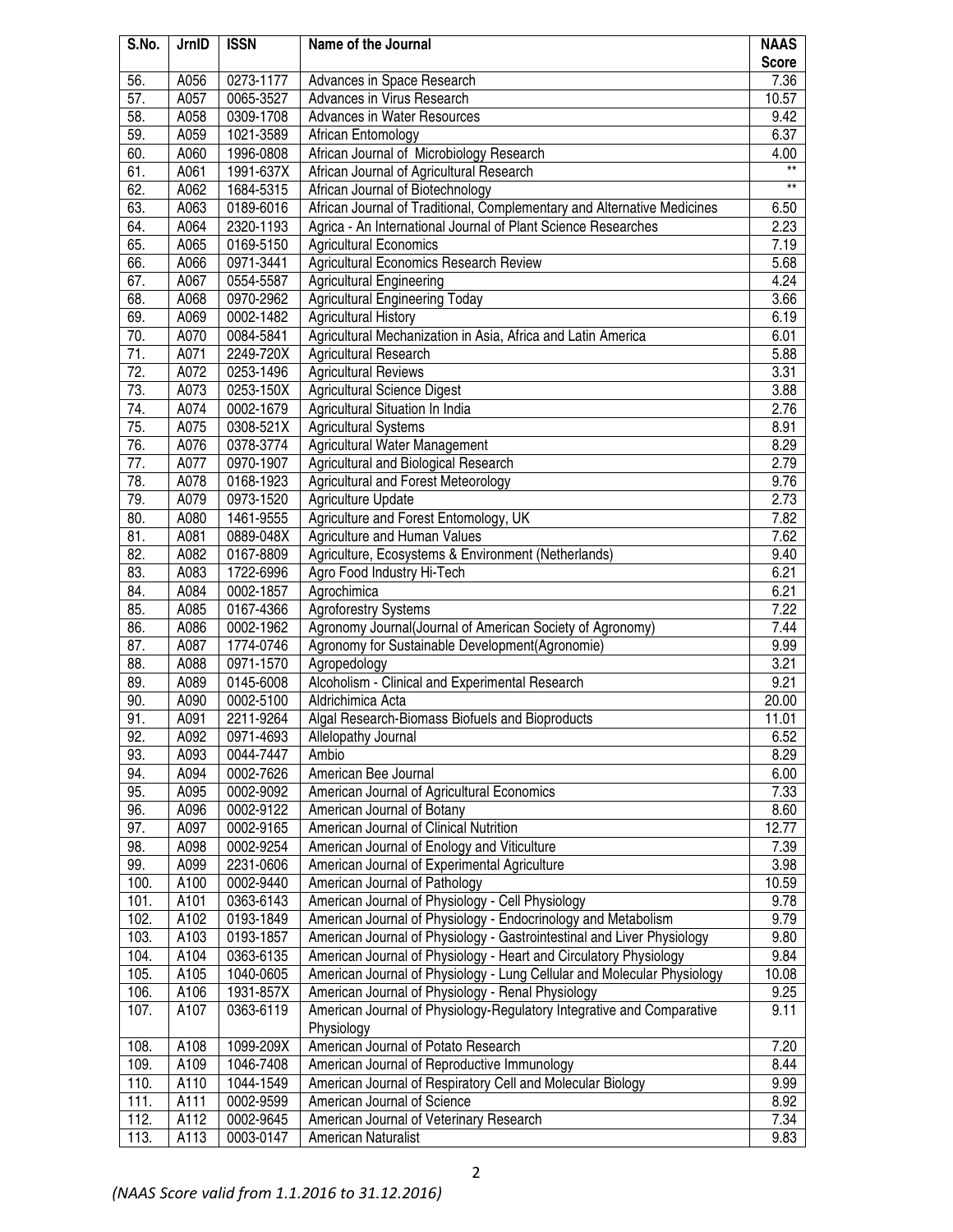| S.No.        | JrnID            | <b>ISSN</b>            | Name of the Journal                                                       | <b>NAAS</b>  |
|--------------|------------------|------------------------|---------------------------------------------------------------------------|--------------|
|              |                  |                        |                                                                           | <b>Score</b> |
| 114.         | A114             | 0003-0996              | <b>American Scientist</b>                                                 | 6.56         |
| 115.         | A115             | 0003-1305              | American Statistician                                                     | 6.92         |
| 116.         | A116             | 0939-4451              | Amino Acids                                                               | 9.29         |
| 117.         | A117             | 0973-4775              | An Asian Journal of Soil Science                                          | 3.19         |
| 118.         | A118             | 1075-9964              | Anaerobe                                                                  | 8.48         |
| 119.         | A119             | 0003-2654              | Analyst                                                                   | 10.11        |
| 120.         | A120             | 0003-2670              | Analytica Chimica Acta                                                    | 10.51        |
| 121.         | A121             | 0003-2697              | Analytical Biochemistry                                                   | 8.22         |
| 122.         | A122             | 0003-2700<br>0003-2719 | <b>Analytical Chemistry</b>                                               | 11.64        |
| 123.<br>124. | A123<br>A124     | 1759-9660              | <b>Analytical Letters</b><br><b>Analytical Methods</b>                    | 7.03<br>7.82 |
| 125.         | A125             | 0910-6340              | <b>Analytical Sciences</b>                                                | 7.39         |
| 126.         | A126             | 1618-2642              | Analytical and Bioanalytical Chemistry                                    | 9.44         |
| 127.         | A127             | 1433-7851              | Angewandte Chemie International Edition                                   | 17.26        |
| 128.         | A128             | 1751-7311              | Animal(Reproduction, Nutrition, Development)                              | 7.84         |
| 129.         | A129             | 0003-3472              | Animal Behaviour                                                          | 9.14         |
| 130.         | A130             | 1570-7555              | <b>Animal Biology</b>                                                     | 6.60         |
| 131.         | A131             | 1049-5398              | Animal Biotechnology                                                      | 6.76         |
| 132.         | A132             | 1367-9430              | <b>Animal Conservation</b>                                                | 8.85         |
| 133.         | A133             | 0377-8401              | Animal Feed Science and Technology                                        | 8.00         |
| 134.         | A134             | 0268-9146              | <b>Animal Genetics</b>                                                    | 8.21         |
| 135.         | A135             | 0972-2963              | Animal Nutrition and Feed Technology                                      | 6.13         |
| 136.         | A136             | 1836-0939              | Animal Production Science(Australian Journal of Experimental Agriculture) | 7.29         |
| 137.         | A137             | 0378-4320              | <b>Animal Reproduction Science</b>                                        | 7.51         |
| 138.         | A138             | 1344-3941              | Animal Science Journal                                                    | 6.96         |
| 139.         | A139             | 0974-6307              | Animal Science Reporter                                                   | 3.62         |
| 140.         | A140             | 0003-3847              | Annales Botanici Fennici                                                  | 6.70         |
| 141.         | A141             | 0012-9593              | Annales Scientifiques De L Ecole Normale Superieure                       | 7.52         |
| 142.         | A142             | 0003-4118              | Annales de Medicine Veterinaire                                           | 4.00         |
| 143.         | A143             | 0003-4541              | Annals Zoologici                                                          | 7.16         |
| 144.         | A144             | 0003-455X              | Annals Zoologici Fennici                                                  | 6.86         |
| 145.         | A145             | 0037-9271              | Annals de la Soci,t, Entomologique de France                              | 6.51         |
| 146.         | A146             | 0971-9660              | Annals of Agri Bio Research                                               | 2.91         |
| 147.         | A147             | 0970-3179              | Annals of Agricultural Research                                           | 3.02         |
| 148.         | A148             | 0003-4746              | Annals of Applied Biology                                                 | 8.00         |
| 149.         | A149             | 0570-1791              | Annals of Arid Zone                                                       | 2.62         |
| 150.         | A <sub>150</sub> | 0970-0153              | Annals of Biology                                                         | 2.98         |
| 151.         | A151             | 0305-7364              | Annals of Botany                                                          | 9.65         |
| 152.         | A152             | 0013-8746              | Annals of Entomological Society of America                                | 7.19         |
| 153.         | A153             | 0970-3721              | Annals of Entomology                                                      | 3.35         |
| 154.         | A154             | 1844-8135              | Annals of Forest Research                                                 | 6.42         |
| 155.         | A155             | 1286-4560              | Annals of Forest Science                                                  | 7.98         |
| 156.         | A156<br>A157     | 0974-8784              | Annals of Horticulture                                                    | 2.35         |
| 157.         |                  | 0020-3157              | Annals of Institute of Statistical Mathematrica                           | 6.82         |
| 158.<br>159. | A158<br>A159     | 1590-4261<br>0914-7187 | Annals of Microbiology<br><b>Annals of Nuclear Medicine</b>               | 6.99<br>7.68 |
| 160.         | A160             | 0250-6807              | Annals of Nutrition and Metabolism                                        | 8.62         |
| 161.         | A161             | 0976-125X              | Annals of Pharmacy and Pharmaceutical Sciences                            | 2.80         |
| 162.         | A162             | 2278-9839              | Annals of Phytopmedicine                                                  | 4.69         |
| 163.         | A163             | 0970-9924              | Annals of Plant Physiology                                                | 1.75         |
| 164.         | A164             | 0971-3573              | Annals of Plant Protection Sciences                                       | 3.65         |
| 165.         | A165             | 0972-1959              | Annals of Plant and Soil Research                                         | 3.66         |
| 166.         | A166             | 0003-3790              | Annals of Science                                                         | 6.55         |
| 167.         | A167             | 0090-5364              | <b>Annals of Statistics</b>                                               | 8.18         |
| 168.         | A168             | 0077-8923              | Annals of the New York Academy of Sciences                                | 10.38        |
| 169.         | A169             | 2347-565X              | Annual Research & Review in Biology                                       | 3.68         |
| 170.         | A170             | 0066-4154              | Annual Review of Biochemistry                                             | 20.00        |
| 171.         | A171             | 1081-0706              | Annual Review of Cell and Developmental Biology                           | 20.00        |
| 172.         | A172             | 1543-592X              | Annual Review of Ecology Evolution and Systematics                        | 16.56        |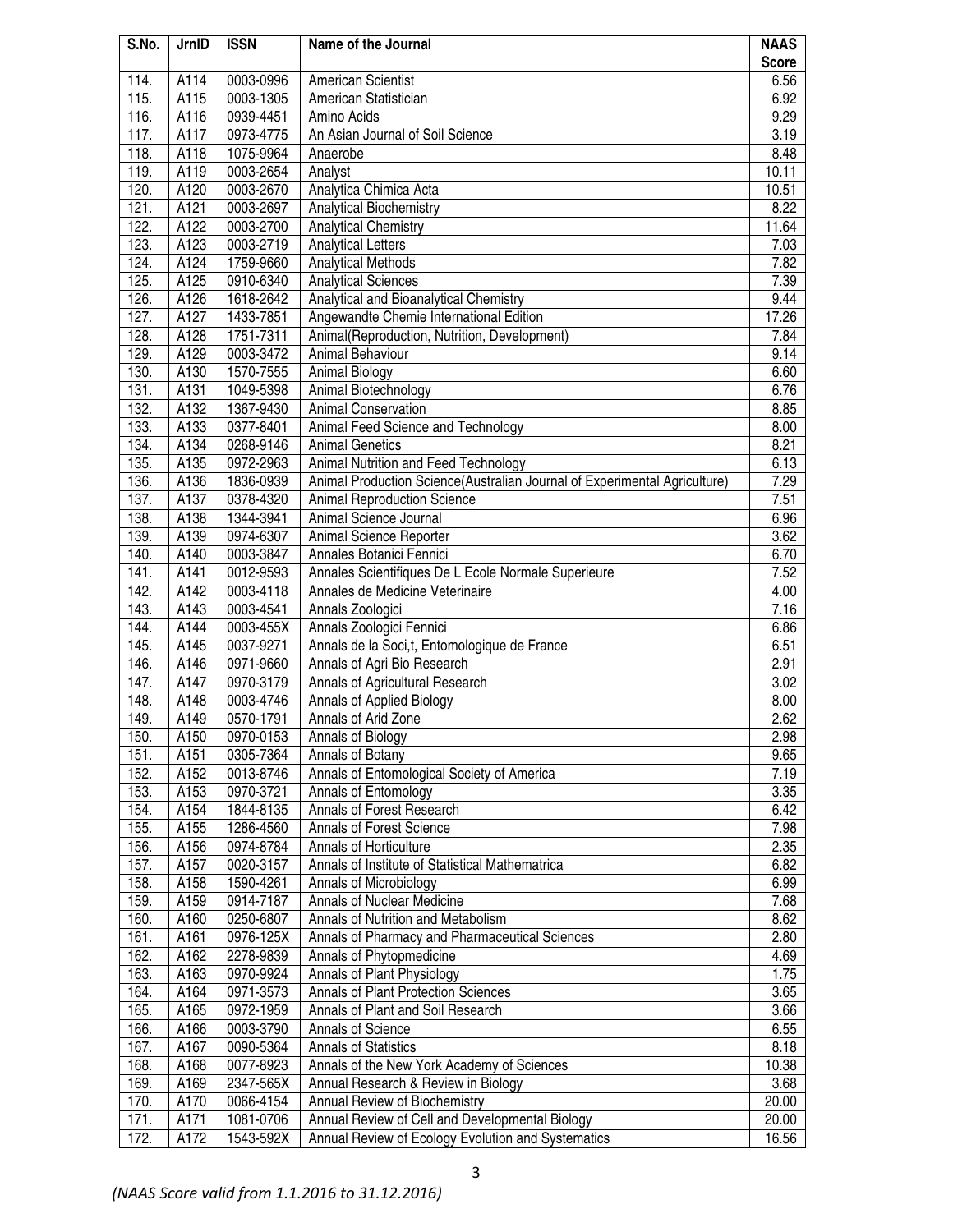| S.No. | JrnID | <b>ISSN</b> | Name of the Journal                                                       | <b>NAAS</b>  |
|-------|-------|-------------|---------------------------------------------------------------------------|--------------|
|       |       |             |                                                                           | <b>Score</b> |
| 173.  | A173  | 0066-4170   | Annual Review of Entomology                                               | 19.73        |
| 174.  | A174  | 0066-4197   | <b>Annual Review of Genetics</b>                                          | 20.00        |
| 175.  | A175  | 0732-0582   | Annual Review of Immunology                                               | 20.00        |
| 176.  | A176  | 0066-4227   | Annual Review of Microbiology                                             | 18.18        |
| 177.  | A177  | 0199-9885   | <b>Annual Review of Nutrition</b>                                         | 14.36        |
| 178.  | A178  | 0362-1642   | Annual Review of Pharmacology and Toxicology                              | 20.00        |
| 179.  | A179  | 0066-4278   | Annual Review of Physiology                                               | 20.00        |
| 180.  | A180  | 0066-4286   | Annual Review of Phytopathology                                           | 15.62        |
| 181.  | A181  | 1543-5008   | Annual Review of Plant Biology                                            | 20.00        |
| 182.  | A182  | 0066-4804   | Antimicrobial Agents and Chemotherapy                                     | 10.48        |
| 183.  | A183  | 0003-6072   | Antonie van Leeuwenhoek                                                   | 7.81         |
| 184.  | A184  | 0378-4568   | Anvesak                                                                   | 2.81         |
| 185.  | A185  | 2041-2851   | <b>AoB Plants</b>                                                         | 8.27         |
| 186.  | A186  | 0044-8435   | Apidologie                                                                | 7.68         |
| 187.  | A187  | 1360-8185   | Apoptosis                                                                 | 9.69         |
| 188.  | A188  | 0003-682X   | <b>Applied Acoustics</b>                                                  | 7.02         |
| 189.  | A189  | 0168-1591   | Applied Animal Behaviour Science                                          | 7.69         |
| 190.  | A190  | 0273-2289   | Applied Biochemistry and Biotechnology                                    | 7.74         |
| 191.  | A191  | 0003-6838   | Applied Biochemistry and Microbiology                                     | 6.74         |
| 192.  | A192  | 0972-0979   | Applied Biological Research                                               | 4.35         |
| 193.  | A193  | 0169-1317   | <b>Applied Clay Science</b>                                               | 8.47         |
| 194.  | A194  | 1589-1623   | Applied Ecology and Environmental Research                                | 6.56         |
| 195.  | A195  | 2040-5790   | Applied Economic Perspectives and Policy (Review of Agricultural          | 7.20         |
|       |       |             | Economics)                                                                |              |
| 196.  | A196  | 0306-2619   | <b>Applied Energy</b>                                                     | 11.61        |
| 197.  | A197  | 0883-8542   | Applied Engineering in Agriculture                                        | 6.41         |
| 198.  | A198  | 0003-6862   | Applied Entomology and Zoology                                            | 7.14         |
| 199.  | A199  | 0003-6870   | <b>Applied Ergonomics</b>                                                 | 8.02         |
| 200.  | A200  | 0175-7598   | Applied Microbiology and Biotechnology                                    | 9.34         |
| 201.  | A201  | 0268-2605   | Applied Organometallic Chemistry                                          | 8.25         |
| 202.  | A202  | 0003-6951   | <b>Applied Physics Letters</b>                                            | 9.30         |
| 203.  | A203  | 0969-8043   | Applied Radiation and Isotopes                                            | 7.23         |
| 204.  | A204  | 0929-1393   | <b>Applied Soil Ecology</b>                                               | 8.64         |
| 205.  | A205  | 0169-4332   | <b>Applied Surface Science</b>                                            | 8.71         |
| 206.  | A206  | 0099-2240   | Applied and Environmental Microbiology                                    | 9.67         |
| 207.  | A207  | 0144-8609   | <b>Aquacultural Engineering</b>                                           | 7.18         |
| 208.  | A208  | 0044-8486   | Aquaculture                                                               | 7.88         |
| 209.  | A209  | 0967-6120   | Aquaculture International                                                 | 6.98         |
| 210.  | A210  | 1353-5773   | <b>Aquaculture Nutrition</b>                                              | 7.40         |
| 211.  | A211  | 1355-557X   | Aquaculture Research                                                      | 7.38         |
| 212.  | A212  | 0304-3770   | <b>Aquatic Botany</b>                                                     | 7.61         |
| 213.  | A213  | 0990-7440   | <b>Aquatic Living Resources</b>                                           | 7.01         |
| 214.  | A214  | 0948-3055   | <b>Aquatic Microbial Ecology</b>                                          | 7.97         |
| 215.  | A215  | 1015-1621   | <b>Aquatic Sciences</b>                                                   | 8.71         |
| 216.  | A216  | 0166-445X   | <b>Aquatic Toxicology</b>                                                 | 9.45         |
| 217.  | A217  | 1878-5352   | Arabian Journal of Chemistry                                              | 9.73         |
| 218.  | A218  | 1866-7511   | Arabian Journal of Geosciences                                            | 7.22         |
| 219.  | A219  | 0003-9438   | Archiv Fur Tierzucht - Archives of Animal Breeding                        | 6.50         |
| 220.  | A220  | 0365-6233   | Archiv der Pharmazie                                                      | 7.53         |
| 221.  | A221  | 1745-039X   | <b>Archives of Animal Nutrition</b>                                       | 7.00         |
| 222.  | A222  | 0003-9861   | Archives of Biochemistry and Biophysics                                   | 9.02         |
| 223.  | A223  | 1933-8244   | Archives of Environmental & Occupational Health(Archives of Environmental | 6.93         |
|       |       |             | Health)                                                                   |              |
| 224.  | A224  | 0090-4341   | Archives of Environmental Contamination and Toxicology                    | 7.90         |
| 225.  | A225  | 0003-925X   | Archives of Food Hygiene                                                  | 6.46         |
| 226.  | A226  | 0739-4462   | Archives of Insect Biochemistry and Physiology                            | 7.02         |
| 227.  | A227  | 0302-8933   | Archives of Microbiology                                                  | 7.67         |
| 228.  | A228  | 0253-6269   | Archives of Pharmacal Research                                            | 8.05         |
| 229.  | A229  | 0340-5761   | Archives of Toxicology                                                    | 11.98        |
|       |       |             |                                                                           |              |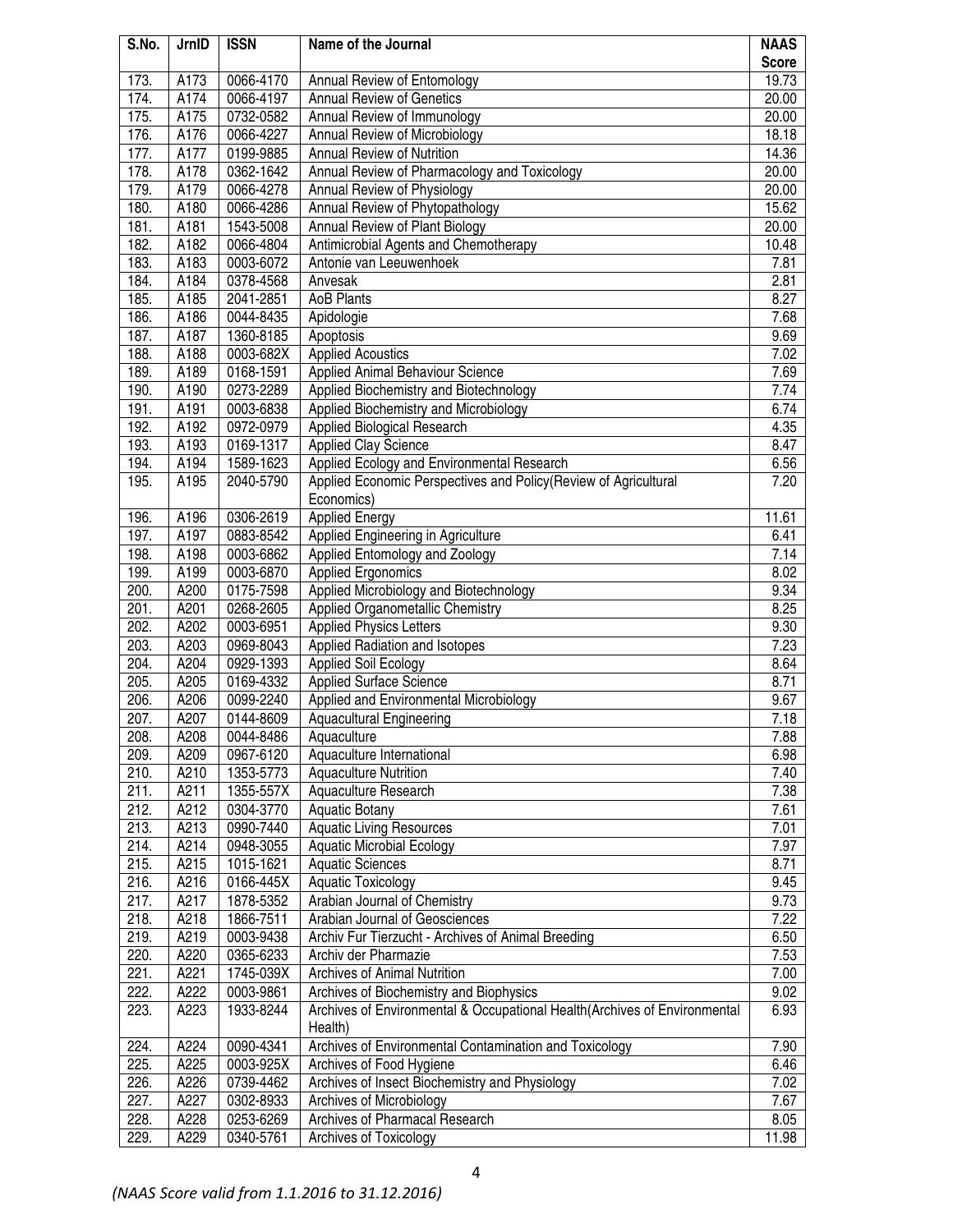| S.No.        | JrnID            | <b>ISSN</b>            | Name of the Journal                                                       | <b>NAAS</b>  |
|--------------|------------------|------------------------|---------------------------------------------------------------------------|--------------|
|              |                  |                        |                                                                           | <b>Score</b> |
| 230.         | A230             | 0304-8608              | Archives of Virology                                                      | 8.39         |
| 231.         | A231             | 0004-0622              | Archivos Lationoamericanos De Nutricion                                   | 6.23         |
| 232.         | A232             | 1523-0430              | Arctic, Antarctic and Alpine Research                                     | 7.52         |
| 233.         | A233             | 1532-4982              | Arid Land Research and Management(Arid Soil Research and                  | 6.80         |
|              |                  |                        | Rehabilitation)                                                           |              |
| 234.         | A234             | 0381-7032              | Ars Combinatoria                                                          | 6.26         |
| 235.         | A235             | 2278-1811              | Arthshastra Indian Journal of Economics & Research                        | 2.34         |
| 236.         | A236             | 0160-564X              | <b>Artificial Organs</b>                                                  | 8.05         |
| 237.         | A237             | 0964-7058              | Asia Pacific Journal of Clinical Nutrition                                | 7.70         |
| 238.         | A238             | 1976-7633              | Asia-Pacific Journal of Atmospheric Sciences                              | 7.35         |
| 239.         | A239             | 0971-7730              | Asian Agri-History                                                        | 3.81         |
| 240.         | A240             | 0972-7566              | Asian Biotechnology and Development Review                                | 3.66         |
| 241.         | A241             | 0973-3345              | Asian Chitin Journal                                                      | 2.58         |
| 242.         | A242             | 0116-6514              | Asian Fisheries Science                                                   | 3.40         |
| 243.         | A243             | 2320-7027              | Asian Journal of Agricultural Extension, Economics & Sociology            | 3.08         |
| 244.         | A244             | 1819-1878              | Asian Journal of Animal Sciences                                          | 2.59         |
| 245.         | A245             | 1683-9919              | Asian Journal of Animal and Veterinary Advances                           | 4.00         |
| 246.         | A246             | 0973-4899              | Asian Journal of Bio Science                                              | 3.21         |
| 247.         | A247             | 1996-3351              | Asian Journal of Biological Sciences                                      | 2.79         |
| 248.         | A248             | 0970-7077              | Asian Journal of Chemistry                                                | 6.00         |
| 249.         | A249             | 0971-4456              | Asian Journal of Dairy and Food Research(Journal of Dairying, Foods and   | 3.88         |
|              |                  |                        | Home Sciences)                                                            |              |
| 250.         | A250             | 0973-4759              | Asian Journal of Environmental Science                                    | 3.13         |
| 251.         | A <sub>251</sub> | 0971-3115              | Asian Journal of Extension Education(Maharastra Journal of Extension      | 2.93         |
|              |                  |                        | Education)                                                                |              |
| 252.         | A252             | 0973-4732              | Asian Journal of Home Science                                             | 2.98         |
| 253.         | A253             | 0972-3005              | Asian Journal of Microbiology, Biotechnology & Environmental Sciences     | 3.07         |
| 254.         | A254             | 0973-8398              | Asian Journal of Pharmaceutics                                            | 3.48         |
| 255.         | A255             | 1513-7368              | Asian Pacific Journal of Cancer Prevension                                | 8.51         |
| 256.<br>257. | A256<br>A257     | 1995-7645<br>0973-4740 | Asian Pacific Journal of Tropical Medicine<br>Asian Science               | 7.06<br>2.96 |
| 258.         | A258             | 1011-2367              | Asian-Australasian Journal of Animal Science(Australian Journal of Animal | 6.54         |
|              |                  |                        | Science)                                                                  |              |
| 259.         | A259             | 1352-2310              | Atmospheric Environment                                                   | 9.28         |
| 260.         | A260             | 0169-8095              | Atmospheric Research                                                      | 8.84         |
| 261.         | A <sub>261</sub> | 0815-3191              | Australasian Plant Pathology                                              | 6.95         |
| 262.         | A262             | 1364-985X              | Australian Journal of Agricultural and Resource Economics                 | 7.07         |
| 263.         | A263             | 0067-1924              | Australian Journal of Botany                                              | 7.36         |
| 264.         | A264             | 1835-2693              | Australian Journal of Crop Science                                        | 4.00         |
| 265.         | A265             | 0004-9433              | Australian Journal of Dairy Technology                                    | 5.00         |
| 266.         | A266             | 1326-6756              | Australian Journal of Entomology                                          | 7.01         |
| 267.         | A267             | 0004-959X              | Australian Journal of Zoology                                             | 6.94         |
| 268.         | A268             | 0005-0423              | Australian Veterinary Journal                                             | 7.05         |
| 269.         | A269             | 0310-138X              | Australian Veterinary Practitioner                                        | 5.00         |
| 270.         | A270             | 1369-1473              | Australian and New Zealand Journal of Statistics                          | 6.42         |
| 271.         | A271             | 1758-1559              | Avian Biology Research                                                    | 6.93         |
| 272.         | A272             | 0005-2086              | Avian Diseases                                                            | 7.24         |
| 273.         | A273             | 0307-9457              | Avian Pathology                                                           | 7.64         |
| 274.         | <b>B001</b>      | 0294-3506              | <b>BIOFUTUR</b>                                                           | 6.05         |
| 275.         | B002             | 1471-2091              | <b>BMC Biochemistry</b>                                                   | 7.44         |
| 276.         | <b>B003</b>      | 1471-2105              | <b>BMC Bioinformatics</b>                                                 | 8.58         |
| 277.         | <b>B004</b>      | 1741-7007              | <b>BMC Biology</b>                                                        | 13.98        |
| 278.         | <b>B005</b>      | 1472-6750              | <b>BMC Biotechnology</b>                                                  | 8.03         |
| 279.         | <b>B006</b>      | 1471-2121              | <b>BMC Cell Biology</b>                                                   | 8.34         |
| 280.         | <b>B007</b>      | 1472-6882              | <b>BMC Complementary and Alternative Medicine</b>                         | 8.02         |
| 281.         | <b>B008</b>      | 1471-213X              | <b>BMC Development Biology</b>                                            | 8.67         |
| 282.         | <b>B009</b>      | 1471-2148              | <b>BMC Evolutionary Biology</b><br><b>BMC Genetics</b>                    | 9.37<br>8.40 |
| 283.<br>284. | B010<br>B011     | 1471-2156<br>1471-2164 | <b>BMC Genomics</b>                                                       | 9.99         |
|              |                  |                        |                                                                           |              |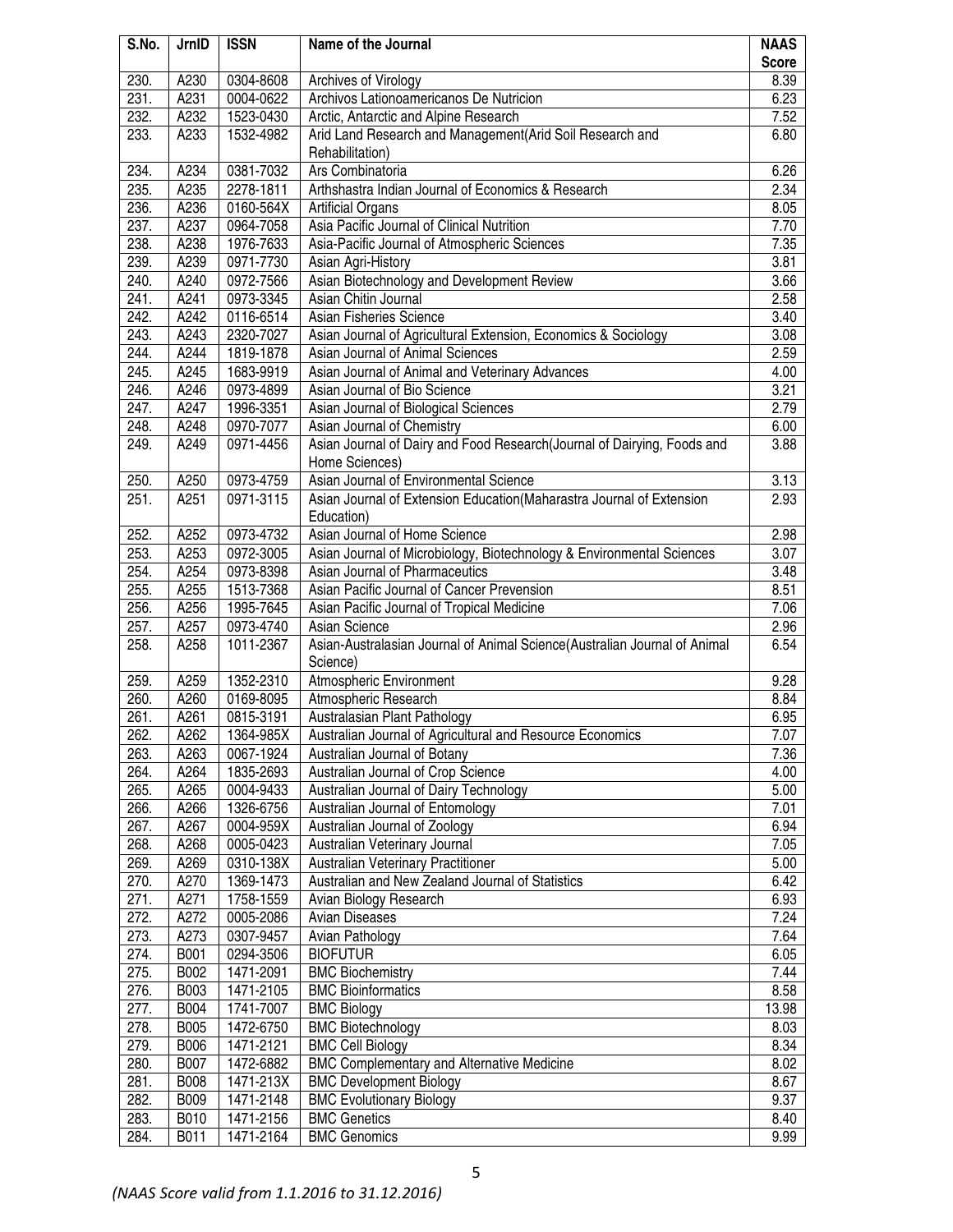| S.No. | JrnID       | <b>ISSN</b> | Name of the Journal                                                                                                                           | <b>NAAS</b>  |
|-------|-------------|-------------|-----------------------------------------------------------------------------------------------------------------------------------------------|--------------|
|       |             |             |                                                                                                                                               | <b>Score</b> |
| 285.  | B012        | 1471-2350   | <b>BMC Medical Genetics</b>                                                                                                                   | 8.08         |
| 286.  | B013        | 1471-2180   | <b>BMC Microbiology</b>                                                                                                                       | 8.73         |
| 287.  | B014        | 1471-2199   | <b>BMC Molecular Biology</b>                                                                                                                  | 8.19         |
| 288.  | B015        | 1471-2229   | <b>BMC Plant Biology</b>                                                                                                                      | 9.81         |
| 289.  | B016        | 1472-6807   | <b>BMC Structural Biology</b>                                                                                                                 | 7.18         |
| 290.  | B017        | 1746-6148   | <b>BMC Veterinary Research</b>                                                                                                                | 7.78         |
| 291.  | B018        | 0253-5416   | Bangladesh Journal of Botany                                                                                                                  | 6.13         |
| 292.  | B019        | 1439-1791   | <b>Basic and Applied Ecology</b>                                                                                                              | 7.94         |
| 293.  | B020        | 1742-7835   | Basic and Clinical Pharmacology and Toxicology                                                                                                | 8.38         |
| 294.  | B021        | 0001-8244   | <b>Behavior Genetics</b>                                                                                                                      | 9.21         |
| 295.  | B022        | 1045-2249   | <b>Behavioral Ecology</b>                                                                                                                     | 9.18         |
| 296.  | B023        | 0005-7959   | Behaviour                                                                                                                                     | 7.23         |
| 297.  | B024        | 0955-8810   | <b>Behavioural Pharmacology</b>                                                                                                               | 8.15         |
| 298.  | B025        | 0303-3821   | Bhartiya Krishi Anusandhan Patrika                                                                                                            | 2.46         |
| 299.  | B026        | 0265-9247   | BioEssays                                                                                                                                     | 10.73        |
| 300.  | B027        | 1110-7243   | BioMed Research International(Journal of Biomedicine and Biotechnology)                                                                       | 9.17         |
| 301.  | B028        | 1024-2422   | Biocatalysis and Biotransformation                                                                                                            | 6.69         |
| 302.  | B029        | 0327-9545   | <b>Biocell</b>                                                                                                                                | 6.57         |
| 303.  | <b>B030</b> | 1369-703X   | <b>Biochemical Engineering Journal</b>                                                                                                        | 8.47         |
| 304.  | B031        | 0006-2928   | <b>Biochemical Genetics</b>                                                                                                                   | 6.87         |
| 305.  | B032        | 0264-6021   | <b>Biochemical Journal</b>                                                                                                                    | 10.40        |
| 306.  | B033        | 0006-2952   | <b>Biochemical Pharmacology</b>                                                                                                               | 11.01        |
| 307.  | B034        | 0300-5127   | <b>Biochemical Society Transactions</b>                                                                                                       | 9.19         |
| 308.  | B035        | 0305-1978   | <b>Biochemical Systematics and Ecology</b>                                                                                                    | 6.97         |
| 309.  | B036        | 0006-291X   | Biochemical and Biophysical Research Communications                                                                                           | 8.30         |
| 310.  | B037        | 0972-5075   | <b>Biochemical and Cellular Archives</b>                                                                                                      | 3.77         |
| 311.  | B038        | 0006-2979   | Biochemistry - Moscow                                                                                                                         | 7.30         |
| 312.  | B039        | 0006-2960   | Biochemistry - US                                                                                                                             | 9.02         |
| 313.  | B040        | 0829-8211   | <b>Biochemistry and Cell Biology</b>                                                                                                          | 8.15         |
| 314.  | B041        | 1470-8175   | Biochemistry and Molecular Biology Education(Biochemical Education)                                                                           | 6.65         |
| 315.  | B042        | 1976-6696   | Biochemistry and Molecular Biology Reports(Journal of Biochemistry and                                                                        | 8.60         |
|       |             |             | Molecular Biology)                                                                                                                            |              |
| 316.  | B043        | 0005-2728   | Biochimica et Biophysica Acta - Bioenergetics                                                                                                 | 11.35        |
| 317.  | B044        | 0005-2736   | Biochimica et Biophysica Acta - Biomembranes                                                                                                  | 9.84         |
| 318.  | B045        | 1874-9399   | Biochimica et Biophysica Acta - Gene Regulatory Mechanism(Biochimica et                                                                       | 12.33        |
|       |             |             | Biophysica Acta - Gene Structure and Expression)                                                                                              |              |
| 319.  | B046        | 0304-4165   | Biochimica et Biophysica Acta - General Subject                                                                                               | 10.38        |
| 320.  | B047        | 0925-4439   | Biochimica et Biophysica Acta - Molecular Basis of Disease                                                                                    | 10.88        |
| 321.  | B048        | 0167-4889   | Biochimica et Biophysica Acta - Molecular Cell Research                                                                                       | 11.02        |
| 322.  | B049        | 1388-1981   | Biochimica et Biophysica Acta - Molecular and Cell Biology of Lipids<br>Biochimica et Biophysica Acta - Proteins and Proteomics(Biochimica et | 11.16        |
| 323.  | <b>B050</b> | 1570-9639   | Biophysica Acta - Protein Structure and Molecular E)                                                                                          | 8.75         |
| 324.  | B051        | 0304-419X   | Biochimica et Biophysica Acta - Reviews on Cancer                                                                                             | 13.85        |
| 325.  | B052        | 0300-9084   | <b>Biochimie</b>                                                                                                                              | 8.96         |
| 326.  | <b>B053</b> | 1043-1802   | <b>Bioconjugate Chemistry</b>                                                                                                                 | 10.51        |
| 327.  | B054        | 1386-6141   | Biocontrol(Entomophaga)                                                                                                                       | 7.69         |
| 328.  | <b>B055</b> | 0958-3157   | <b>Biocontrol Science and Technology</b>                                                                                                      | 6.94         |
| 329.  | <b>B056</b> | 0923-9820   | Biodegradation                                                                                                                                | 8.34         |
| 330.  | B057        | 0960-3115   | <b>Biodiversity and Conservation</b>                                                                                                          | 8.37         |
| 331.  | <b>B058</b> | 0197-8462   | Bioelectromagnetics                                                                                                                           | 7.71         |
| 332.  | B059        | 1939-1234   | <b>Bioenergy Research</b>                                                                                                                     | 9.54         |
| 333.  | <b>B060</b> | 0892-7014   | Biofouling                                                                                                                                    | 9.42         |
| 334.  | B061        | 1932-104X   | Biofuels, Bioproducts and Biorefining                                                                                                         | 10.21        |
| 335.  | B062        | 0168-2563   | Biogeochemistry                                                                                                                               | 9.49         |
| 336.  | B063        | 1726-4170   | Biogeosciences                                                                                                                                | 9.98         |
| 337.  | B064        | 1389-5729   | Biogeronotology                                                                                                                               | 9.29         |
| 338.  | B065        | 0973-1431   | Bioinfolet                                                                                                                                    | 3.75         |
| 339.  | B066        | 1367-4803   | <b>Bioinformatics</b>                                                                                                                         | 10.98        |
| 340.  | B067        | 1565-3633   | Bioinorganic Chemistry and Applications                                                                                                       | 8.08         |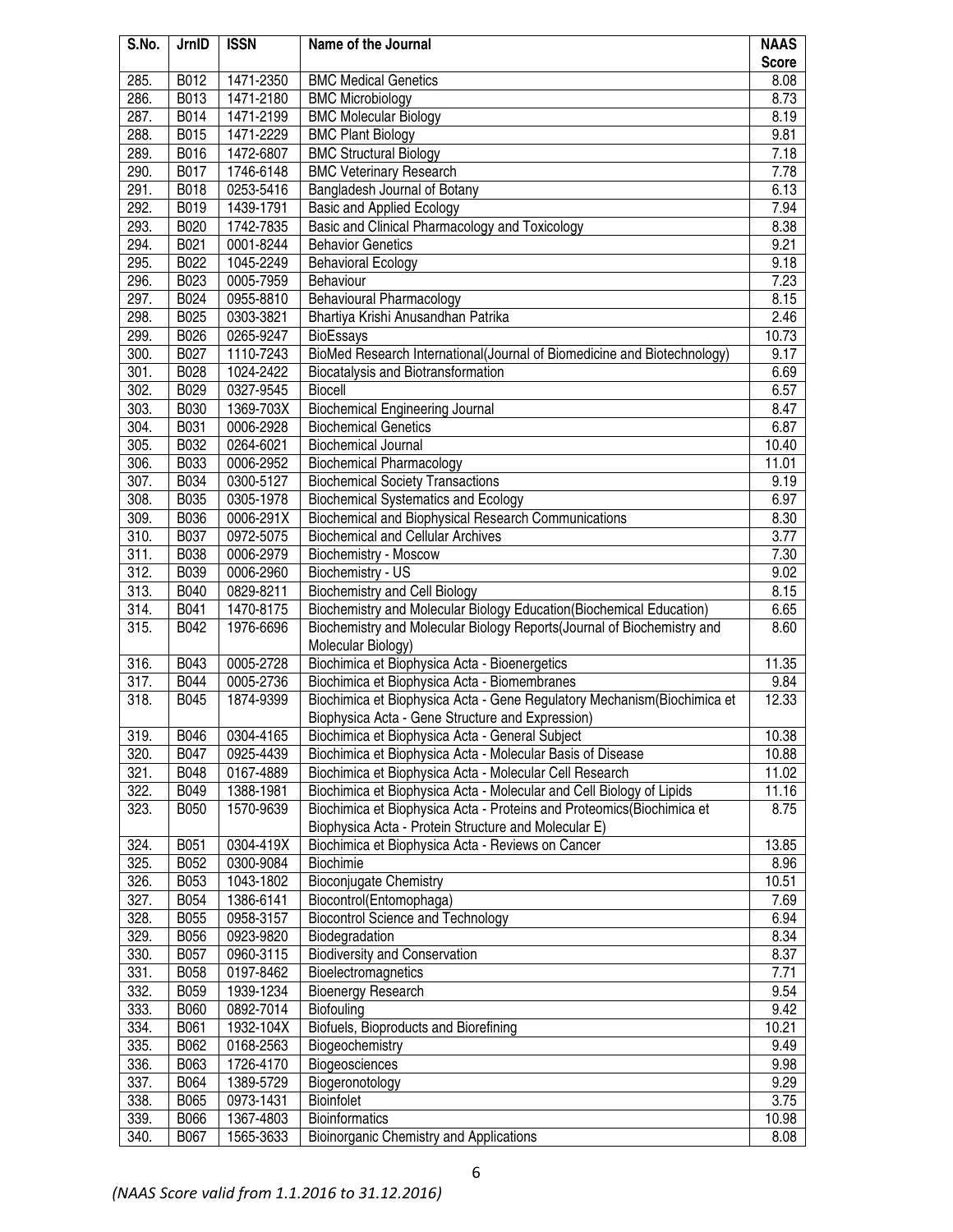| S.No.        | JrnID               | <b>ISSN</b>            | Name of the Journal                                                  | <b>NAAS</b>  |
|--------------|---------------------|------------------------|----------------------------------------------------------------------|--------------|
|              |                     |                        |                                                                      | <b>Score</b> |
| 341.<br>342. | <b>B068</b><br>B069 | 0006-3088              | Biologia<br>Biologia Plantarum                                       | 6.83<br>7.85 |
| 343.         | B070                | 0006-3134<br>0144-8765 | <b>Biological Agriculture and Horticulture</b>                       | 6.68         |
| 344.         | B071                | 0006-3207              | <b>Biological Conservation</b>                                       | 9.76         |
| 345.         | B072                | 1049-9644              | <b>Biological Control</b>                                            | 7.64         |
| 346.         | B073                | 0340-1200              | <b>Biological Cybernetics</b>                                        | 7.71         |
| 347.         | B074                | 1387-3547              | <b>Biological Invasions</b>                                          | 8.59         |
| 348.         | B075                | 0024-4066              | Biological Journal of The Linnean Society                            | 8.26         |
| 349.         | B076                | 0716-9760              | <b>Biological Research</b>                                           | 7.48         |
| 350.         | B077                | 1464-7931              | <b>Biological Reviews</b>                                            | 15.67        |
| 351.         | B078                | 0929-1016              | <b>Biological Rhythum Research</b>                                   | 6.92         |
| 352.         | B079                | 0163-4984              | <b>Biological Trace Element Research</b>                             | 7.75         |
| 353.         | <b>B080</b>         | 1045-1056              | <b>Biologicals</b>                                                   | 7.21         |
| 354.         | B081                | 0178-2762              | Biology and Fertility of Soils                                       | 9.40         |
| 355.         | B082                | 0006-3363              | <b>Biology of Reproduction</b>                                       | 9.32         |
| 356.         | B083                | 0248-4900              | Biology of the Cell                                                  | 9.51         |
| 357.         | B084                | 1525-7797              | Biomacromolecules                                                    | 11.75        |
| 358.         | B085                | 0961-9534              | <b>Biomass and Bioenergy</b>                                         | 9.39         |
| 359.         | B086                | 0142-9612              | <b>Biomaterials</b>                                                  | 14.56        |
| 360.         | B087                | 0269-3879              | <b>Biomedical Chromatography</b>                                     | 7.72         |
| 361.         | <b>B088</b>         | 0970-938X              | Biomedical Research (India)                                          | 6.24         |
| 362.         | B089                | 0895-3988              | <b>Biomedical and Environmental Sciences</b>                         | 7.65         |
| 363.         | <b>B090</b>         | 0966-0844              | <b>Biometals</b>                                                     | 8.50         |
| 364.         | B091                | 0323-3847              | <b>Biometrical Journal</b>                                           | 6.95         |
| 365.         | B092                | 0006-341X              | <b>Biometrics</b>                                                    | 7.57         |
| 366.         | <b>B093</b>         | 0006-3444              | Biometrika                                                           | 7.42         |
| 367.         | B094                | 0974-0678              | <b>Bionano Frontier</b>                                              | 3.22         |
| 368.         | <b>B095</b>         | 0045-2068              | <b>Bioorganic Chemistry</b>                                          | 8.15         |
| 369.         | B096                | 0968-0896              | <b>Bioorganic Medicinal Chemistry</b>                                | 8.79         |
| 370.         | B097                | 0960-894X              | <b>Bioorganic Medicinal Chemistry Letters</b>                        | 8.42         |
| 371.         | <b>B098</b>         | 0973-483X              | <b>Biopesticides International</b>                                   | 4.35         |
| 372.         | <b>B099</b>         | 0006-3525              | Biopolymers                                                          | 8.39         |
| 373.         | <b>B100</b>         | 1947-5535              | Biopreservation and Biobanking (Cell Preservation Technology)        | 7.34         |
| 374.         | <b>B101</b>         | 1615-7591              | Bioprocess and Biosystems Engineering                                | 8.00         |
| 375.         | B102                | 1088-9868              | <b>Bioremediation Journal</b>                                        | 6.50         |
| 376.         | B103                | 0960-8524              | Bioresource Technology(Biological Wastes)                            | 10.49        |
| 377.         | B <sub>104</sub>    | 1930-2126              | <b>Bioresources</b>                                                  | 7.43         |
| 378.         | B105                | 0006-3568              | <b>Bioscience</b>                                                    | 11.38        |
| 379.         | B106                | 0974-6455              | Bioscience Biotechnology Research Communications                     | 3.48         |
| 380.         | B107                | 0144-8463              | <b>Bioscience Reports</b>                                            | 8.64         |
| 381.         | B108                | 0916-8451              | Bioscience, Biotechnology and Biochemistry                           | 7.06         |
| 382.         | B109                | 0973-1245              | Biosciences Biotechnology Research Asia                              | 4.20         |
| 383.         | B110                | 0956-5663              | <b>Biosensors and Bioelectronics</b>                                 | 12.41        |
| 384.         | <b>B111</b>         | 1465-4644              | <b>Biostatistics</b>                                                 | 8.65         |
| 385.         | B112                | 1537-5110              | Biosystems Engineering(Journal of Agricultural Engineering Research) | 7.62         |
| 386.         | B113                | 1052-0295              | Biotechnic and Histochemistry                                        | 7.44         |
| 387.         | B114                | 0736-6205              | Biotechniques                                                        | 8.95         |
| 388.         | <b>B115</b>         | 1682-296X              | Biotechnology                                                        | 3.58         |
| 389.         | B116                | 0734-9750              | <b>Biotechnology Advances</b>                                        | 15.02        |
| 390.         | <b>B117</b>         | 1860-6768              | Biotechnology Jounral                                                | 9.49         |
| 391.         | <b>B118</b>         | 0141-5492              | <b>Biotechnology Letters</b>                                         | 7.59         |
| 392.         | <b>B119</b>         | 8756-7938              | <b>Biotechnology Progress</b>                                        | 8.15         |
| 393.         | B120                | 0885-4513              | Biotechnology and Applied Biochemistry                               | 7.36         |
| 394.         | <b>B121</b>         | 0006-3592              | Biotechnology and Bioengineering                                     | 10.13        |
| 395.         | B122                | 1226-8372              | Biotechnology and Bioprocess Engineering                             | 7.11         |
| 396.         | B123                | 1310-2818              | Biotechnology and Biotechnological Equipment                         | 6.30         |
| 397.         | B124                | 0264-8725              | Biotechnology and Genetic Engineering Reviews                        | 7.39         |
| 398.         | B125                | 1754-6834              | <b>Biotechnology for Biofuels</b>                                    | 12.04        |
| 399.         | B126                | 0006-3606              | Biotropica                                                           | 8.08         |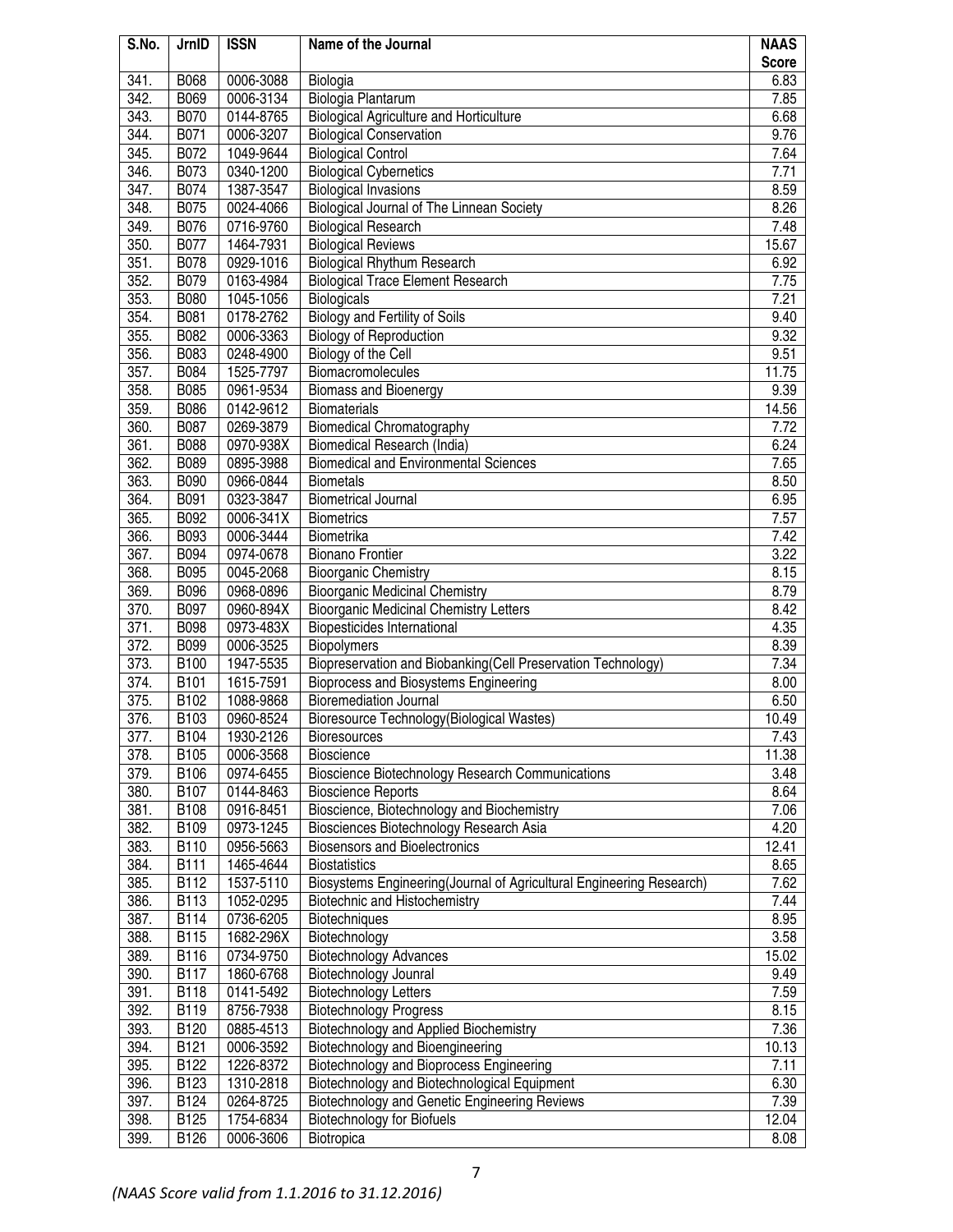| S.No. | JrnID       | <b>ISSN</b> | Name of the Journal                                                                   | <b>NAAS</b>  |
|-------|-------------|-------------|---------------------------------------------------------------------------------------|--------------|
|       |             |             |                                                                                       | <b>Score</b> |
| 400.  | <b>B127</b> | 0971-0108   | Bioved                                                                                | 2.90         |
| 401.  | B128        | 0006-4971   | <b>Blood</b>                                                                          | 16.45        |
| 402.  | B129        | 0957-5235   | <b>Blood Coagulation and Fibrinolysis</b>                                             | 7.40         |
| 403.  | B130        | 0006-5196   | <b>Blumea</b>                                                                         | 6.34         |
| 404.  | <b>B131</b> | 8756-3282   | Bone                                                                                  | 9.97         |
| 405.  | B132        | 0006-8055   | Botanica Marina                                                                       | 7.40         |
| 406.  | <b>B133</b> | 0024-4074   | Botanical Journal of The Linnean Society                                              | 8.53         |
| 407.  | B134        | 0006-8101   | <b>Botanical Review</b>                                                               | 7.83         |
| 408.  | <b>B135</b> | 1999-3110   | Botanical Studies(Botanical Bulletin of Academia Sinica)                              | 6.78         |
| 409.  | B136        | 1916-2790   | Botany(Canadian Journal of Botany)                                                    | 7.28         |
| 410.  | <b>B137</b> | 0006-8314   | <b>Boundary Layer Meteorology</b>                                                     | 8.47         |
| 411.  | <b>B138</b> | 1516-8913   | Brazilian Archives of Biology and Technology                                          | 6.55         |
| 412.  | B139        | 1517-8382   | Brazilian Journal of Microbiology                                                     | 6.59         |
| 413.  | <b>B140</b> | 1344-7610   | <b>Breeding Science</b>                                                               | 8.13         |
| 414.  | B141        | 2041-2649   | <b>Briefings in Functional Genomics</b>                                               | 9.67         |
| 415.  | B142        | 2231-2927   | British Biotechnology Journal                                                         | 3.32         |
| 416.  | <b>B143</b> | 0007-070X   | <b>British Food Journal</b>                                                           | 6.77         |
| 417.  | <b>B144</b> | 0007-0920   | <b>British Journal of Cancer</b>                                                      | 10.84        |
| 418.  | <b>B145</b> | 0306-5251   | <b>British Journal of Clinical Pharmacology</b>                                       | 9.88         |
| 419.  | B146        | 0007-0963   | <b>British Journal of Dermatology</b>                                                 | 10.28        |
| 420.  | <b>B147</b> | 0007-1145   | <b>British Journal of Nutrition</b>                                                   | 9.45         |
| 421.  | <b>B148</b> | 0007-1188   | <b>British Journal of Pharmacology</b>                                                | 10.84        |
| 422.  | <b>B149</b> | 1756-1833   | <b>British Medical Journal</b>                                                        | 20.00        |
| 423.  | <b>B150</b> | 2231-0886   | British Microbiology Research Journal                                                 | 2.85         |
| 424.  | <b>B151</b> | 0007-1668   | <b>British Poultry Science</b>                                                        | 6.94         |
| 425.  | B152        | 0007-196X   | <b>Brittonia</b>                                                                      | 6.63         |
| 426.  | B153        | 0007-2745   | Bryologist                                                                            | 7.24         |
| 427.  | <b>B154</b> | 0125-6726   | <b>Buffalo Bulletin</b>                                                               | 6.03         |
| 428.  | <b>B155</b> | 0360-1323   | <b>Building and Environment</b>                                                       | 9.34         |
| 429.  | B156        | 0007-4853   | <b>Bulletin of Entomological Research</b>                                             | 7.91         |
| 430.  | <b>B157</b> | 0007-4861   | Bulletin of Environmental Contamination and Toxicology                                | 7.26         |
| 431.  | B158        | 1721-8861   | <b>Bulletin of Insectology</b>                                                        | 7.49         |
| 432.  | <b>B159</b> | 0007-4977   | <b>Bulletin of Marine Science</b>                                                     | 7.31         |
| 433.  | B160        | 0042-9686   | Bulletin of World Health Organization                                                 | 11.09        |
| 434.  | <b>B161</b> | 0009-2673   | Bulletin of the Chemical Society of Japan                                             | 8.21         |
| 435.  | C001        | 1871-5273   | CNS and Neurological Disorders - Drug Targets                                         | 8.63         |
| 436.  | C002        | 1631-0691   | <b>CR Biology</b>                                                                     | 6.98         |
| 437.  | C003        | 0171-967X   | Calcified Tissue International                                                        | 9.27         |
| 438.  | C004        | 0008-347X   | Canadian Entomologist                                                                 | 6.84         |
| 439.  | C005        | 0008-3976   | Canadian Journal of Agricultural Economics                                            | 6.86         |
| 440.  | C006        | 0008-3984   | Canadian Journal of Animal Sciences                                                   | 7.08         |
| 441.  | C007        | 0008-4042   | Canadian Journal of Chemistry                                                         | 7.06         |
| 442.  | C008        | 0706-652X   | Canadian Journal of Fisheries and Aquatic Sciences                                    | 8.29         |
| 443.  | C009        | 0045-5067   | Canadian Journal of Forest Research                                                   | 7.68         |
| 444.  | C010        | 0008-4166   | Canadian Journal of Microbiology                                                      | 7.22         |
| 445.  | C011        | 0706-0661   | Canadian Journal of Plant Pathology                                                   | 7.12         |
| 446.  | C012        | 0008-4220   | Canadian Journal of Plant Science                                                     | 6.92         |
| 447.  | C013        | 0703-8992   | Canadian Journal of Remote Sensing                                                    | 7.73         |
| 448.  | C014        | 0008-4271   | Canadian Journal of Soil Science                                                      | 7.38         |
| 449.  | C015        | 0830-9000   | Canadian Journal of Veterinary Research                                               | 7.02         |
| 450.  | C016        | 0008-4301   | Canadian Journal of Zoology                                                           | 7.30         |
| 451.  | C017        | 0008-5286   | Canadian Veterinary Journal                                                           | 6.52         |
| 452.  | C018        | 1084-9785   | Cancer Biotherapy and Radiopharmaceuticals                                            | 7.78         |
| 453.  | C019        | 1877-7821   | Cancer Epidemiology(Cancer Detection and Prevention)                                  | 8.71         |
| 454.  | C020        | 2210-7762   | Cancer Genetics(Cancer Genetics and Cytogenetics)                                     | 8.98         |
| 455.  | C021        | 0304-3835   | <b>Cancer Letters</b>                                                                 | 11.62        |
| 456.  | C022        | 0144-8617   | Carbohydrate Polymer                                                                  | 10.07        |
| 457.  | C023        | 0008-6215   |                                                                                       | 7.93         |
| 458.  | C024        | 1758-3004   | Carbohydrate Research<br>Carbon Management(Greenhouse Gas Measurement and Management) | 7.59         |
|       |             |             |                                                                                       |              |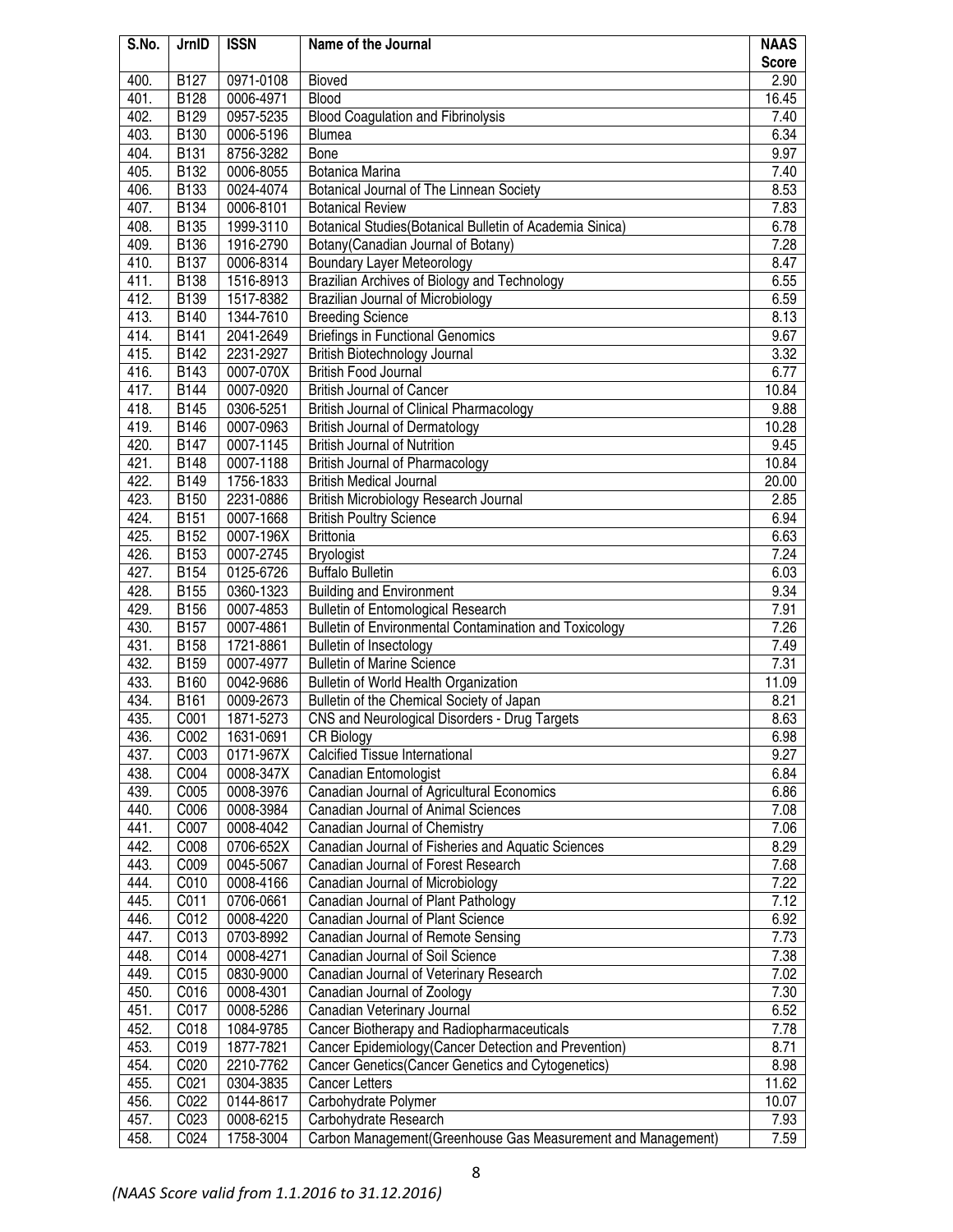| S.No.        | JrnID        | <b>ISSN</b>            | Name of the Journal                                          | <b>NAAS</b>   |
|--------------|--------------|------------------------|--------------------------------------------------------------|---------------|
|              |              |                        |                                                              | <b>Score</b>  |
| 459.         | C025         | 0143-3334              | Carcinogenesis                                               | 11.33         |
| 460.         | C026         | 0008-7114              | Caryologia                                                   | 6.74          |
| 461.         | C027         | 0920-5861              | Catalysis Today                                              | 9.89          |
| 462.         | C028         | 0341-8162              | Catena                                                       | 8.82          |
| 463.         | C029         | 0969-1251              | <b>Cattle Practice</b>                                       | 6.19          |
| 464.<br>465. | C030         | 0092-8674              | Cell                                                         | 20.00<br>7.68 |
| 466.         | C031<br>C032 | 1085-9195              | Cell Biochemistry and Biophysics                             |               |
| 467.         | C033         | 0263-6484<br>1065-6995 | Cell Biochemistry and Function<br>Cell Biology International | 8.01<br>7.93  |
| 468.         | C034         | 0742-2091              | Cell Biology and Toxicology                                  | 8.68          |
| 469.         | C035         | 0143-4160              | Cell Calcium                                                 | 9.51          |
| 470.         | C036         | 0960-7722              | <b>Cell Proliferation</b>                                    | 9.12          |
| 471.         | C037         | 1355-8145              | Cell Stress and Chaperones                                   | 9.16          |
| 472.         | C038         | 0302-766X              | Cell and Tissue Research                                     | 9.57          |
| 473.         | C039         | 1462-5814              | Cellular Microbiology                                        | 10.92         |
| 474.         | C040         | 1015-8987              | Cellular Physiology and Biochemistry                         | 8.88          |
| 475.         | C041         | 2152-4971              | Cellular Reprogramming(Cloning and Stem Cells)               | 7.79          |
| 476.         | C042         | 1420-682X              | Cellular and Molecular Life Sciences(Experientia)            | 11.81         |
| 477.         | C043         | 0272-4340              | Cellular and Molecular Neurobiology                          | 8.51          |
| 478.         | C044         | 0969-0239              | Cellulose                                                    | 9.57          |
| 479.         | C045         | 0009-0352              | <b>Cereal Chemistry</b>                                      | 7.23          |
| 480.         | C046         | 0146-6283              | Cereal Food World                                            | 6.75          |
| 481.         | C047         | 0133-3720              | Cereal Research Communication                                | 6.61          |
| 482.         | C048         | 1747-0277              | Chemical Biology and Drug Design                             | 8.49          |
| 483.         | C049         | 1359-7345              | <b>Chemical Communications</b>                               | 12.83         |
| 484.         | C050         | 0009-2460              | <b>Chemical Engineering</b>                                  | 6.33          |
| 485.         | C051         | 0098-6445              | <b>Chemical Engineering Communications</b>                   | 7.10          |
| 486.         | C052         | 0009-2509              | <b>Chemical Engineering Science</b>                          | 8.34          |
| 487.         | C053         | 0009-2541              | Chemical Geology (Netherland)                                | 9.52          |
| 488.         | C054         | 0306-0012              | <b>Chemical Society Reviews</b>                              | 20.00         |
| 489.         | C055         | 0954-2299              | <b>Chemical Speciation and Bioavailability</b>               | 6.59          |
| 490.         | C056         | 0009-2363              | <b>Chemical and Pharmaceutical Bulletin</b>                  | 7.16          |
| 491.         | C057         | 0366-7022              | <b>Chemistry Letters</b>                                     | 7.23          |
| 492.         | C058         | 1612-1872              | <b>Chemistry and Biodiversity</b>                            | 7.52          |
| 493.         | C059         | 0275-7540              | Chemistry and Ecology                                        | 7.05          |
| 494.         | C060         | 0009-3068              | Chemistry and Industry (London, UK)                          | 6.16          |
| 495.         | C061         | 0009-3130              | <b>Chemistry of Natural Compounds</b>                        | 6.51          |
| 496.         | C062         | 0045-6535              | Chemosphere(Chemosphere - Global Change Science)             | 9.34          |
| 497.         | C063         | 0012-3692              | Chest                                                        | 13.48         |
| 498.         | C064         | 0718-5839              | Chilean Journal of Agricultural Research                     | 6.70          |
| 499.         | C065         | 0304-4920              | Chinese Journal of Physiology                                | 7.16          |
| 500.<br>501. | C066<br>C067 | 1001-6538<br>0009-5893 | <b>Chinese Science Bulletin</b><br>Chromatographia           | 7.58<br>7.41  |
| 502.         | C068         | 0009-5915              | Chromosoma                                                   | 10.60         |
| 503.         | C069         | 0967-3849              | Chromosome Research                                          | 8.48          |
| 504.         | C070         | 0742-0528              | Chronobiology International                                  | 9.34          |
| 505.         | C071         | 0185-3880              | Ciencias Marinas                                             | 6.68          |
| 506.         | C072         | 0748-3007              | Cladistics                                                   | 12.22         |
| 507.         | C073         | 0009-8558              | <b>Clay Minerals</b>                                         | 6.97          |
| 508.         | C074         | 0255-7193              | Clay Research                                                | 3.62          |
| 509.         | C075         | 0009-8604              | Clays and Clay Minerals                                      | 7.23          |
| 510.         | C076         | 1863-0650              | Clean - Soil, Air, Water                                     | 7.95          |
| 511.         | C077         | 0930-7575              | <b>Climate Dynamics</b>                                      | 10.67         |
| 512.         | C078         | 0936-577X              | Climate Research                                             | 8.50          |
| 513.         | C079         | 1756-5529              | Climate and Development                                      | 7.38          |
| 514.         | C080         | 0165-0009              | <b>Climatic Change</b>                                       | 9.43          |
| 515.         | C081         | 1434-6621              | Clincal Chemistry and Laboratory Medicine                    | 8.71          |
| 516.         | C082         | 0009-8981              | Clinica Chemica Acta                                         | 8.82          |
| 517.         | C083         | 0009-9104              | Clinical & Experimental Immunology                           | 9.04          |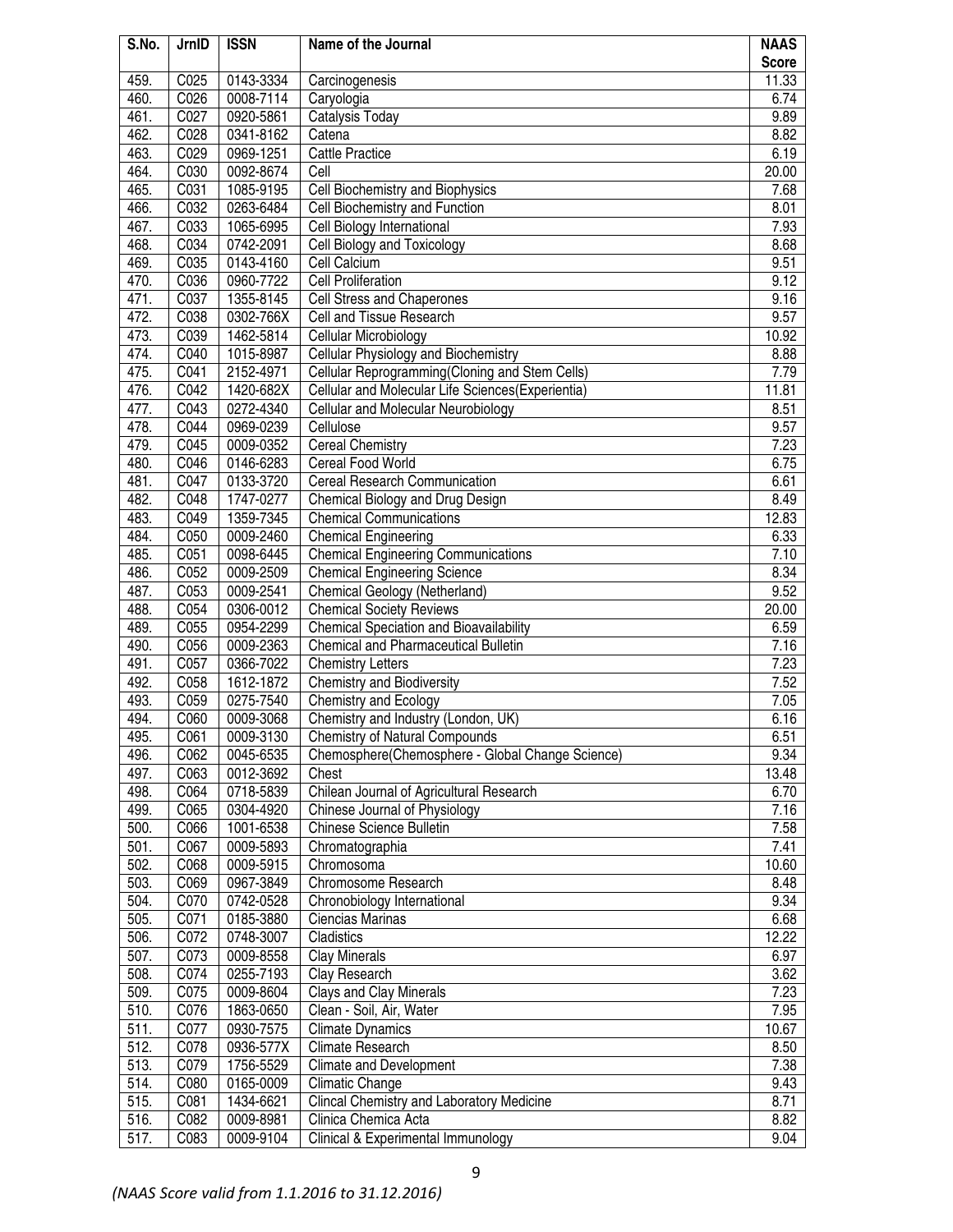| S.No.        | JrnID            | <b>ISSN</b>            | Name of the Journal                                                                | <b>NAAS</b>    |
|--------------|------------------|------------------------|------------------------------------------------------------------------------------|----------------|
|              |                  |                        |                                                                                    | <b>Score</b>   |
| 518.         | C084             | 0009-9120              | <b>Clinical Biochemistry</b>                                                       | 8.28           |
| 519.         | C085             | 1556-6811              | Clinical and Vaccine Immunology                                                    | 8.47           |
| 520.         | C086             | 0010-065X              | Coleopterists Bulletin                                                             | 6.50           |
| 521.         | C087             | 0303-402X              | <b>Colloid and Polymer Science</b>                                                 | 7.87           |
| 522.         | C088             | 0927-7757              | Colloids and Surfaces A-Physicochemical and Engineering Aspects                    | 8.75           |
| 523.         | C089             | 0927-7765              | Colloids and Surfaces B-Biointerfaces                                              | 10.15          |
| 524.         | C090             | 1472-3581              | <b>Colouration Technology</b>                                                      | 7.26           |
| 525.         | C091             | 1386-2073              | Combinatorial Chemistry and High Throughput Screening                              | 7.22           |
| 526.         | C092             | 0010-3624              | Communication in Soil Science and Plant Analysis                                   | 6.39           |
| 527.         | C093             | 0361-0918              | Communications in Statistics: Simulation and Computation                           | 6.33           |
| 528.         | C094             | 0361-0926              | Communications in Statistics: Theory and Methods                                   | 6.27           |
| 529.         | C095             | 1585-8553              | <b>Community Ecology</b>                                                           | 7.21           |
| 530.         | C096             | 1095-6433              | Comparative Biochemistry and Physiology - A                                        | 7.97           |
| 531.         | C097             | 1096-4959              | Comparative Biochemistry and Physiology - B                                        | 7.55           |
| 532.         | C098             | 1532-0456              | Comparative Biochemistry and Physiology - C                                        | 8.30           |
| 533.         | C099             | 1993-0771              | <b>Comparative Cytogenetics</b>                                                    | 7.21           |
| 534.         | C100             | 0147-9571              | Comparative Immunology Microbiology and Infectious Diseases                        | 8.02           |
| 535.         | C101             | 1532-0820              | <b>Comparative Medicine</b>                                                        | 6.74           |
| 536.         | C102             | 1940-8307              | Compendium-Continuing Education for Veterinarians                                  | $\star\star$   |
| 537.         | C103             | 1359-835X              | Composites Part A: Applied Science and Manufacturing                               | 9.07           |
| 538.         | C104             | 0266-3538              | <b>Composites Science and Technology</b>                                           | 9.57           |
| 539.         | C105             | 1541-4337              | Comprehensive Reviews in Food Science and Food Safety                              | 10.18          |
| 540.         | C106             | 0167-9473              | Computational Statistics & Data Analysis                                           | 7.40           |
| 541.         | C107             | 1061-3773              | <b>Computer Applications in Engineering Education</b>                              | 6.30           |
| 542.         | C108             | 0098-3004              | <b>Computer and Geosciences</b>                                                    | 8.05           |
| 543.         | C109             | 0098-1354              | <b>Computers and Chemical Engineering</b>                                          | 8.78           |
| 544.         | C110             | 0168-1699              | Computers and Electronics in Agriculture                                           | 7.76           |
| 545.         | C111             | 0888-8892              | <b>Conservation Biology</b>                                                        | 10.17          |
| 546.         | C112             | 1877-7252              | Conservation Genetic Resources                                                     | 7.17           |
| 547.         | C113             | 1566-0621              | <b>Conservation Genetics</b>                                                       | 8.19           |
| 548.         | C114             | 0302-9298              | <b>Contemporary Social Sciences</b>                                                | 3.03           |
| 549.         | C115             | 0010-7824              | Contraception                                                                      | 8.34           |
| 550.         | C116             | 0722-4028              | <b>Coral Reefs</b>                                                                 | 9.32           |
| 551.         | C117             | 0970-308X              | Cotton Research Journal(Journal of the Indian Society for Cotton                   | 2.27           |
|              |                  |                        | Improvement)                                                                       |                |
| 552.         | C118             | 1040-8347              | <b>Critical Reviews in Analytical Chemistry</b>                                    | 7.62           |
| 553.         | C <sub>119</sub> | 1040-9238              | Critical Reviews in Biochemistry and Molecular Biology                             | 13.71          |
| 554.         | C120             | 0738-8551              | <b>Critical Reviews in Biotechnology</b>                                           | 13.18          |
| 555.         | C121             | 1064-3389<br>1040-841X | Critical Reviews in Environmental Science and Technology                           | 9.47           |
| 556.         | C122             |                        | <b>Critical Reviews in Microbiology</b>                                            | 12.02          |
| 557.         | C123             | 0735-2689              | <b>Critical Reviews in Plant Sciences</b><br><b>Critical Reviews in Toxicology</b> | 11.44          |
| 558.         | C124             | 1040-8444              | Critical Reviews of Food Science and Nutrition                                     | 11.10<br>11.18 |
| 559.<br>560. | C125             | 1040-8398<br>0011-1643 | Croatica Chemica Acta                                                              | 6.73           |
| 561.         | C126<br>C127     | 1984-7033              | Crop Breeding and Applied Biotechnology                                            | 6.56           |
| 562.         | C128             | 0256-0933              | Crop Improvement, PAU                                                              | 3.71           |
| 563.         | C129             | 0261-2194              | <b>Crop Protection</b>                                                             | 7.49           |
| 564.         | C130             | 0970-4884              | Crop Research - An International Journal                                           | 2.87           |
| 565.         | C <sub>131</sub> | 0011-183X              | Crop Science                                                                       | 7.58           |
| 566.         | C132             | 1836-0947              | Crop and Pasture Science(Australian Journal of Agricultural Research)              | 7.48           |
| 567.         | C133             | 0011-216X              | Crustaceana                                                                        | 6.47           |
| 568.         | C134             | 0011-2240              | Cryobiology                                                                        | 7.59           |
| 569.         | C135             | 0011-2275              | Cryogenics                                                                         | 7.17           |
| 570.         | C136             | 0143-2044              | Cryoletters                                                                        | 7.14           |
| 571.         | C137             | 0181-1568              | Cryptogamie-Algologie                                                              | 7.30           |
| 572.         | C138             | 0975-2315              | Current Advances in Agricultural Sciences                                          | 3.96           |
| 573.         | C139             | 1574-8936              | <b>Current Bioinformatics</b>                                                      | 6.92           |
| 574.         | C140             | 0960-9822              | <b>Current Biology</b>                                                             | 15.57          |
| 575.         | C141             | 0973-4031              | <b>Current Biotica</b>                                                             | 3.68           |
|              |                  |                        |                                                                                    |                |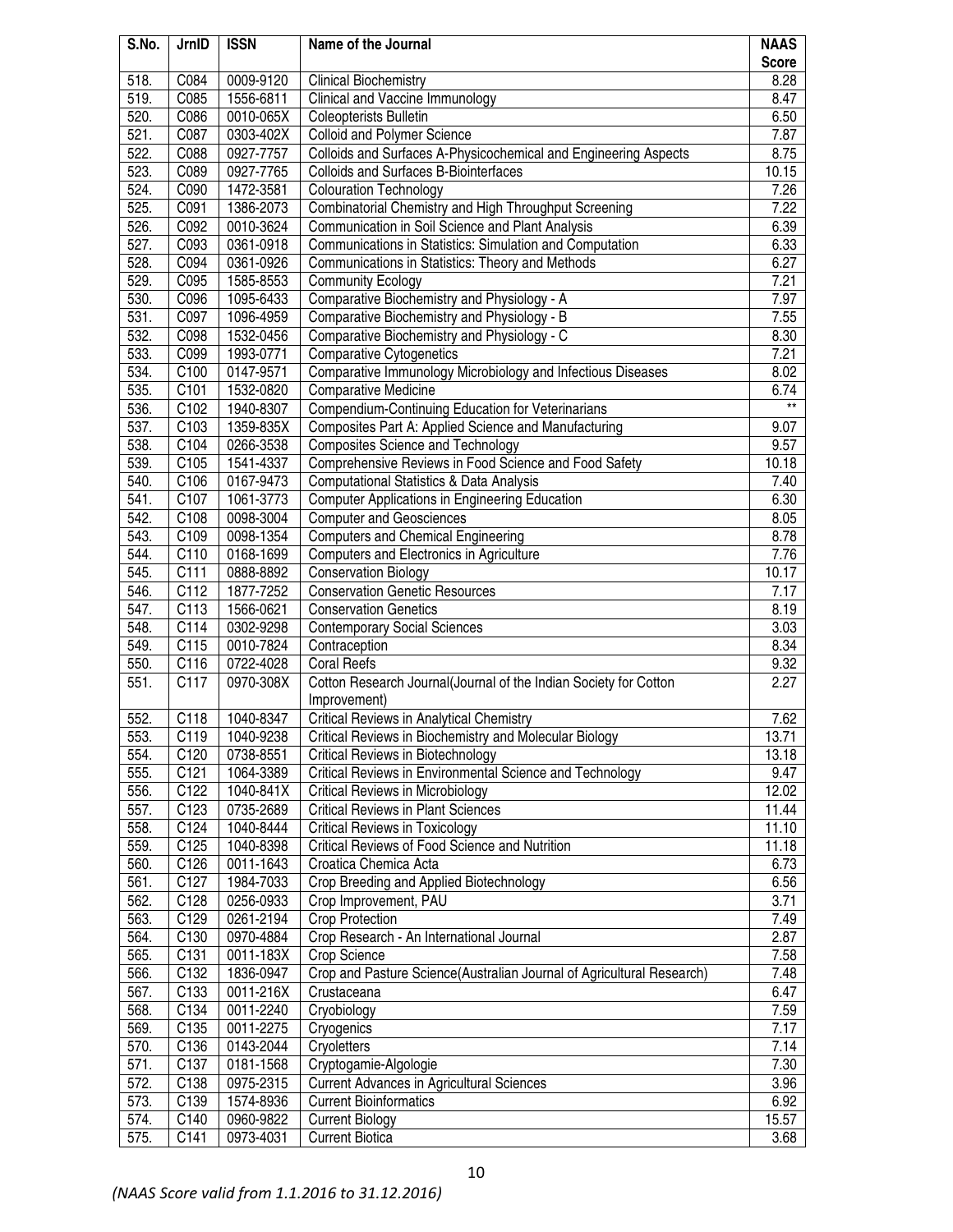| S.No.        | JrnID              | <b>ISSN</b>            | Name of the Journal                                              | <b>NAAS</b>    |
|--------------|--------------------|------------------------|------------------------------------------------------------------|----------------|
|              |                    |                        |                                                                  | <b>Score</b>   |
| 576.         | C142               | 0172-8083              | <b>Current Genetics</b>                                          | 8.68           |
| 577.         | C143               | 1389-2029              | <b>Current Genomics</b>                                          | 8.34           |
| 578.         | C144               | 0343-8651              | <b>Current Microbiology</b>                                      | 7.42           |
| 579.         | $\overline{C}$ 145 | 0971-0116              | <b>Current Nematology</b>                                        | 3.55           |
| 580.         | C146               | 0958-1669              | <b>Current Opinion in Biotechnology</b>                          | 13.12          |
| 581.         | C147               | 0955-0674              | <b>Current Opinion in Cell Biology</b>                           | 14.47          |
| 582.         | C148               | 0959-437X              | Current Opinion in Genetics and Development                      | 13.57          |
| 583.         | C149               | 0952-7915              | <b>Current Opinion in Immunology</b>                             | 13.48          |
| 584.         | C150               | 1369-5274              | <b>Current Opinion in Microbiology</b>                           | 11.90          |
| 585.         | C <sub>151</sub>   | 1464-8431              | <b>Current Opinion in Molecular Therapeutics</b>                 | 5.00           |
| 586.         | C152               | 1369-5266              | <b>Current Opinion in Plant Biology</b>                          | 13.85          |
| 587.         | C153               | 1570-1794              | <b>Current Organic Synthesis</b>                                 | 8.12           |
| 588.         | C154               | 1381-6128              | <b>Current Pharmaceutical Design</b>                             | 9.45           |
| 589.         | C155               | 0011-3891              | <b>Current Science</b>                                           | 6.93           |
| 590.         | C156               | 0070-217X              | Current Topics in Microbiology and Immunology                    | 10.10          |
| 591.         | C157               | 0973-8916              | Current Trends in Biotechnology and Pharmacy                     | 4.42           |
| 592.         | C158               | 0973-4929              | <b>Current World Environment</b>                                 | 4.25           |
| 593.         | C159               | 1947-6337              | CyTA - Journal of Food(Ciencia Y Tecnologia Alimentaria)         | 6.82           |
| 594.         | C160               | 1424-8581              | Cytogenetic and Genome Research (Cytogenetics and Cell Genetics) | 7.56           |
| 595.         | C161               | 1043-4666              | Cytokine                                                         | 8.66           |
| 596.         | C162               | 0011-4545              | Cytologia                                                        | 6.21           |
| 597.         | C163               | 0095-4527              | <b>Cytology and Genetics</b>                                     | 6.38           |
| 598.         | C164               | 1552-4949              | Cytometry                                                        | 8.40           |
| 599.         | C165               | 1212-1975              | Czech Journal of Genetics and Plant Breeding                     | 6.36           |
| 600.         | D001               | 1568-7864              | <b>DNA Repair</b>                                                | 9.11           |
| 601.         | D002               | 1340-2838              | <b>DNA Research</b>                                              | 11.48          |
| 602.         | D003               | 1044-5498              | DNA and Cell Biology                                             | 8.06           |
| 603.         | D004               | 1958-5586              | Dairy Science and Technology (Le Lait)                           | 7.09           |
| 604.         | D005               | 1477-9226              | Dalton Transactions                                              | 10.20          |
| 605.         | D006               | 0011-748X              | Defence Science Journal                                          | 6.29           |
| 606.         | D007               | 0011-9164              | Desalination                                                     | 9.76           |
| 607.         | D008               | 1944-3994              | Desalination and Water Treatment                                 | 7.17           |
| 608.         | D009               | 1435-1951              | Deutsche Entomologische Zeitschrift                              | 6.49           |
| 609.         | D010               | 0950-1991              | Development                                                      | 12.46          |
| 610.         | D011               | 0949-944X              | Development Genes and Evolution                                  | 8.44           |
| 611.         | D012               | 0012-1592              | Development, Growth & Differentiation                            | 8.42           |
| 612.         | D013               | 0012-1606              | Developmental Biology                                            | 9.55           |
| 613.         | D014               | 0012-1622              | Developmental Medicine and Child Neurology                       | 9.51           |
| 614.         | D015               | 0145-305X              | Developmental and Comparative Immunology                         | 8.82           |
| 615.         | D016               | 1520-7560              | Diabetes/Metabolism Research and Reviews                         | 9.55           |
| 616.         | D017               | 0732-8893              | Diagnostic Microbiology and Infectious Diseases                  | 8.46           |
| 617.         | D018               | 0031-7144              | Die Pharmazie                                                    | 7.05           |
| 618.         | D019               | 0163-2116              | Digestive Diseases and Sciences                                  | 8.61           |
| 619.         | D020               | 0177-5103              | Diseases of Aquatic Organisms                                    | 7.75           |
| 620.         | D021               | 0739-7240              | Domestic Animal Endocrinology                                    | 8.17           |
| 621.         | D022               | 0090-9556              | Drug Metabolism and Disposition                                  | 9.25           |
| 622.         | D023               | 0148-0545              | Drug and Chemical Toxicology                                     | 7.23           |
| 623.         | D024               | 0737-3937              | Drying Technology                                                | 7.52           |
| 624.         | D025               | 0143-7208              | Dyes and Pigments                                                | 9.97           |
| 625.         | E001               | 0974-4398              | E-Planet<br><b>EMBO Journal</b>                                  | 1.55           |
| 626.<br>627. | E002<br>E003       | 0261-4189              |                                                                  | 16.43<br>15.06 |
| 628.         | E004               | 1469-221X<br>1611-2156 | <b>EMBO Report</b><br><b>EXCLI Journal</b>                       | 6.86           |
| 629.         | E005               | 0197-9337              | Earth Surface Processes and Landforms                            | 8.85           |
| 630.         | E006               | 0012-821X              | Earth and Planetary Science Letters                              | 10.73          |
| 631.         | E007               | 0012-8252              | <b>Earth-Science Reviews</b>                                     | 13.89          |
| 632.         | E008               | 1051-0761              | <b>Ecological Applications</b>                                   | 10.09          |
| 633.         | E009               | 0921-8009              | <b>Ecological Economics</b>                                      | 8.72           |
| 634.         | E010               | 0925-8574              | <b>Ecological Engineering</b>                                    | 8.58           |
|              |                    |                        |                                                                  |                |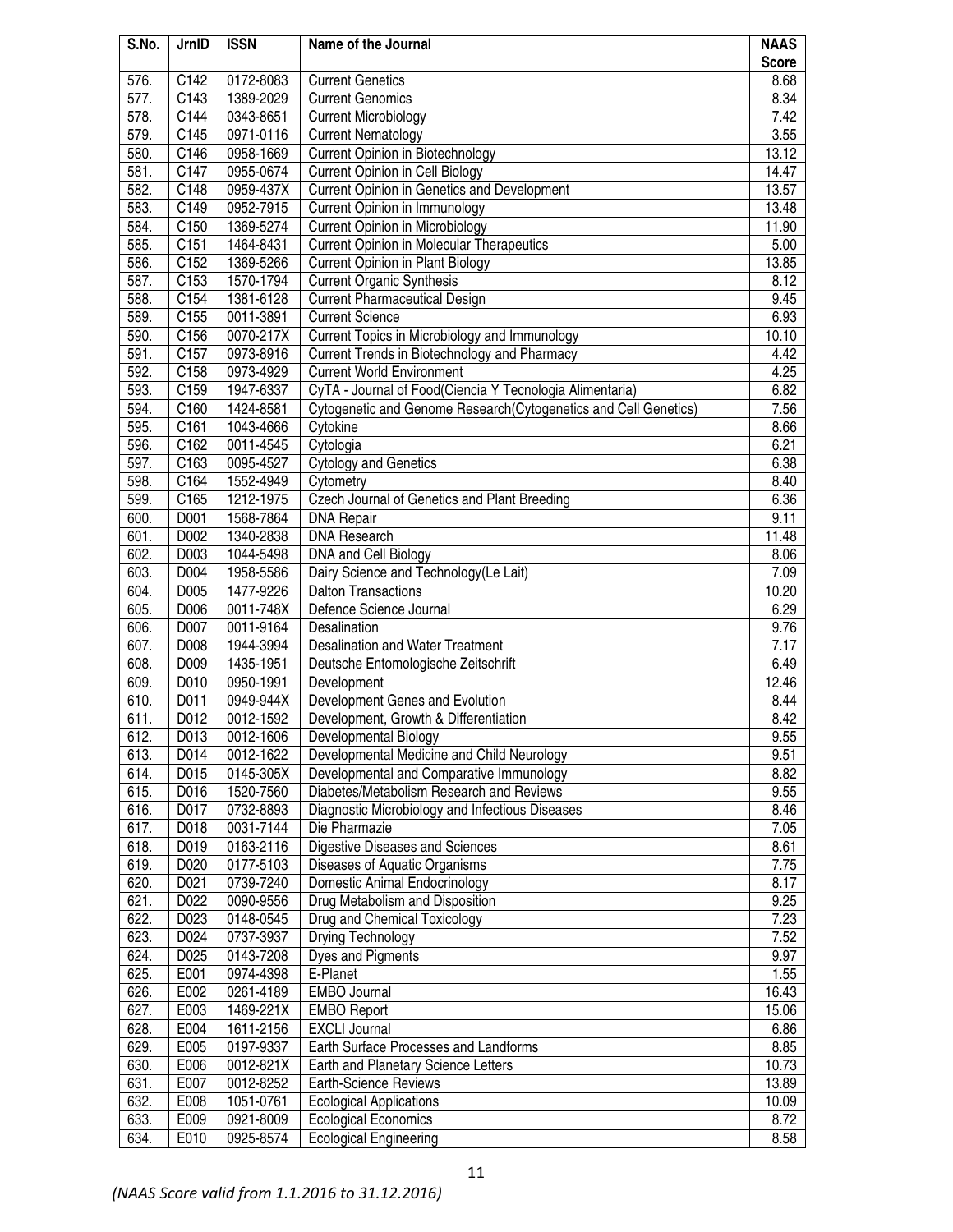| S.No. | JrnID | <b>ISSN</b> | Name of the Journal                               | <b>NAAS</b><br><b>Score</b> |
|-------|-------|-------------|---------------------------------------------------|-----------------------------|
| 635.  | E011  | 0307-6946   | <b>Ecological Entomology</b>                      | 7.70                        |
| 636.  | E012  | 1470-160X   | Ecological Indicators                             | 9.44                        |
| 637.  | E013  | 1574-9541   | <b>Ecological Informatics</b>                     | 7.73                        |
| 638.  | E014  | 0304-3800   | <b>Ecological Modelling</b>                       | 8.32                        |
| 639.  | E015  | 0012-9615   | <b>Ecological Monographs</b>                      | 12.98                       |
| 640.  | E016  | 0912-3814   | Ecological Research                               | 7.30                        |
| 641.  | E017  | 0012-9658   | Ecology                                           | 10.66                       |
| 642.  | E018  | 1461-023X   | <b>Ecology Letters</b>                            | 16.69                       |
| 643.  | E019  | 1708-3087   | <b>Ecology and Society</b>                        | 8.77                        |
| 644.  | E020  | 0367-0244   | Ecology of Food and Nutrition                     | 6.81                        |
| 645.  | E021  | 0971-765X   | Ecology, Environment and Conservation             | 5.02                        |
| 646.  | E022  | 0424-2513   | <b>Economic Affairs</b>                           | 4.69                        |
| 647.  | E023  | 0013-0001   | Economic Botany                                   | 7.20                        |
| 648.  | E024  | 0012-9976   | <b>Economic and Political Weekly</b>              | 4.66                        |
| 649.  | E025  | 0963-9292   | Ecotoxicology                                     | 8.71                        |
| 650.  | E026  | 0147-6513   | Ecotoxicology and Environmental Safety            | 8.76                        |
| 651.  | E027  | 1110-1768   | Egyptian Journal of Biology                       | 6.27                        |
| 652.  | E028  | 1040-0397   | Electroanalysis                                   | 8.14                        |
| 653.  | E029  | 1388-2481   | Electrochemistry Communication                    | 10.85                       |
| 654.  | E030  | 0013-4686   | Electrochimica Acta                               | 10.50                       |
| 655.  | E031  | 0717-3458   | Electronic Journal of Biotechnology               | 6.68                        |
| 656.  | E032  | 0975-928X   | Electronic Journal of Plant Breeding              | 4.19                        |
| 657.  | E033  | 1738-8090   | <b>Electronic Materials Letters</b>               | 7.98                        |
| 658.  | E034  | 0173-0835   | Electrophoresis                                   | 9.03                        |
| 659.  | E035  | 2079-052X   | Emirates Journal of Food and Agriculture          | 5.34                        |
| 660.  | E036  | 0743-5800   | <b>Endocrine Research</b>                         | 7.28                        |
| 661.  | E037  | 0013-7227   | Endocrinology                                     | 10.50                       |
| 662.  | E038  | 0360-5442   | Energy                                            | 10.84                       |
| 663.  | E039  | 0196-8904   | <b>Energy Conversion and Management</b>           | 10.38                       |
| 664.  | E040  | 1570-646X   | <b>Energy Efficiency</b>                          | 7.06                        |
| 665.  | E041  | 1556-7036   | Energy Sources Part A                             | 6.39                        |
| 666.  | E042  | 1556-7249   | <b>Energy Sources Part B</b>                      | 6.71                        |
| 667.  | E043  | 0378-7788   | <b>Energy and Building</b>                        | 8.88                        |
| 668.  | E044  | 0887-0624   | Energy and Fuel                                   | 8.79                        |
| 669.  | E045  | 0973-0826   | Energy for Sustainable Development                | 7.99                        |
| 670.  | E046  | 0013-7952   | <b>Engineering Geology</b>                        | 7.74                        |
| 671.  | E047  | 0976-1268   | Engineering and Technology in India               | 2.49                        |
| 672.  | E048  | 1618-0240   | Engineering in Life Science(Acta Biotechnologica) | 8.49                        |
| 673.  | E049  | 0013-8703   | Entomologia Experimentalis et Applicata           | 7.62                        |
| 674.  | E050  | 0171-8177   | Entomologia Generalis                             | 6.39                        |
| 675.  | E051  | 0785-8760   | Entomologica Fennica                              | 6.38                        |
| 676.  | E052  | 0013-872X   | <b>Entomological News</b>                         | 6.45                        |
| 677.  | E053  | 0377-9335   | Entomon                                           | 4.12                        |
| 678.  | E054  | 0013-9157   | Environment                                       | 7.55                        |
| 679.  | E055  | 0975-7112   | Environment & We                                  | 3.14                        |
| 680.  | E056  | 0972-3099   | <b>Environment Conservation Journal</b>           | 3.71                        |
| 681.  | E057  | 0160-4120   | <b>Environment International</b>                  | 11.56                       |
| 682.  | E058  | 0970-0420   | <b>Environment and Ecology</b>                    | 4.09                        |
| 683.  | E059  | 0378-1909   | Environmental Biology of Fishes                   | 7.57                        |
| 684.  | E060  | 0376-8929   | <b>Environmental Conservation</b>                 | 8.37                        |
| 685.  | E061  | 1866-6280   | <b>Environmental Earth Sciences</b>               | 7.77                        |
| 686.  | E062  | 1092-8758   | <b>Environmental Engineering Science</b>          | 6.99                        |
| 687.  | E063  | 1582-9596   | Environmental Engineering and Management Journal  | 7.07                        |
| 688.  | E064  | 0046-225X   | <b>Environmental Entomology</b>                   | 7.30                        |
| 689.  | E065  | 0269-4042   | Environmental Geochemistry and Health             | 8.57                        |
| 690.  | E066  | 0943-0105   | <b>Environmental Geology</b>                      | 4.00                        |
| 691.  | E067  | 0364-152X   | <b>Environmental Management</b>                   | 7.72                        |
| 692.  | E068  | 1462-2912   | Environmental Microbiology                        | 12.20                       |
| 693.  | E069  | 1420-2026   | Environmental Modeling and Assessment             | 6.98                        |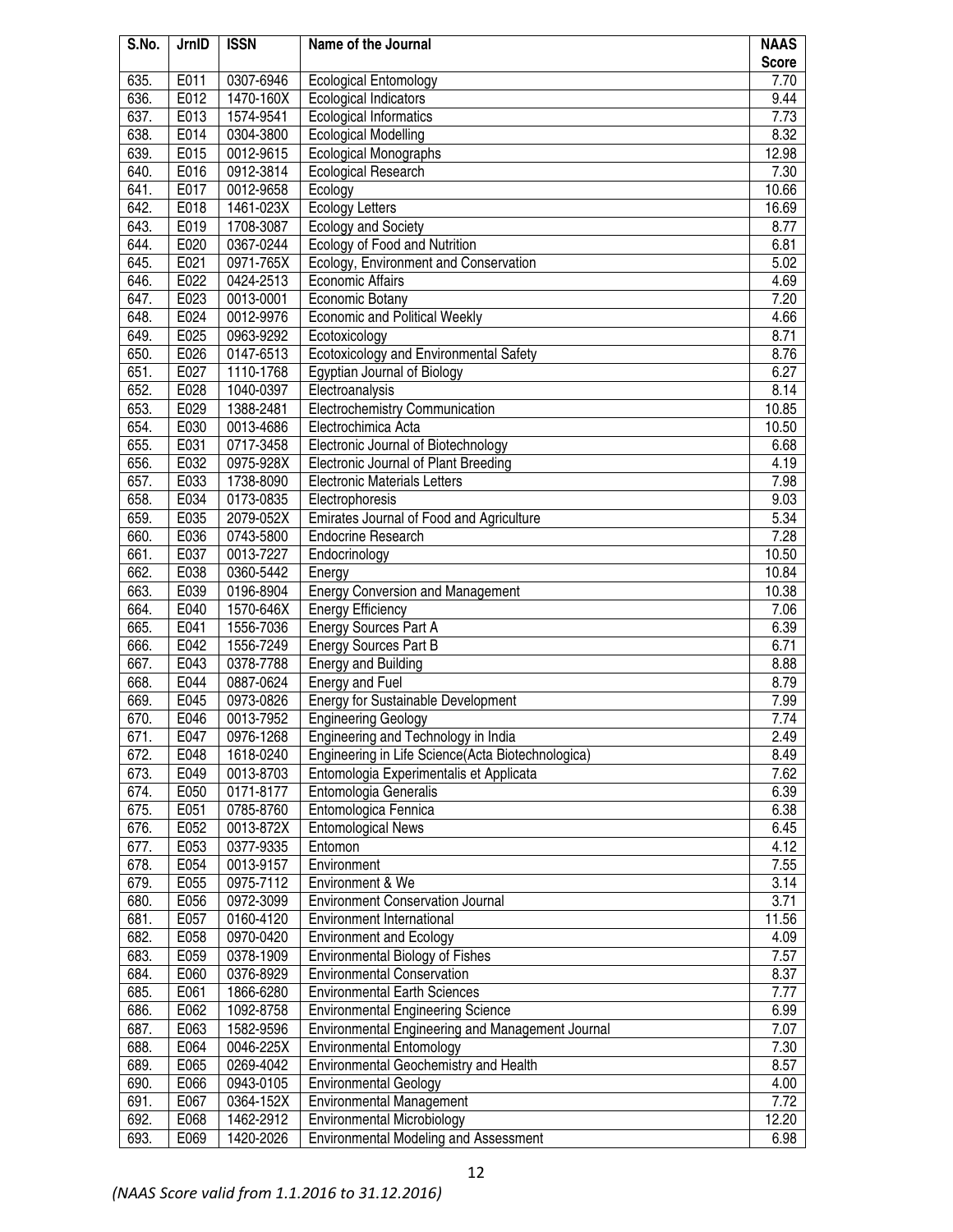| S.No.        | JrnID        | <b>ISSN</b>            | Name of the Journal                                                                | <b>NAAS</b>  |
|--------------|--------------|------------------------|------------------------------------------------------------------------------------|--------------|
|              |              |                        |                                                                                    | <b>Score</b> |
| 694.         | E070         | 1364-8152              | <b>Environmental Modeling and Softwares</b>                                        | 10.42        |
| 695.         | E071         | 0167-6369              | Environmental Monitoring and Assessment                                            | 7.68         |
| 696.         | E072         | 0269-7491              | <b>Environmental Pollution</b>                                                     | 10.14        |
| 697.         | E073         | 1944-7442              | Environmental Progress and Sustainable Energy                                      | 7.40         |
| 698.         | E074         | 0013-9351              | Environmental Research                                                             | 10.37        |
| 699.         | E075         | 1748-9326              | <b>Environmental Research Letters</b>                                              | 9.91         |
| 700.         | E076         | 1208-6053              | <b>Environmental Review</b>                                                        | 9.00         |
| 701.         | E077         | 0944-1344              | Environmental Science and Pollution Research                                       | 8.83         |
| 702.         | E078         | 0013-936X              | <b>Environmental Science and Technology</b>                                        | 11.33        |
| 703.         | E079         | 0959-3330              | <b>Environmental Technology</b>                                                    | 7.56         |
| 704.<br>705. | E080<br>E081 | 1520-4081<br>0730-7268 | <b>Environmental Toxicology</b>                                                    | 9.20<br>9.23 |
| 706.         | E082         | 1382-6689              | <b>Environmental Toxicology and Chemistry</b>                                      | 8.08         |
| 707.         | E083         |                        | Environmental Toxicology and Pharmacology<br>Environmental and Experimental Botany | 9.36         |
| 708.         | E084         | 0098-8472<br>0893-6692 | <b>Environmental and Molecular Mutagenesis</b>                                     | 8.63         |
| 709.         | E085         | 0141-0229              | Enzyme and Microbial Technology                                                    | 8.32         |
| 710.         | E086         | 0950-2688              | Epidemiology and Infection                                                         | 8.54         |
| 711.         | E087         | 1559-2294              | Epigentics                                                                         | 10.78        |
| 712.         | E088         | 0957-7734              | <b>Equine Veterinary Education</b>                                                 | 6.51         |
| 713.         | E089         | 0425-1644              | Equine Veterinary Journal                                                          | 8.37         |
| 714.         | E090         | 0014-0139              | Ergonomics                                                                         | 7.56         |
| 715.         | E091         | 1559-2723              | <b>Estuaries and Coasts(Estuaries)</b>                                             | 8.54         |
| 716.         | E092         | 0272-7714              | <b>Estuarine Coastal and Shelf Science</b>                                         | 8.06         |
| 717.         | E093         | 1535-9778              | Eukaryotic Cell                                                                    | 8.82         |
| 718.         | E094         | 0014-2336              | Euphytica                                                                          | 7.39         |
| 719.         | E095         | 0175-7571              | European Biophysics Journal(Biophysics of Structure and Mechanism)                 | 8.22         |
| 720.         | E096         | 1438-2377              | European Food Research Technology                                                  | 7.56         |
| 721.         | E097         | 1161-0301              | European Journal of Agronomy                                                       | 8.70         |
| 722.         | E098         | 0171-9335              | European Journal of Cell Biology                                                   | 9.83         |
| 723.         | E099         | 0954-3007              | European Journal of Clinical Nutrition                                             | 8.71         |
| 724.         | E100         | 1210-5759              | European Journal of Entomology                                                     | 6.98         |
| 725.         | E101         | 1612-4669              | European Journal of Forest Research                                                | 8.10         |
| 726.         | E102         | 1611-4426              | European Journal of Horticultural Science(Gartenbauwissenschaft)                   | 6.30         |
| 727.         | E103         | 1434-1948              | European Journal of Inorganic Chemistry                                            | 8.94         |
| 728.         | E104         | 1438-7697              | European Journal of Lipid Science and Technology                                   | 7.81         |
| 729.         | E105         | 1769-7212              | European Journal of Medical Genetics(Annales de Genetique)                         | 7.47         |
| 730.         | E106         | 0223-5234              | European Journal of Medicinal Chemistry                                            | 9.45         |
| 731.         | E107         | 1436-6207              | European Journal of Nutrition                                                      | 9.47         |
| 732.         | E108         | 2347-5641              | European Journal of Nutrition & Food Safety                                        | 2.76         |
| 733.         | E109         | 0939-6411              | European Journal of Pharmaceutics and Biopharmaceutics                             | 9.38         |
| 734.         | E110         | 0014-2999              | European Journal of Pharmacology                                                   | 8.53         |
| 735.         | E111         | 0967-0262              | European Journal of Phycology                                                      | 7.91         |
| 736.         | E112         | 0929-1873              | European Journal of Plant Pathology                                                | 7.49         |
| 737.         | E113         | 0720-048X              | European Journal of Radiology                                                      | 8.37         |
| 738.         | E114         | 1164-5563              | European Journal of Soil Biology                                                   | 7.72         |
| 739.         | E115         | 1351-0754              | European Journal of Soil Science(Journal of Soil Science)                          | 8.65         |
| 740.         | E116         | 1612-4642              | European Journal of Wildlife Research                                              | 7.63         |
| 741.         | E117         | 0014-3057              | European Polymer Journal                                                           | 9.01         |
| 742.         | E118         | 0165-1587              | European Review of Agricultural Economics                                          | 7.27         |
| 743.         | E119         | 1741-427X              | Evidence Based Complementary and Alternative Medicine                              | 7.88         |
| 744.         | E120         | 0014-3820              | Evolution                                                                          | 10.61        |
| 745.         | E121         | 1176-9343              | <b>Evolutionary Bioinformatics</b>                                                 | 7.45         |
| 746.         | E122         | 0071-3260              | <b>Evolutionary Biology</b>                                                        | 8.61         |
| 747.         | E123         | 0269-7653              | <b>Evolutionary Ecology</b>                                                        | 8.52         |
| 748.         | E124         | 1522-0613              | <b>Evolutionary Ecology Research</b>                                               | 6.90         |
| 749.         | E125         | 0014-4797              | <b>Experimental Agriculture</b>                                                    | 7.08         |
| 750.         | E126         | 1341-1357              | <b>Experimental Animals</b>                                                        | 6.97         |
| 751.         | E127         | 0014-4894              | <b>Experimental Parasitology</b>                                                   | 7.64         |
| 752.         | E128         | 0958-0670              | <b>Experimental Physiology</b>                                                     | 8.67         |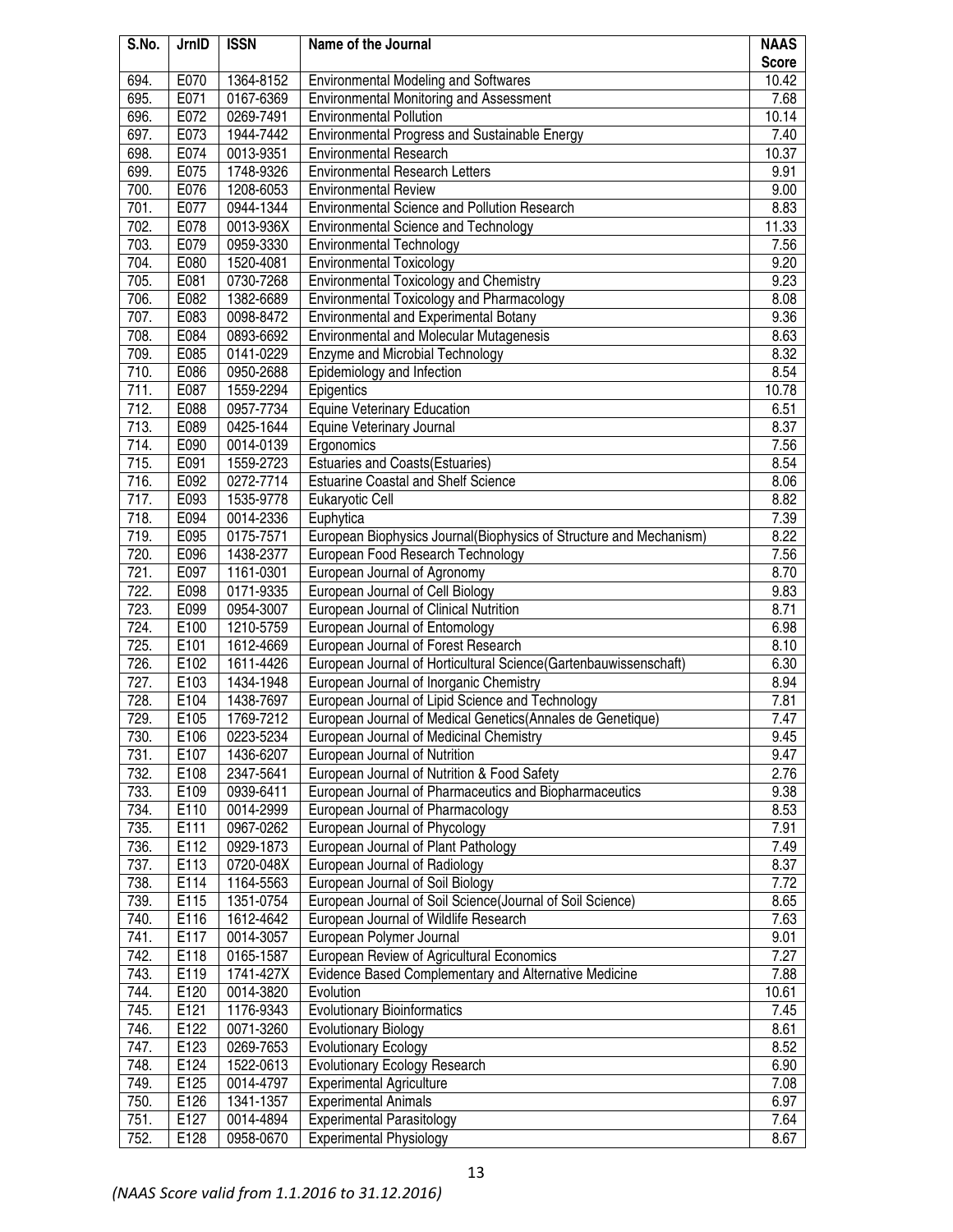| S.No. | JrnID | <b>ISSN</b> | Name of the Journal                                          | <b>NAAS</b><br><b>Score</b> |
|-------|-------|-------------|--------------------------------------------------------------|-----------------------------|
| 753.  | E129  | 0732-8818   | <b>Experimental Techniques</b>                               | 6.55                        |
| 754.  | E130  | 0168-8162   | <b>Experimental and Applied Acarology</b>                    | 7.62                        |
| 755.  | E131  | 0014-4800   | <b>Experimental and Molecular Pathology</b>                  | 8.71                        |
| 756.  | E132  | 0940-2993   | <b>Experimental and Toxicological Pathology</b>              | 7.86                        |
| 757.  | E133  | 1472-8222   | Expert Opinion on Therapeutic Targets                        | 11.14                       |
| 758.  | E134  | 1478-7210   | Expert Review of Anti-infective Therapy                      | 9.46                        |
| 759.  | E135  | 1473-7159   | <b>Expert Review of Molecular Diagnostics</b>                | 9.52                        |
| 760.  | E136  | 1476-0584   | <b>Expert Review of Vaccines</b>                             | 10.21                       |
| 761.  | E137  | 2277-470X   | <b>Exploratory Animal and Medical Research</b>               | 3.30                        |
| 762.  | F001  | 0892-6638   | FASEB J.                                                     | 11.04                       |
| 763.  | F002  | 1742-464X   | <b>FEBS Journal</b>                                          | 10.00                       |
| 764.  | F003  | 0014-5793   | <b>FEBS Letters</b>                                          | 9.17                        |
| 765.  | F004  | 0168-6496   | <b>FEMS Microbiology Ecology</b>                             | 9.57                        |
| 766.  | F005  | 0378-1097   | <b>FEMS Microbiology Letters</b>                             | 8.12                        |
| 767.  | F006  | 0168-6445   | <b>FEMS Microbiology Reviews</b>                             | 19.24                       |
| 768.  | F007  | 1567-1356   | <b>FEMS Yeast Research</b>                                   | 8.82                        |
| 769.  | F008  | 0015-0282   | Fertility and Sterility                                      | 10.59                       |
| 770.  | F009  | 1229-9197   | <b>Fibers and Polymers</b>                                   | 6.88                        |
| 771.  | F010  | 0378-4290   | <b>Field Crops Research</b>                                  | 8.98                        |
| 772.  | F011  | 0388-788X   | Fish Pathology                                               | 7.06                        |
| 773.  | F012  | 0920-1742   | <b>Fish Physiology and Biochemistry</b>                      | 7.62                        |
| 774.  | F013  | 1467-2960   | <b>Fish and Fisheries</b>                                    | 14.26                       |
| 775.  | F014  | 1050-4648   | Fish and Shellfish Immunology                                | 8.67                        |
| 776.  | F015  | 0969-997X   | <b>Fisheries Management and Ecology</b>                      | 7.76                        |
| 777.  | F016  | 1054-6006   | Fisheries Oceanography                                       | 8.54                        |
| 778.  | F017  | 0165-7836   | <b>Fisheries Research</b>                                    | 7.90                        |
| 779.  | F018  | 0919-9268   | <b>Fisheries Science</b>                                     | 6.88                        |
| 780.  | F019  | 0015-3001   | <b>Fishery Technology</b>                                    | 4.87                        |
| 781.  | F020  | 0367-326X   | Fitoterapia                                                  | 8.35                        |
| 782.  | F021  | 0882-5734   | Flavour and Fragrance Journal                                | 7.97                        |
| 783.  | F022  | 0367-2530   | Flora                                                        | 7.47                        |
| 784.  | F023  | 0971-6920   | Flora and Fauna                                              | 2.02                        |
| 785.  | F024  | 0015-4040   | Florida Entomologist                                         | 7.00                        |
| 786.  | F025  | 0378-3812   | Fluid Phase Equilibria                                       | 8.20                        |
| 787.  | F026  | 0015-4725   | Fluoride                                                     | 6.63                        |
| 788.  | F027  | 0015-5500   | Folia Biologica                                              | 7.00                        |
| 789.  | F028  | 0015-5497   | Folia Biologica-Krakow                                       | 6.88                        |
| 790.  | F029  | 1211-9520   | Folia Geobotanica                                            | 7.78                        |
| 791.  | F030  | 0239-8508   | Folia Histochemica et Cytobiologica                          | 7.36                        |
| 792.  | F031  | 0015-5632   | Folia Microbiologica                                         | 7.00                        |
| 793.  | F032  | 1944-0049   | Food Additives and Contaminants: Part A(Food Additives and   | 7.80                        |
|       |       |             | Contaminants)                                                |                             |
| 794.  | F033  | 1939-3210   | Food Additives and Contaminants: Part B(Food Additives and   | 6.88                        |
|       |       |             | Contaminants)                                                |                             |
| 795.  | F034  | 1936-9751   | <b>Food Analytical Methods</b>                               | 7.96                        |
| 796.  | F035  | 1032-5298   | Food Australia                                               | 5.00                        |
| 797.  | F036  | 1557-1858   | <b>Food Biophysics</b>                                       | 7.63                        |
| 798.  | F037  | 0890-5436   | Food Biotechnology                                           | 6.51                        |
| 799.  | F038  | 0308-8146   | Food Chemistry(Journal of Micronutrient Analysis)            | 9.39                        |
| 800.  | F039  | 0956-7135   | Food Control                                                 | 8.81                        |
| 801.  | F040  | 1866-7910   | <b>Food Engineering Reviews</b>                              | 8.30                        |
| 802.  | F041  | 0268-005X   | Food Hydrocolloid                                            | 10.09                       |
| 803.  | F042  | 0740-0020   | Food Microbiology                                            | 9.33                        |
| 804.  | F043  | 0306-9192   | Food Policy                                                  | 7.80                        |
| 805.  | F044  | 0950-3293   | Food Quality and Preference                                  | 8.78                        |
| 806.  | F045  | 0963-9969   | Food Research International                                  | 8.82                        |
| 807.  | F046  | 8755-9129   | Food Reviews International                                   | 8.21                        |
| 808.  | F047  | 0023-6438   | Food Science & Technology - Lebensmittel-Wissenschaft & Tech | 8.42                        |
| 809.  | F048  | 0976-1276   | Food Science Research Journal                                | 2.86                        |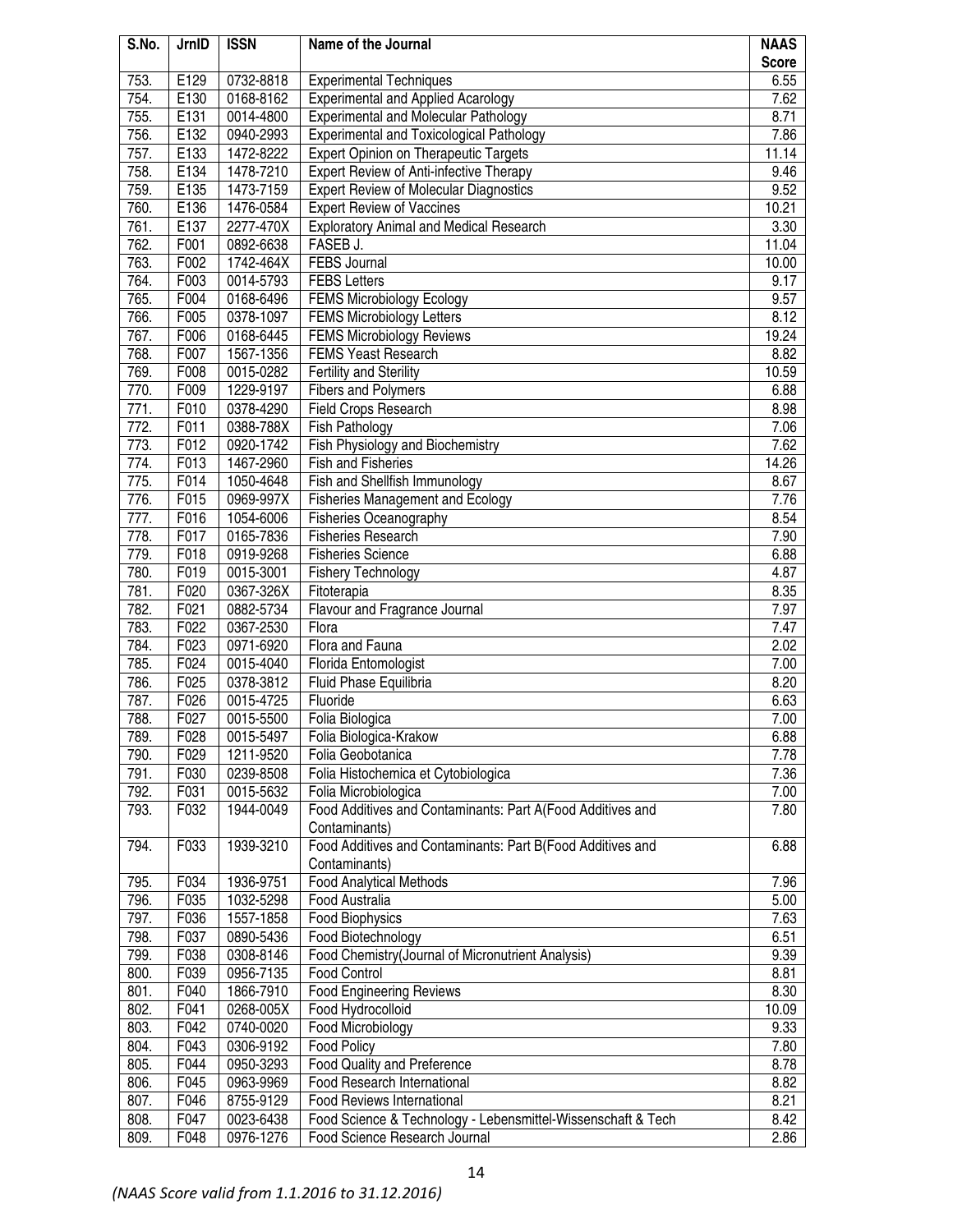| S.No. | JrnID              | <b>ISSN</b> | Name of the Journal                                               | <b>NAAS</b>  |
|-------|--------------------|-------------|-------------------------------------------------------------------|--------------|
|       |                    |             |                                                                   | <b>Score</b> |
| 810.  | F049               | 1226-7708   | Food Science and Biotechnology                                    | 6.65         |
| 811.  | F050               | 1082-0132   | Food Science and Technology International                         | 7.22         |
| 812.  | F051               | 1876-4517   | <b>Food Security</b>                                              | 7.50         |
| 813.  | F052               | 0015-6639   | Food Technology                                                   | 6.25         |
| 814.  | F053               | 1330-9862   | Food Technology and Biotechnology                                 | 6.92         |
| 815.  | F054               | 0954-0105   | Food and Agricultural Immunology                                  | 6.99         |
| 816.  | F055               | 1935-5130   | Food and Bioprocess Technology, Springer                          | 8.69         |
| 817.  | F056               | 0960-3085   | Food and Bioproduct Processing                                    | 8.47         |
| 818.  | F057               | 0278-6915   | Food and Chemical Toxicology                                      | 8.90         |
| 819.  | F058               | 0379-5721   | Food and Nutrition Bulletin                                       | 7.15         |
| 820.  | F059               | 1535-3141   | Foodborne Pathogens and Disease                                   | 7.91         |
| 821.  | F060               | 0972-7183   | Forage Research                                                   | 2.58         |
| 822.  | F061               | 0378-1127   | Forest Ecology and Management                                     | 8.66         |
| 823.  | F062               | 1437-4781   | Forest Pathology (European Journal of Forest Pathology)           | 7.37         |
| 824.  | F063               | 1389-9341   | Forest Policy and Economics                                       | 7.86         |
| 825.  | F064               | 0015-7473   | <b>Forest Products Journal</b>                                    | 6.48         |
| 826.  | F065               | 0015-749X   | <b>Forest Science</b>                                             | 7.57         |
| 827.  | F066               | 0015-752X   | Forestry                                                          | 8.09         |
| 828.  | F067               | 0015-7546   | <b>Forestry Chronicle</b>                                         | 6.65         |
| 829.  | F068               | 0891-5849   | Free Radical Biology and Medicine                                 | 11.74        |
| 830.  | F069               | 1018-4619   | Fresenius Environmental Bulletin                                  | 6.38         |
| 831.  | F070               | 0046-5070   | Freshwater Biology                                                | 8.74         |
| 832.  | F071               | 1540-9295   | Frontiers in Ecology and the Environment                          | 13.44        |
| 833.  | F072               | 1664-302X   | Frontiers in Microbiology                                         | 9.99         |
| 834.  | F073               | 1664-462X   | <b>Frontiers in Plant Science</b>                                 | 9.95         |
| 835.  | F074               | 0248-1294   | Fruits                                                            | 6.88         |
| 836.  | F075               | 0016-2361   | Fuel                                                              | 9.52         |
| 837.  | F076               | 0378-3820   | <b>Fuel Processing Technology</b>                                 | 9.35         |
| 838.  | F077               | 0016-2663   | Functional Analysis and Its Applications                          | 6.39         |
| 839.  | F078               | 0269-8463   | <b>Functional Ecology</b>                                         | 10.83        |
| 840.  | $\overline{F0}$ 79 | 1445-4408   | Functional Plant Biology (Australian Journal of Plant Physiology) | 9.15         |
| 841.  | F080               | 1438-793X   | <b>Functional and Integrative Genomics</b>                        | 8.48         |
| 842.  | F081               | 1863-9135   | Fundamental and Applied Limnology (Archiv fur Hydrobiologie)      | 7.08         |
| 843.  | F082               | 1878-6146   | Fungal Biology(Mycological Research; Trans. British Mycol. Soc.)  | 8.34         |
| 844.  | F083               | 1560-2745   | <b>Fungal Diversity</b>                                           | 12.22        |
| 845.  | F084               | 1087-1845   | <b>Fungal Genetics and Biology</b>                                | 8.59         |
| 846.  | G001               | 0378-1119   | Gene                                                              | 8.14         |
| 847.  | G002               | 1052-2166   | Gene Expression                                                   | 6.73         |
| 848.  | G003               | 0969-7128   | Gene Therapy                                                      | 9.10         |
| 849.  | G004               | 1529-9120   | Gene Therapy and Molecular Biology                                | 6.00         |
| 850.  | G005               | 0016-6480   | General and Comparative Endocrinology                             | 8.47         |
| 851.  | G006               | 1045-2257   | Genes Chromosomes and Cancer                                      | 10.04        |
| 852.  | G007               | 0890-9369   | Genes and Development                                             | 16.80        |
| 853.  | G008               | 1341-7568   | Genes and Genetic Systems                                         | 6.93         |
| 854.  | G009               | 1356-9597   | Genes to Cells                                                    | 8.81         |
| 855.  | G010               | 0925-9864   | Genetic Resources and Crop Evolution                              | 7.46         |
| 856.  | G011               | 0016-6707   | Genetica                                                          | 7.40         |
| 857.  | G012               | 0016-6731   | Genetics                                                          | 11.96        |
| 858.  | G013               | 0016-6723   | Genetics Research                                                 | 7.47         |
| 859.  | G014               | 0999-193X   | <b>Genetics Selection Evalution</b>                               | 9.82         |
| 860.  | G015               | 1415-4757   | Genetics and Molecular Biology                                    | 7.20         |
| 861.  | G016               | 1676-5680   | Genetics and Molecular Research                                   | 6.78         |
| 862.  | G017               | 0831-2796   | Genome(Canadian Journal of Genetics and Cytology)                 | 7.42         |
| 863.  | G018               | 1465-6906   | Genome Biology                                                    | 16.81        |
| 864.  | G019               | 1088-9051   | Genome Research                                                   | 20.00        |
| 865.  | G020               | 0888-7543   | Genomics                                                          | 8.28         |
| 866.  | G021               | 1672-0229   | Genomics, Proteomics & Bioinformatics                             | 5.15         |
| 867.  | G022               | 0016-6995   | Geobios                                                           | 7.24         |
| 868.  | G023               | 1010-6049   | Geocarto International                                            | 7.37         |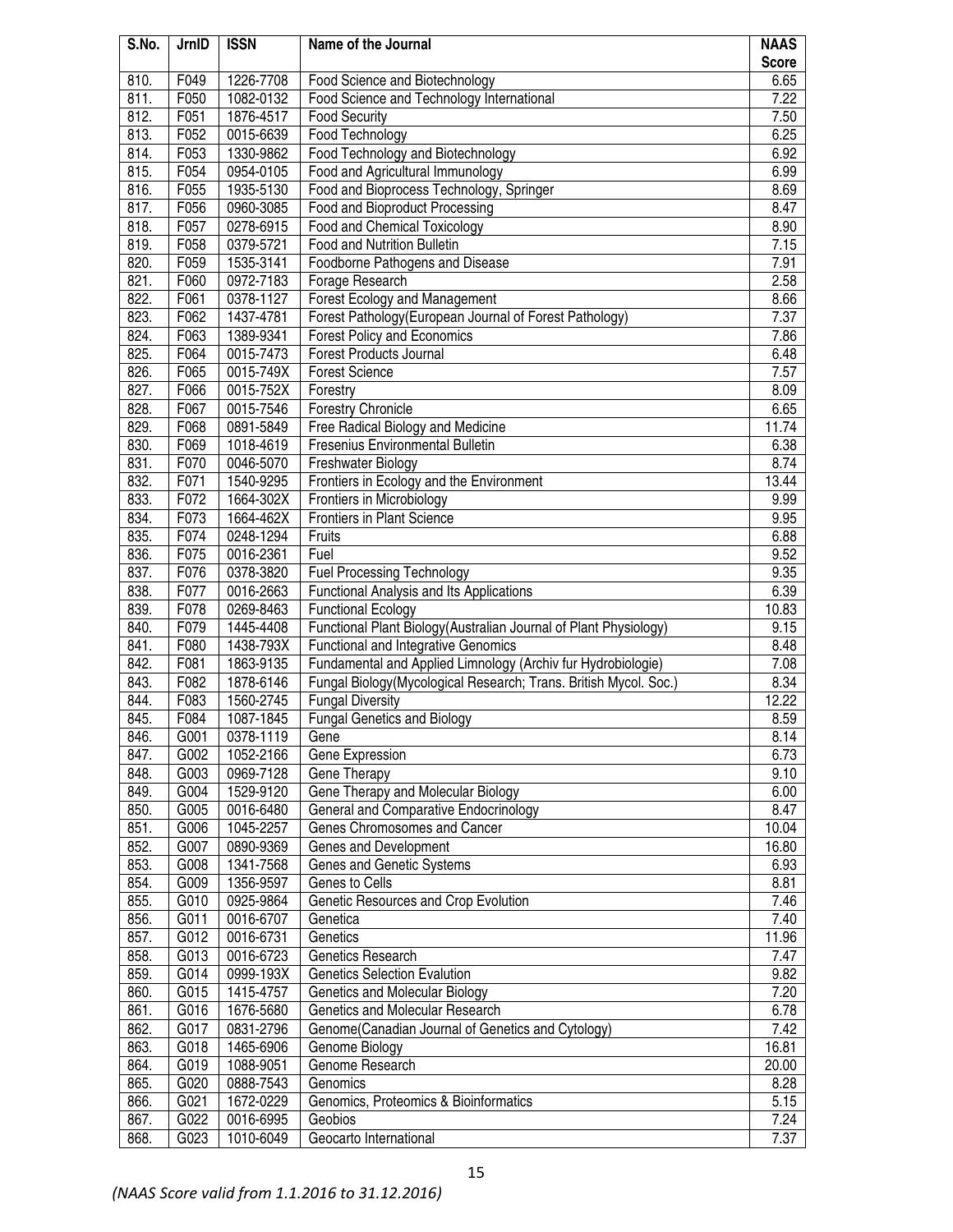| S.No. | JrnID | <b>ISSN</b> | Name of the Journal                                                         | <b>NAAS</b>  |
|-------|-------|-------------|-----------------------------------------------------------------------------|--------------|
|       |       |             |                                                                             | <b>Score</b> |
| 869.  | G024  | 0016-7037   | Geochimica Cosmochimica Acta                                                | 10.33        |
| 870.  | G025  | 0016-7061   | Geoderma                                                                    | 8.77         |
| 871.  | G026  | 0016-7606   | Geological Society of America Bulletin                                      | 9.87         |
| 872.  | G027  | 0149-0451   | Geomicrobiology Journal                                                     | 7.44         |
| 873.  | G028  | 0169-555X   | Geomorphology                                                               | 8.79         |
| 874.  | G029  | 0094-8276   | Geophysical Research Letters                                                | 10.20        |
| 875.  | G030  | 0266-1144   | Geotextiles and Geomembranes                                                | 6.00         |
| 876.  | G031  | 1354-1013   | Global Change Biology                                                       | 14.04        |
| 877.  | G032  | 1466-822X   | Global Ecology and Biogeography                                             | 12.53        |
| 878.  | G033  | 0921-8181   | Global and Planetary Change                                                 | 8.77         |
| 879.  | G034  | 0282-0080   | Glycoconjugate Journal                                                      | 8.52         |
| 880.  | G035  | 0017-3134   | Grana                                                                       | 7.06         |
| 881.  | G036  | 0017-3495   | Grasas Y Aceites                                                            | 6.88         |
| 882.  | G037  | 0142-5242   | Grass and Forage Science                                                    | 7.92         |
| 883.  | G038  | 0974-0775   | Green Farming                                                               | 4.79         |
| 884.  | G039  | 2152-3878   | Greenhouse Gases: Science and Technology                                    | 8.15         |
| 885.  | G040  | 0017-467X   | <b>Ground Water</b>                                                         | 8.31         |
| 886.  | G041  | 0897-7194   | <b>Growth Factors</b>                                                       | 9.39         |
| 887.  | G042  | 1096-6374   | Growth Hormone and IGF Research                                             | 7.41         |
| 888.  | G043  | 1430-483X   | Grundwasser                                                                 | 6.68         |
| 889.  | G044  | 0250-5193   | Gujarat Agricultural Universities Research Journal                          | 1.78         |
| 890.  | G045  | 1757-4749   | <b>Gut Pathogens</b>                                                        | 8.28         |
| 891.  | H001  | 1568-9883   | Harmful Algae                                                               | 9.87         |
| 892.  | H002  | 0970-5414   | Haryana Journal of Agronomy                                                 | 2.21         |
| 893.  | H003  | 0440-6605   | Helminthologia                                                              | 6.68         |
| 894.  | H004  | 0018-019X   | Helvetica Chimica Acta                                                      | 7.14         |
| 895.  | H005  | 0270-9139   | Hepatology                                                                  | 17.06        |
| 896.  | H006  | 0018-0661   | Hereditas                                                                   | 7.12         |
| 897.  | H007  | 0018-067X   | Heredity                                                                    | 9.81         |
| 898.  | H008  | 1265-4906   | Hernia                                                                      | 8.05         |
| 899.  | H009  | 0385-5414   | Heterocycles                                                                | 7.08         |
| 900.  | H010  | 0970-0595   | Himachal Journal of Agricultural Research                                   | 2.41         |
| 901.  | H011  | 0213-3911   | Histology and Histopathology                                                | 8.10         |
| 902.  | H012  | 0309-0167   | Histopathology                                                              | 9.45         |
| 903.  | H013  | 0018-3830   | Holzforschung International Journal of the Biology, Chemistry, Physics, and | 7.57         |
|       |       |             | Technology of Wood                                                          |              |
| 904.  | H014  | 1663-2818   | Hormone Research in Paediatrics (Hormone Research)                          | 7.57         |
| 905.  | H015  | 0018-506X   | Hormone and Behaviour                                                       | 10.63        |
| 906.  | H016  | 0018-5345   | Hortscience                                                                 | 6.90         |
| 907.  | H017  | 0340-6717   | <b>Human Genetics</b>                                                       | 10.82        |
| 908.  | H018  | 1059-7794   | <b>Human Mutation</b>                                                       | 11.14        |
| 909.  | H019  | 0960-3271   | Human and Experimental Toxicology                                           | 7.75         |
| 910.  | H020  | 1554-0014   | Hybridoma                                                                   | 6.34         |
| 911.  | H021  | 0018-8158   | Hydrobiologia                                                               | 8.28         |
| 912.  | H022  | 1431-2174   | Hydrogeology Journal                                                        | 7.97         |
| 913.  | H023  | 0885-6087   | <b>Hydrological Processes</b>                                               | 8.68         |
| 914.  | H024  | 0262-6667   | Hydrological Sciences Journal                                               | 7.55         |
| 915.  | H025  | 1998-9563   | Hydrology Research (Nordic Hydrology)                                       | 7.56         |
| 916.  | H026  | 0304-386X   | Hydrometallurgy                                                             | 7.93         |
| 917.  | 1001  | 0019-1019   | <b>IBIS</b>                                                                 | 7.92         |
| 918.  | 1002  | 0196-2892   | IEEE Transactions on Geoscience and Remote Sensing                          | 9.51         |
| 919.  | 1003  | 0924-2716   | ISPRS Journal of Photogrammetry and Remote Sensing                          | 9.13         |
| 920.  | 1004  | 1521-6543   | <b>IUBMB Life</b>                                                           | 9.14         |
| 921.  | 1005  | 0936-9902   | Ichthyological Exploration of Freshwaters                                   | 7.40         |
| 922.  | 1006  | 1341-8998   | Ichthyological Research                                                     | 6.81         |
| 923.  | 1007  | 0171-2985   | Immunobiology                                                               | 9.04         |
| 924.  | 1008  | 0093-7711   | Immunogenetics                                                              | 8.23         |
| 925.  | 1009  | 0165-2478   | Immunological Letters                                                       | 8.51         |
| 926.  | 1010  | 0019-2805   | Immunology                                                                  | 9.80         |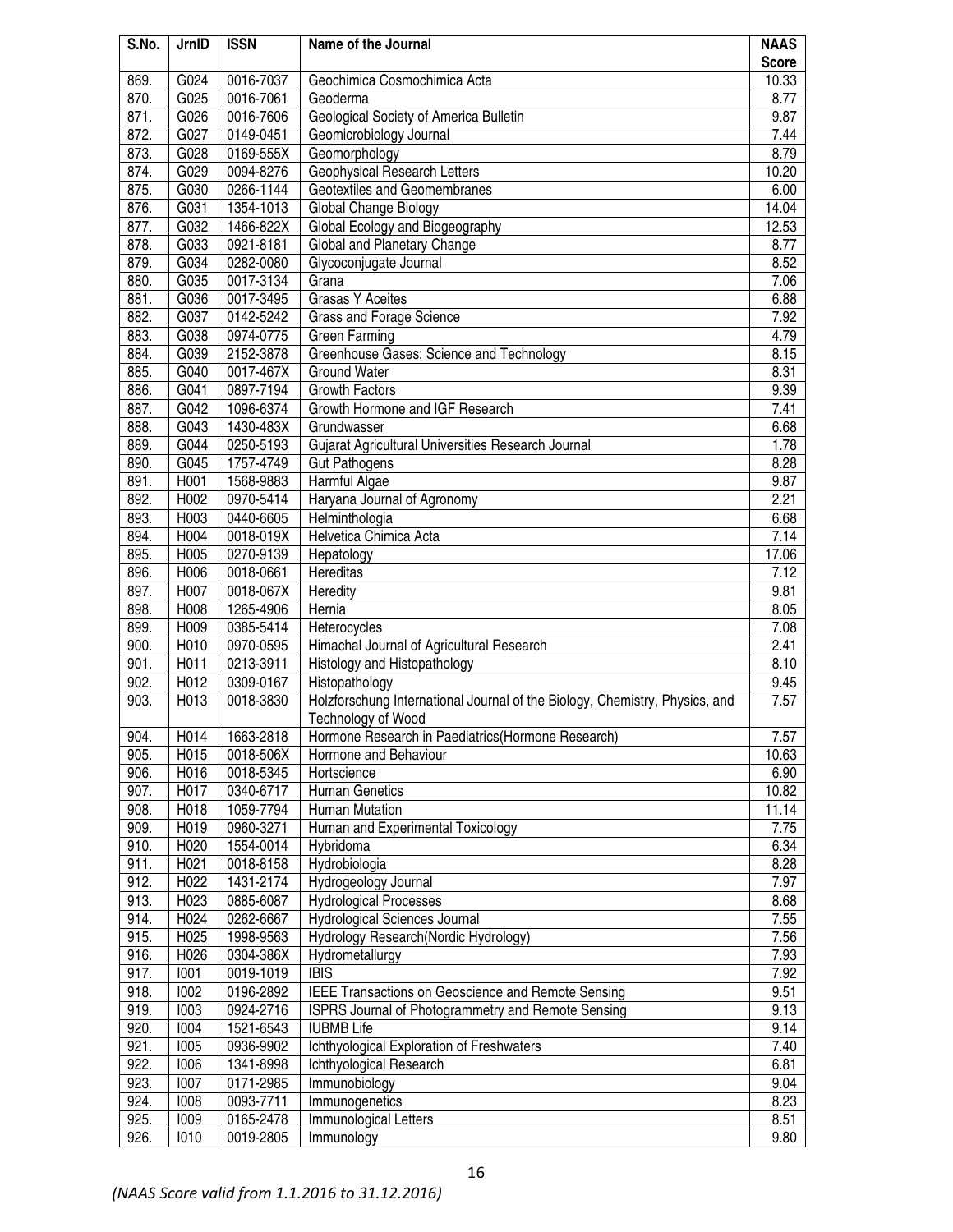| S.No.        | JrnID        | <b>ISSN</b> | Name of the Journal                                                              | <b>NAAS</b>  |
|--------------|--------------|-------------|----------------------------------------------------------------------------------|--------------|
|              |              |             |                                                                                  | <b>Score</b> |
| 927.         | 1011         | 0892-3973   | Immunopharmacology and Immunotoxicology                                          | 7.20         |
| 928.         | 1012         | 0263-841X   | In Practice                                                                      | 6.25         |
| 929.         | 1013         | 1071-2690   | In Vitro Cellular and Developmental Biology-Animal                               | 7.15         |
| 930.         | 1014         | 1054-5476   | In Vitro Cellular and Developmental Biology-Plant                                | 6.98         |
| 931.         | 1015         | 0019-4336   | Indian Agriculturist                                                             | 2.58         |
| 932.         | 1016         | 0302-7554   | Indian Biologist                                                                 | 2.29         |
| 933.         | 1017         | 2249-6823   | Indian Horticulture Journal                                                      | 3.41         |
| 934.         | 1018         | 0970-6399   | Indian Journal of Agricultural Biochemistry                                      | 4.03         |
| 935.         | 1019         | 0367-8229   | Indian Journal of Agricultural Chemistry                                         | 2.50         |
| 936.         | 1020         | 0019-5014   | Indian Journal of Agricultural Economics                                         | 5.04         |
| 937.         | 1021         | 0971-8664   | Indian Journal of Agricultural Marketing                                         | 2.89         |
| 938.         | 1022         | 0367-8245   | Indian Journal of Agricultural Research                                          | 3.86         |
| 939.         | 1023         | 0019-5022   | Indian Journal of Agricultural Sciences                                          | 6.14         |
| 940.         | 1024         | 0972-0715   | Indian Journal of Agroforestry                                                   | 4.50         |
| 941.         | <b>1025</b>  | 0537-197X   | Indian Journal of Agronomy                                                       | 5.00         |
| 942.         | 1026         | 0019-5057   | Indian Journal of Animal Health                                                  | 2.08         |
| 943.         | 1027         | 0970-3209   | Indian Journal of Animal Nutrition                                               | 4.51         |
| 944.         | 1028         | 0970-1524   | Indian Journal of Animal Production and Management                               | 3.10         |
| 945.         | 1029         | 0367-6722   | Indian Journal of Animal Research                                                | 6.04         |
| 946.<br>947. | 1030<br>1031 | 0367-8318   | Indian Journal of Animal Science                                                 | 6.16<br>2.87 |
|              |              | 0970-9509   | Indian Journal of Applied Entomology                                             |              |
| 948.<br>949. | 1032         | 0972-2483   | Indian Journal of Arecanut, Spices & Medicinal Plants                            | 2.18         |
| 950.         | 1033<br>1034 | 0301-1208   | Indian Journal of Arid Horticulture                                              | 3.06<br>6.87 |
| 951.         | 1035         | 0972-5849   | Indian Journal of Biochemistry and Biophysics<br>Indian Journal of Biotechnology | 6.39         |
| 952.         | 1036         | 2277-6729   | Indian Journal of Canine Practice                                                | 2.76         |
| 953.         | 1037         | 0971-457X   | Indian Journal of Chemical Technology                                            | 6.51         |
| 954.         | 1038         | 0376-4710   | Indian Journal of Chemistry Section A                                            | 6.85         |
| 955.         | 1039         | 0376-4699   | Indian Journal of Chemistry Section B                                            | 6.39         |
| 956.         | 1040         | 0970-9320   | Indian Journal of Comparative Microbiology, Immunology and Infectious            | 3.61         |
|              |              |             | <b>Diseases</b>                                                                  |              |
| 957.         | 1041         | 0019-5146   | Indian Journal of Dairy Science                                                  | 4.19         |
| 958.         | 1042         | 0971-2062   | Indian Journal of Dryland Agricultural Research & Development                    | 4.70         |
| 959.         | 1043         | 0304-5250   | Indian Journal of Ecology                                                        | 4.47         |
| 960.         | 1044         | 2277-5412   | Indian Journal of Economics and Development(Indian Journal of Industrial         | 4.01         |
|              |              |             | Economics and Development till 2011)                                             |              |
| 961.         | 1045         | 0971-4588   | Indian Journal of Engineering and Materials Sciences                             | 6.41         |
| 962.         | 1046         | 0367-8288   | Indian Journal of Entomology                                                     | 4.30         |
| 963.         | 1047         | 0019-5189   | Indian Journal of Experimental Biology                                           | 6.84         |
| 964.         | 1048         | 0537-1996   | Indian Journal of Extension Education                                            | 3.26         |
| 965.         | 1049         | 0973-1822   | Indian Journal of Fertilisers                                                    | 3.78         |
| 966.         | <b>1050</b>  | 0971-0426   | Indian Journal of Fibre and Textile Research                                     | 6.63         |
| 967.         | <b>1051</b>  | 0973-8711   | Indian Journal of Finance                                                        | 3.76         |
| 968.         | 1052         | 0970-6011   | Indian Journal of Fisheries                                                      | 6.22         |
| 969.         | 1053         | 0971-9431   | Indian Journal of Forestry                                                       | 3.39         |
| 970.         | 1054         | 0019-5200   | Indian Journal of Genetics and Plant Breeding                                    | 6.19         |
| 971.         | <b>1055</b>  | 0973-2411   | Indian Journal of Geomorphology                                                  | 2.39         |
| 972.         | 1056         | 0970-6429   | Indian Journal of Hill Farming                                                   | 2.86         |
| 973.         | 1057         | 0019-5235   | Indian Journal of History of Science                                             | 3.86         |
| 974.         | 1058         | 0972-8538   | Indian Journal of Horticulture                                                   | 6.13         |
| 975.         | 1059         | 0973-4317   | Indian Journal of Industrial and Applied Mathematics                             | 3.22         |
| 976.         | 1060         | 0379-5136   | Indian Journal of Marine Sciences                                                | 6.29         |
| 977.         | 1061         | 0973-8703   | Indian Journal of Marketing                                                      | 3.89         |
| 978.         | 1062         | 0255-0857   | Indian Journal of Medical Microbiology                                           | 6.88         |
| 979.         | 1063         | 0971-5916   | Indian Journal of Medical Research                                               | 7.40         |
| 980.         | 1064         | 0046-8991   | Indian Journal of Microbiology                                                   | 6.90         |
| 981.         | <b>1065</b>  | 0970-2970   | Indian Journal of Mushrooms                                                      | 1.91         |
| 982.         | 1066         | 0976-0512   | Indian Journal of Natural Products and Resources(Natural Product                 | 4.10         |
|              |              |             | Radiance)                                                                        |              |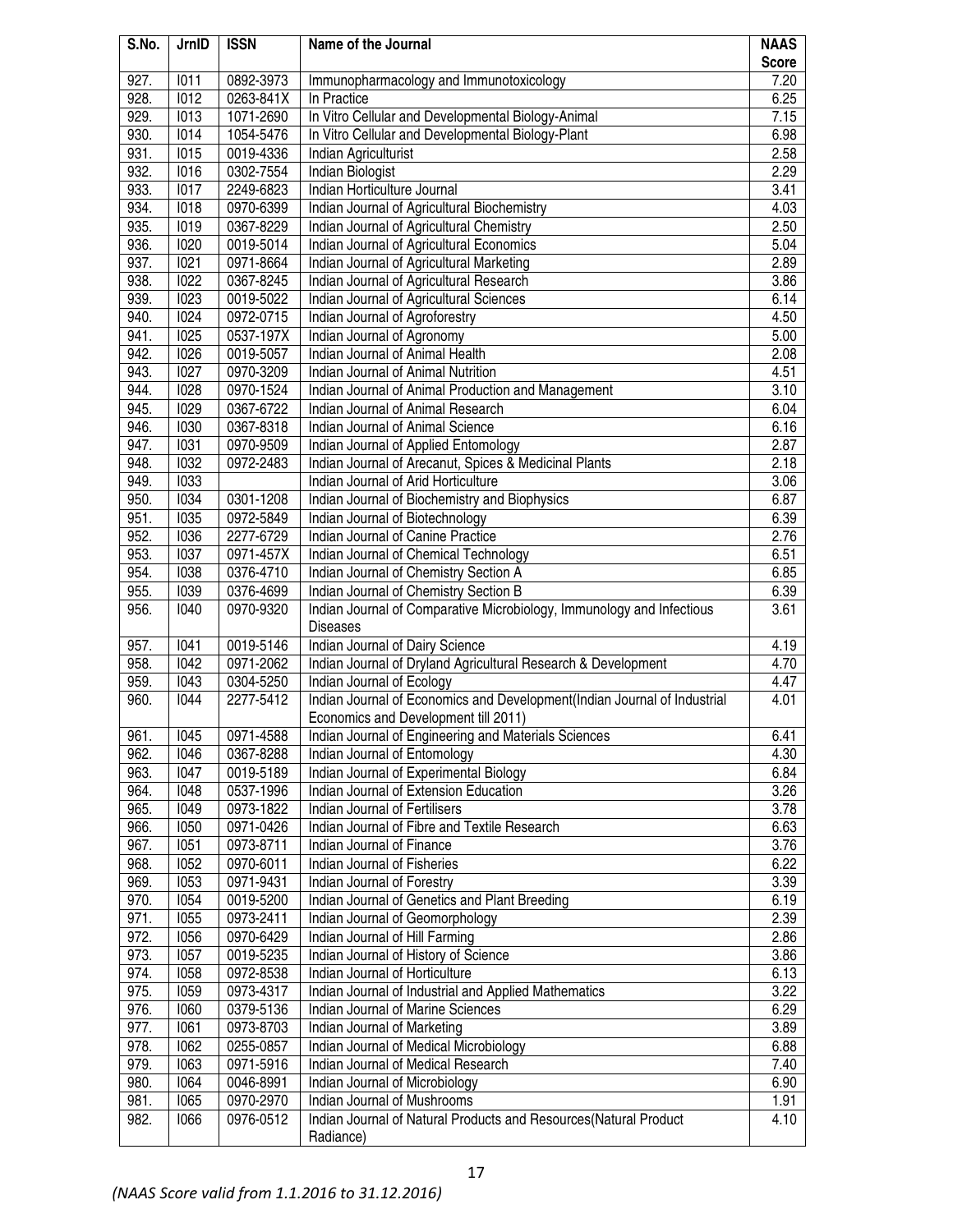| S.No. | JrnID             | <b>ISSN</b> | Name of the Journal                                                    | <b>NAAS</b>  |
|-------|-------------------|-------------|------------------------------------------------------------------------|--------------|
|       |                   |             |                                                                        | <b>Score</b> |
| 983.  | 1067              | 0976-0997   | Indian Journal of Natural Sciences                                     | 2.51         |
| 984.  | 1068              | 0303-6960   | Indian Journal of Nematology                                           | 4.56         |
| 985.  | 1069              | 0250-474X   | Indian Journal of Pharmaceutical Sciences                              | 6.48         |
| 986.  | 1070              | 0253-7613   | Indian Journal of Pharmacology                                         | 6.69         |
| 987.  | 1071              | 0971-8184   | Indian Journal of Plant Genetic Resources                              | 4.61         |
| 988.  | 1072              | 0019-5502   | Indian Journal of Plant Physiology                                     | 4.66         |
| 989.  | 1073              | 0253-4355   | Indian Journal of Plant Protection                                     | 4.90         |
| 990.  | 1074              | 0019-5529   | Indian Journal of Poultry Science                                      | 5.01         |
| 991.  | <b>1075</b>       | 0046-9017   | Indian Journal of Regional Science                                     | 3.57         |
| 992.  | $\overline{1076}$ | 0974-6846   | Indian Journal of Science and Technology                               | 4.06         |
| 993.  | 1077              | 2277-1999   | Indian Journal of Sciences and Systems                                 | 1.70         |
| 994.  | 1078              | 0019-5626   | Indian Journal of Social Research                                      | 2.79         |
| 995.  | 1079              | 0970-3349   | Indian Journal of Soil Conservation                                    | 4.90         |
| 996.  | 1080              | 0970-3233   | Indian Journal of Sugarcane Technology                                 | 3.16         |
| 997.  | 1081              | 0972-5938   | Indian Journal of Traditional Knowledge                                | 6.41         |
| 998.  | 1082              | 0971-4642   | Indian Journal of Tropical Biodiversity                                | 3.47         |
| 999.  | 1083              | 0971-1937   | Indian Journal of Veterinary Anatomy                                   | 4.19         |
| 1000. | 1084              | 0970-051X   | Indian Journal of Veterinary Medicine                                  | 3.63         |
| 1001. | 1085              | 0250-4758   | Indian Journal of Veterinary Pathology                                 | 5.03         |
| 1002. | 1086              | 0254-4105   | Indian Journal of Veterinary Surgery                                   | 4.76         |
| 1003. | 1087              | 2347-2774   | Indian Journal of Veterinary and Animal Science Research               | 4.53         |
| 1004. | 1088              | 0970-2822   | Indian Journal of Virology (Virus Disease)                             | 5.00         |
| 1005. | 1089              | 0253-8040   | Indian Journal of Weed Science                                         | 3.94         |
| 1006. | 1090              | 0019-6061   | <b>Indian Paediatrics</b>                                              | 7.04         |
| 1007. | 1091              | 0367-973X   | Indian Phytopathology                                                  | 4.59         |
| 1008. | 1092              | 0973-9661   | Indian Research Communication                                          | 3.02         |
| 1009. | 1093              | 0972-2181   | Indian Research Journal of Extension Education                         | 3.92         |
| 1010. | 1094              | 2277-1913   | Indian Research Journal of Genetics and Biotechnology                  | 3.38         |
| 1011. | <b>1095</b>       | 0019-6479   | Indian Veterinary Journal                                              | 4.33         |
| 1012. | 1096              | 0888-5885   | Industrial & Engineering Chemistry Research                            | 8.59         |
| 1013. | 1097              | 0926-6690   | <b>Industrial Crops and Products</b>                                   | 8.84         |
| 1014. | 1098              | 0019-8366   | <b>Industrial Health</b>                                               | 7.12         |
| 1015. | 1099              | 0019-9567   | Infection Immunity                                                     | 9.73         |
| 1016. | 1100              | 1567-1348   | Infection, Genetics and Evolution                                      | 9.02         |
| 1017. | 1101              | 1343-4500   | Information: An International Journal                                  | 5.00         |
| 1018. | 1102              | 1466-8564   | Innovative Food Science and Emerging Technology                        | 9.27         |
| 1019. | 1103              | 0020-1669   | Inorganic Chemistry                                                    | 10.76        |
| 1020. | 1104              | 0020-1693   | Inorganica Chimica Acta                                                | 8.05         |
| 1021. | <b>I105</b>       | 0965-1748   | Insect Biochemistry and Molecular Biology                              | 9.45         |
| 1022. | 1106              | 0975-1963   | <b>Insect Environment</b>                                              | 2.56         |
| 1023. | <b>I107</b>       | 0962-1075   | Insect Molecular Biology                                               | 8.59         |
| 1024. | 1108              | 1672-9609   | <b>Insect Science</b>                                                  | 8.14         |
| 1025. | 1109              | 1399-560X   | Insect Systematics and Evolution                                       | 6.81         |
| 1026. | 1110              | 0020-1812   | <b>Insectes Sociaux</b>                                                | 7.02         |
| 1027. | 1111              | 1073-9149   | <b>Instrumentation Science &amp; Technology</b>                        | 6.54         |
| 1028. | 1112              | 0972-1738   | <b>Intas Polivet</b>                                                   | 4.69         |
| 1029. | 1113              | 1749-4877   | Integrative Zoology                                                    | 7.90         |
| 1030. | 1114              | 1913-2751   | Interdisciplinary Sciences - Computational Life Sciences               | 6.66         |
| 1031. | <b>I115</b>       | 0236-8722   | International Agrophysics of Polish Academy of Sciences                | 7.12         |
| 1032. | 1116              | 1018-2438   | International Archives of Allergy and Immunology                       | 8.67         |
| 1033. | 1117              | 0964-8305   | International Biodeterioration and Biodegradation                      | 8.13         |
| 1034. | 1118              | 0735-1933   | International Communications in Heat and Mass Transfer(Letters in Heat | 8.78         |
|       |                   |             | and Mass Transfer)                                                     |              |
| 1035. | 1119              | 0958-6946   | International Dairy Journal                                            | 8.01         |
| 1036. | 1120              | 1465-5489   | <b>International Forestry Review</b>                                   | 7.05         |
| 1037. | 1121              | 1567-5769   | International Immunopharmacology                                       | 8.47         |
| 1038. | 1122              | 0300-9831   | International Journal for Vitamin and Nutrition Research               | 6.85         |
| 1039. | 1123              | 0164-7954   | International Journal of Acarology                                     | 6.95         |
| 1040. | 1124              | 2250-3560   | International Journal of Advanced Biological Research                  | 2.82         |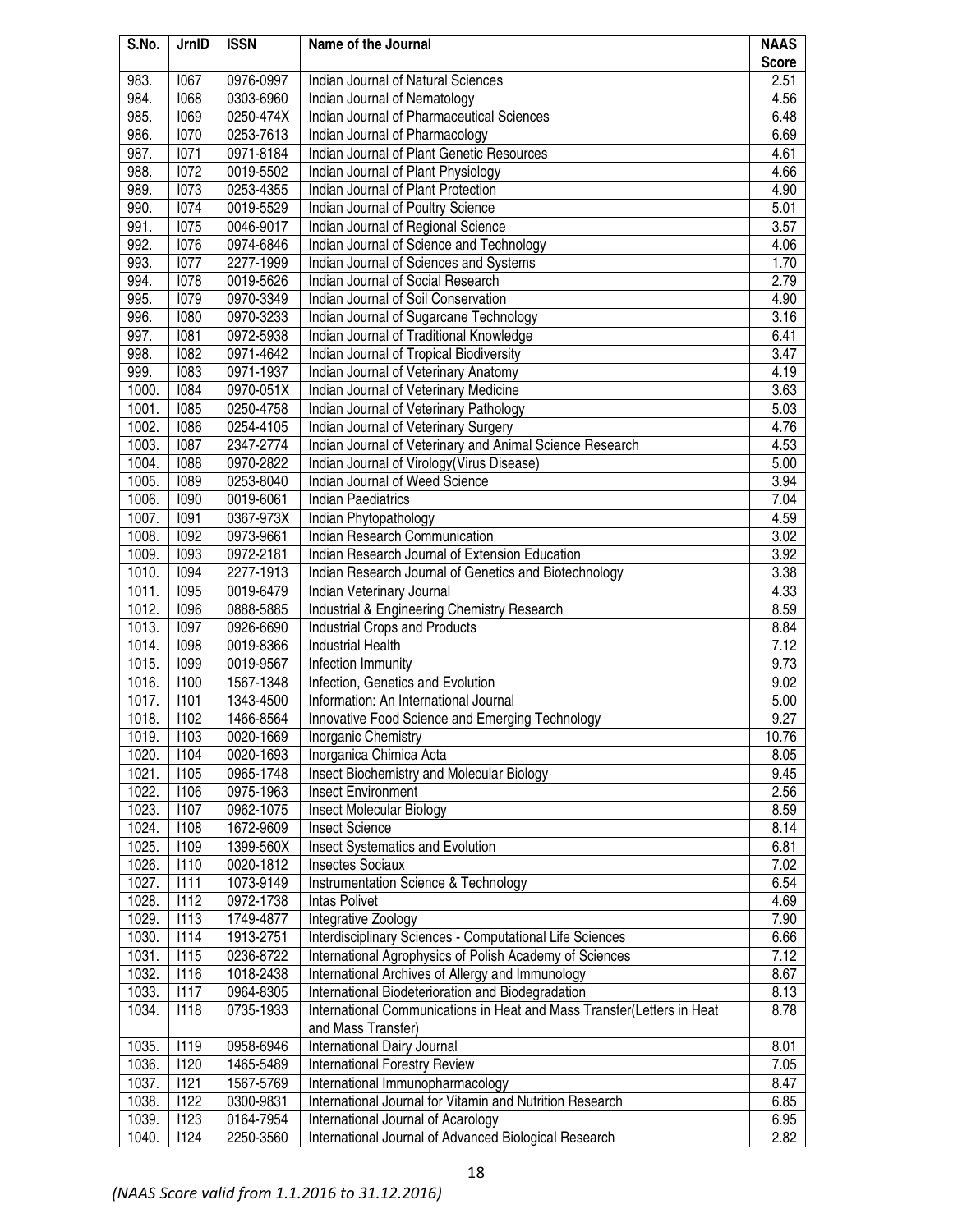| S.No.          | JrnID               | <b>ISSN</b>            | Name of the Journal                                                                                             | <b>NAAS</b>  |
|----------------|---------------------|------------------------|-----------------------------------------------------------------------------------------------------------------|--------------|
|                |                     |                        |                                                                                                                 | <b>Score</b> |
| 1041.          | <b>I125</b>         | 2229-7278              | International Journal of Agricultural Economics and Statistics                                                  | 2.49         |
| 1042.<br>1043. | <b>I126</b><br>1127 | 0974-2662<br>2250-0057 | International Journal of Agricultural Engineering<br>International Journal of Agricultural Science and Research | 2.75<br>3.53 |
| 1044.          | 1128                | 0973-130X              | International Journal of Agricultural Sciences                                                                  | 2.37         |
| 1045.          | 1129                | 1473-5903              | International Journal of Agricultural Sustainability                                                            | 7.66         |
| 1046.          | 1130                | 1934-6344              | International Journal of Agricultural and Biological Engineering                                                | 4.17         |
| 1047.          | 1131                | 0973-1903              | International Journal of Agricultural and Statistical Sciences                                                  | 4.00         |
| 1048.          | <b>I132</b>         | 1560-8530              | International Journal of Agriculture & Biology                                                                  | 6.00         |
| 1049.          | 1133                | 0975-3710              | International Journal of Agriculture Sciences                                                                   | 4.10         |
| 1050.          | 1134                | 0974-1712              | International Journal of Agriculture, Environment and Biotechnology                                             | 4.10         |
| 1051.          | 1135                | 0303-2434              | International Journal of Applied Earth Observation and Geoinformation                                           | 9.47         |
| 1052.          | 1136                | 2319-3972              | International Journal of Applied Mathematics & Statistical Sciences                                             | 3.19         |
| 1053.          | 1137                | 1542-2666              | International Journal of Applied Research in Veterinary Medicine                                                | 6.00         |
| 1054.          | 1138                | 2319-4014              | International Journal of Applied and Natural Sciences                                                           | 2.74         |
| 1055.          | 1139                | 1758-0366              | International Journal of Bio-Inspired Computation                                                               | 9.97         |
| 1056.          | 1140                | 2249-6858              | International Journal of Bio-Technology and Research                                                            | 2.75         |
| 1057.          | 7141                | 2231-086X              | International Journal of Biochemistry Research & Review                                                         | 3.70         |
| 1058.          | <b>I142</b>         | 1357-2725              | International Journal of Biochemistry and Cell Biology                                                          | 10.05        |
| 1059.          | <b>I143</b>         | 0141-8130              | International Journal of Biological Macromolecules                                                              | 8.86         |
| 1060.          | 1144                | 0020-7128              | International Journal of Biometeorology                                                                         | 9.25         |
| 1061.          | <b>I145</b>         | 0976-3988              | International Journal of Bioresource and Stress Management                                                      | 4.46         |
| 1062.          | <b>I146</b>         | 2249-6920              | International Journal of Business Management and Research                                                       | 3.07         |
| 1063.          | <b>I147</b>         | 2319-2267              | International Journal of Business and General Management                                                        | 2.97         |
| 1064.          | 1148                | 0020-7136              | International Journal of Cancer                                                                                 | 11.09        |
| 1065.          | 1149                | 2277-4807              | International Journal of Chemical & Petrochemical Technology                                                    | 2.39         |
| 1066.          | 1150                | 2278-9987              | International Journal of Civil Engineering                                                                      | 2.06         |
| 1067.          | 1151                | 2249-6866              | International Journal of Civil, Structural, Environmental and Infrastructure                                    | 3.01         |
|                |                     |                        | Engg Res. & Development                                                                                         |              |
| 1068.          | <b>I152</b>         | 0899-8418              | International Journal of Climatology                                                                            | 9.16         |
| 1069.          | 1153                | 0166-5162              | International Journal of Coal Geology                                                                           | 9.38         |
| 1070.          | 1154                | 1939-2699              | International Journal of Coal Preparation and Utilization                                                       | 6.56         |
| 1071.          | <b>I155</b>         | 0974-2646              | International Journal of Commerce and Business Management                                                       | 2.65         |
| 1072.          | 1156                | 2250-1568              | International Journal of Computer Networking, Wireless and Mobile                                               | 3.27         |
|                |                     |                        | Communications                                                                                                  |              |
| 1073.          | <b>I157</b>         | 2249-6831              | International Journal of Computer Science Engineering and Information                                           | 3.63         |
|                |                     |                        | <b>Technology Research</b>                                                                                      |              |
| 1074.          | 1158                | 2278-9960              | International Journal of Computer Science and Engineering                                                       | 1.89         |
| 1075.          | 1159                | 1364-727X              | International Journal of Dairy Technology                                                                       | 6.94         |
| 1076.          | 1160                | 2249-3212              | International Journal of Data Mining and Emerging Technologies                                                  | 2.90         |
| 1077.          | 1161                | 1753-8947              | International Journal of Digital Earth                                                                          | 9.29         |
| 1078.          | 1162                | 0377-015X              | International Journal of Ecology and Environmental Sciences                                                     | 4.74         |
| 1079.          | 1163                | 2319-4472              | International Journal of Economics, Commerce and Research                                                       | 2.92         |
| 1080.          | 1164                | 2249-6947              | International Journal of Educational Science and Research                                                       | 2.72         |
| 1081.          | 1165                | 0975-1122              | International Journal of Educational Sciences                                                                   | 2.65         |
| 1082.          | 1166                | 2278-9944              | International Journal of Electrical and Electronics Engineering                                                 | 2.23         |
| 1083.          | <b>I167</b>         | 2250-155X              | International Journal of Electrical and Electronics Engineering Research                                        | 2.40         |
| 1084.          | 1168                | 2278-9901              | International Journal of Electronics and Communication Engineering                                              | 3.06         |
| 1085.          | 1169                | 2249-684X              | International Journal of Electronics, Communication & Instrumentation Engg.                                     | 2.23         |
|                |                     |                        | Res. and Development                                                                                            |              |
| 1086.          | 1170                | 0363-907X              | International Journal of Energy Research                                                                        | 8.42         |
| 1087.          | 1171                | 0957-4352              | International Journal of Environment and Pollution                                                              | 6.43         |
| 1088.          | <b>I172</b>         | 2250-0065              | International Journal of Environment, Ecology, Family and Urban Studies                                         | 3.63         |
| 1089.          | 1173                | 0306-7319              | International Journal of Environmental Analytical Chemistry                                                     | 7.30         |
| 1090.          | 1174                | 1660-4601              | International Journal of Environmental Research and Public Health                                               | 8.06         |
| 1091.          | <b>I175</b>         | 1735-1472              | International Journal of Environmental Science and Technology (JEST)                                            | 8.19         |
| 1092.          | <b>I176</b>         | 2319-7188              | International Journal of Extension Education                                                                    | 4.15         |
| 1093.          | 1177                | 0973-2608              | International Journal of Family and Home Science                                                                | 2.92         |
| 1094.          | 1178                | 2229-3744              | International Journal of Farm Sciences                                                                          | 3.54         |
| 1095.          | <b>I179</b>         | 2317-4936              | International Journal of Financial Management                                                                   | 2.25         |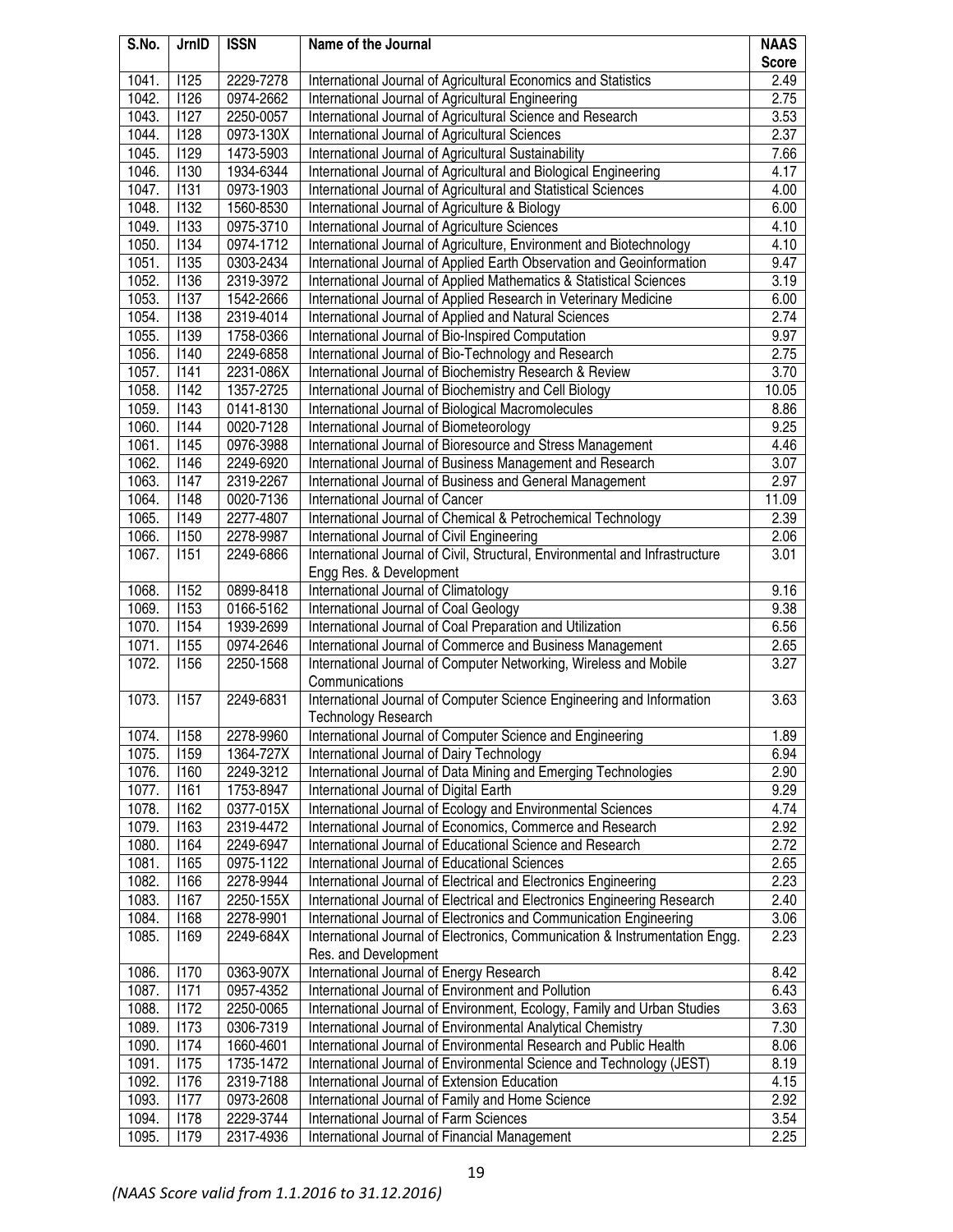| S.No. | JrnID       | <b>ISSN</b> | Name of the Journal                                                         | <b>NAAS</b>  |
|-------|-------------|-------------|-----------------------------------------------------------------------------|--------------|
|       |             |             |                                                                             | <b>Score</b> |
| 1096. | 1180        | 1556-3758   | International Journal of Food Engineering                                   | 4.00         |
| 1097. | 1181        | 0168-1605   | International Journal of Food Microbiology                                  | 9.08         |
| 1098. | 1182        | 1094-2912   | International Journal of Food Properties                                    | 6.92         |
| 1099. | 1183        | 0963-7486   | International Journal of Food Science and Nutrition                         | 7.21         |
| 1100. | 1184        | 0950-5423   | International Journal of Food Science and Technology                        | 7.38         |
| 1101. | <b>1185</b> | 2249-1570   | International Journal of Food and Fermentation Technology                   | 4.26         |
| 1102. | 1186        | 0972-3927   | International Journal of Forest Usufructs Management                        | 3.34         |
| 1103. | <b>I187</b> | 0976-562X   | International Journal of Forestry and Crop Improvement                      | 3.27         |
| 1104. | <b>I188</b> | 2319-3999   | International Journal of General Medicine and Pharmacy                      | 3.48         |
| 1105. | 1189        | 0975-2862   | International Journal of Genetics                                           | 4.00         |
| 1106. | 1190        | 1365-8816   | International Journal of Geographic Information Science                     | 7.66         |
| 1107. | <b>I191</b> | 1543-5075   | International Journal of Green Energy                                       | 7.22         |
| 1108. | 1192        | 0973-8258   | International Journal of Green Pharmacy                                     | 4.55         |
| 1109. | 1193        | 0017-9310   | International Journal of Heat and Mass Transfer                             | 8.38         |
| 1110. | 1194        | 0972-3757   | International Journal of Human Genetics                                     | 6.37         |
| 1111. | 195         | 2317-4936   | International Journal of Human Resource Management                          | 2.82         |
| 1112. | <b>I196</b> | 2249-6874   | International Journal of Human Resource Management and Research             | 3.25         |
| 1113. | <b>I197</b> | 2319-393X   | International Journal of Humanities and Social Sciences                     | 3.19         |
| 1114. | <b>I198</b> | 0360-3199   | International Journal of Hydrogen Energy                                    | 9.31         |
| 1115. | 1199        | 1744-3121   | International Journal of Immunogenetics                                     | 7.25         |
| 1116. | 1200        | 0169-8141   | International Journal of Industrial Ergonomics                              | 7.07         |
| 1117. | 1201        | 2250-236X   | International Journal of Information Systems Management Research and        | 2.04         |
|       |             |             | Development                                                                 |              |
| 1118. | 1202        | 2320-0280   | International Journal of Innovative Horticulture                            | 2.86         |
| 1119. | <b>I203</b> | 0972-754X   | International Journal of Mathematical Sciences                              | 3.51         |
| 1120. | 1204        | 2249-6955   | International Journal of Mathematics and Computer Application Research      | 3.80         |
| 1121. | 1205        | 2319-2240   | International Journal of Mechanical Engineering                             | 2.02         |
| 1122. | 1206        | 2249-6890   | International Journal of Mechanical and Production Engineering Research     | 2.45         |
|       |             |             | and Development                                                             |              |
| 1123. | <b>I207</b> | 1438-4221   | International Journal of Medical Microbiology(Zent. Bl.Bakteriol.)          | 9.61         |
| 1124. | <b>I208</b> | 0974-2654   | International Journal of Medical Sciences                                   | 2.96         |
| 1125. | <b>I209</b> | 1521-9437   | International Journal of Medicinal Mushrooms                                | 6.93         |
| 1126. | 1210        | 2250-0049   | International Journal of Medicine and Pharmaceutical Sciences               | 3.54         |
| 1127. | 1211        | 0975-5276   | International Journal of Microbiology Research                              | 3.91         |
| 1128. | 1212        | 1748-0930   | International Journal of Mining Reclamation and Environment                 | 6.56         |
| 1129. | I213        | 1422-0067   | International Journal of Molecular Sciences                                 | 8.86         |
| 1130. | 1214        | 0717-9502   | International Journal of Morphology (Chilean Anatomical Journal)            | 6.32         |
| 1131. | 1215        | 2278-4777   | International Journal of Nanotechnology and Application                     | 2.25         |
| 1132. | 1216        | 0975-3702   | International Journal of Parasitology Research                              | 4.08         |
| 1133. | 1217        | 1573-3149   | International Journal of Peptide Research and Therapeutics                  | 6.91         |
| 1134. | 1218        | 0967-0874   | International Journal of Pest Management(Tropical Pest Management)          | 6.96         |
| 1135. | 1219        | 0378-5173   | International Journal of Pharmaceutics                                      | 9.65         |
| 1136. | 1220        | 1811-7775   | International Journal of Pharmacology                                       | 6.71         |
| 1137. | 1221        | 0974-2638   | International Journal of Physical Education                                 | 3.00         |
| 1138. | 1222        | 1522-6514   | International Journal of Phytoremediation                                   | 7.74         |
| 1139. | 1223        | 2320-7035   | International Journal of Plant & Social Science                             | 3.50         |
| 1140. | 1224        | 1735-6814   | International Journal of Plant Production                                   | 6.77         |
| 1141. | 1225        | 0974-2670   | International Journal of Plant Protection                                   | 3.15         |
| 1142. | 1226        | 0973-1547   | International Journal of Plant Sciences                                     | 2.19         |
| 1143. | 1227        | 1058-5893   | International Journal of Plant Sciences, Chicago(Botanical Gazette)         | 7.53         |
| 1144. | 1228        | 2278-8840   | International Journal of Political Science, Law and International Relations | 2.37         |
| 1145. | 1229        | 0164-0291   | International Journal of Primatology                                        | 7.99         |
| 1146. | 1230        | 0976-5638   | International Journal of Processing and Post Harvest Technology             | 2.38         |
| 1147. | 1231        | 0955-3002   | International Journal of Radiation Biology                                  | 7.69         |
| 1148. | 1232        | 0140-7007   | International Journal of Refrigeration                                      | 8.24         |
| 1149. | 1233        | 0143-1161   | International Journal of Remote Sensing                                     | 7.65         |
| 1150. | 1234        | 2347-4580   | International Journal of Research in Applied, Natural and Social Sciences   | 3.30         |
| 1151. | 1235        | 2347-4572   | International Journal of Research in Business Management                    | 3.18         |
| 1152. | 1236        | 2319-4898   | International Journal of Sales & Marketing Management                       | 2.08         |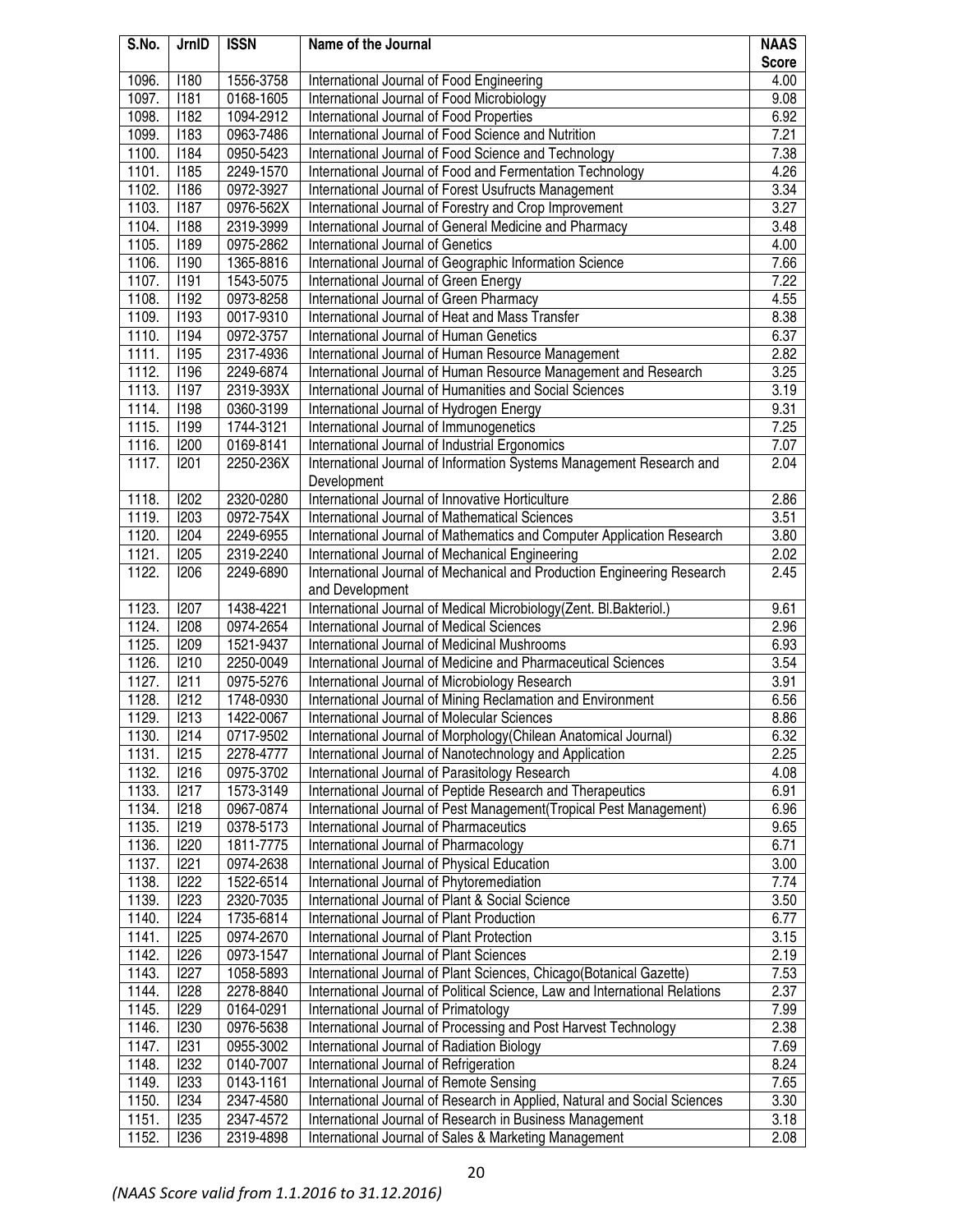| S.No. | JrnID            | <b>ISSN</b> | Name of the Journal                                                         | <b>NAAS</b>  |
|-------|------------------|-------------|-----------------------------------------------------------------------------|--------------|
|       |                  |             |                                                                             | <b>Score</b> |
| 1153. | 1237             | 2249-6939   | International Journal of Sales & Marketing Management Research &            | 3.13         |
|       |                  |             | Development                                                                 |              |
| 1154. | 1238             | 0973-3140   | International Journal of Science and Nature                                 | 3.60         |
| 1155. | 1239             | 2277-663X   | International Journal of Science, Environment and Technology                | 3.11         |
| 1156. | 1240             | 2278-8417   | International Journal of Seed Spices                                        | 3.60         |
| 1157. | 1241             | 2249-6637   | International Journal of Social Science                                     | 2.59         |
| 1158. | 1242             | 1350-4509   | International Journal of Sustainable Development & World Ecology            | 6.00         |
| 1159. | I243             | 1466-5026   | International Journal of Systematic & Evolutionary Microbiology             | 8.51         |
| 1160. | 1244             | 0972-544X   | International Journal of Tea Science (IJTS)                                 | 2.63         |
| 1161. | 1245             | 2250-2778   | International Journal of Textile and Fashion Technology                     | 2.28         |
| 1162. | 1246             | 1091-5818   | International Journal of Toxicology                                         | 7.29         |
| 1163. | 1247             | 0254-8755   | International Journal of Tropical Agriculture                               | 3.03         |
| 1164. | 1248             | 0919-8172   | International Journal of Urology                                            | 8.41         |
| 1165. | 1249             | 0790-0627   | International Journal of Water Resources Development                        | 7.09         |
| 1166. | 1250             | 2278-8816   | International Journal of Zoology and Research                               | 2.59         |
| 1167. | 1251             | 0976-450X   | International Journal on Agricultural Sciences                              | 3.29         |
| 1168. | 1252             | 0976-4518   | International Journal on Biological Sciences                                | 2.37         |
| 1169. | <b>I253</b>      | 0976-4534   | International Journal on Environmental Sciences                             | 3.50         |
| 1170. | 1254             | 1937-6448   | International Review of Cell and Molecular Biology (International Review of | 9.42         |
|       |                  |             | Cytology)                                                                   |              |
| 1171. | 1255             | 0020-8841   | International Sugar Journal                                                 | 6.13         |
| 1172. | 1256             | 1742-4801   | International Wound Journal                                                 | 8.15         |
| 1173. | 1257             | 0300-5526   | Intervirology                                                               | 7.68         |
| 1174. | 1258             | 0975-8070   | Intl Journal of Applied Research on Information Technology and Computing    | 3.49         |
| 1175. | 1259             | 0792-4259   | Invertebrate Reproduction and Development                                   | 6.61         |
| 1176. | 1260             | 1728-3043   | Iranian Journal of Biotechnology                                            | 6.38         |
| 1177. | 1261             | 1728-1997   | Iranian Journal of Veterinary Research                                      | 6.25         |
| 1178. | 1262             | 0791-6833   | Irish Journal of Agricultural and Food Research                             | 6.40         |
| 1179. | <b>I263</b>      | 0342-7188   | <b>Irrigation Science</b>                                                   | 8.06         |
| 1180. | 1264             | 1531-0353   | Irrigation and Drainage(ICID Bulletin)                                      | 6.51         |
| 1181. | <b>I265</b>      | 0792-9978   | Israel Journal of Plant Sciences(Israel Journal of Botany)                  | 6.32         |
| 1182. | 1266             | 0334-9152   | Israel Journal of Veterinary Medicine                                       | 6.35         |
| 1183. | 1267             | 0792-156X   | Israeli Journal of Aquaculture - Bamidgeh                                   | 6.40         |
| 1184. | 1268             | 1594-4077   | Italian Journal of Animal Science                                           | 6.72         |
| 1185. | 1269             | 1120-1770   | Italian Journal of Food Science                                             | 6.29         |
| 1186. | J001             | 0021-3721   | <b>JNKVV Research Journal</b>                                               | 2.58         |
| 1187. | J002             | 0021-3551   | Japan Agricultural Research Quarterly                                       | 6.44         |
| 1188. | J003             | 0021-4914   | Japanese Journal of Applied Entomology and Zoology                          | 6.20         |
| 1189. | J004             | 0047-1917   | Japanese Journal of Veterinary Research                                     | 6.89         |
| 1190. | J005             | 0003-1488   | Javma-Journal of the American Veterinary Medical Association                | 7.56         |
| 1191. | J006             | 0973-8444   | Jharkhand Journal of Development and Management Studies                     | 3.23         |
| 1192. | J007             | 0973-5100   | Jouranl of Agricultural and Food Economics                                  | 2.04         |
| 1193. | J008             | 0022-1198   | Journal Forensic Sciences                                                   | 7.16         |
| 1194. | J009             | 1617-1381   | Journal for Nature Conservation                                             | 7.65         |
| 1195. | J <sub>010</sub> | 1661-5751   | Journal fur Verbraucherschutz und Lebensmittelsicherheit                    | 6.72         |
| 1196. | J011             | 1523-5475   | Journal of Agricultural & Urban Entomology                                  | 4.00         |
| 1197. | J012             | 1085-7117   | Journal of Agricultural Biological & Environmental Statistics               | 6.91         |
| 1198. | J013             | 0974-9071   | Journal of Agricultural Development and Policy                              | 3.27         |
| 1199. | J014             | 0021-857X   | Journal of Agricultural Economics                                           | 7.28         |
| 1200. | J015             | 0256-6524   | Journal of Agricultural Engineering (ISAE)                                  | 4.27         |
| 1201. | J016             | 0976-3120   | Journal of Agricultural Extension Management                                | 2.78         |
| 1202. | J017             | 0971-3395   | Journal of Agricultural Issues                                              | 2.31         |
| 1203. | J018             | 0973-032X   | Journal of Agricultural Physics                                             | 3.79         |
| 1204. | J019             | 1680-7073   | Journal of Agricultural Science and Technology                              | 6.70         |
| 1205. | J020             | 1916-9752   | Journal of Agricultural Science, CANADA                                     | 4.46         |
| 1206. | J021             | 0021-8596   | Journal of Agricultural Science, Cambridge                                  | 6.65         |
| 1207. | J022             | 0976-6898   | Journal of Agricultural Sciences                                            | 2.02         |
| 1208. | J023             | 1187-7863   | Journal of Agricultural and Environmental Ethics                            | 6.94         |
| 1209. | J024             | 0021-8561   | Journal of Agricultural and Food Chemistry                                  | 8.91         |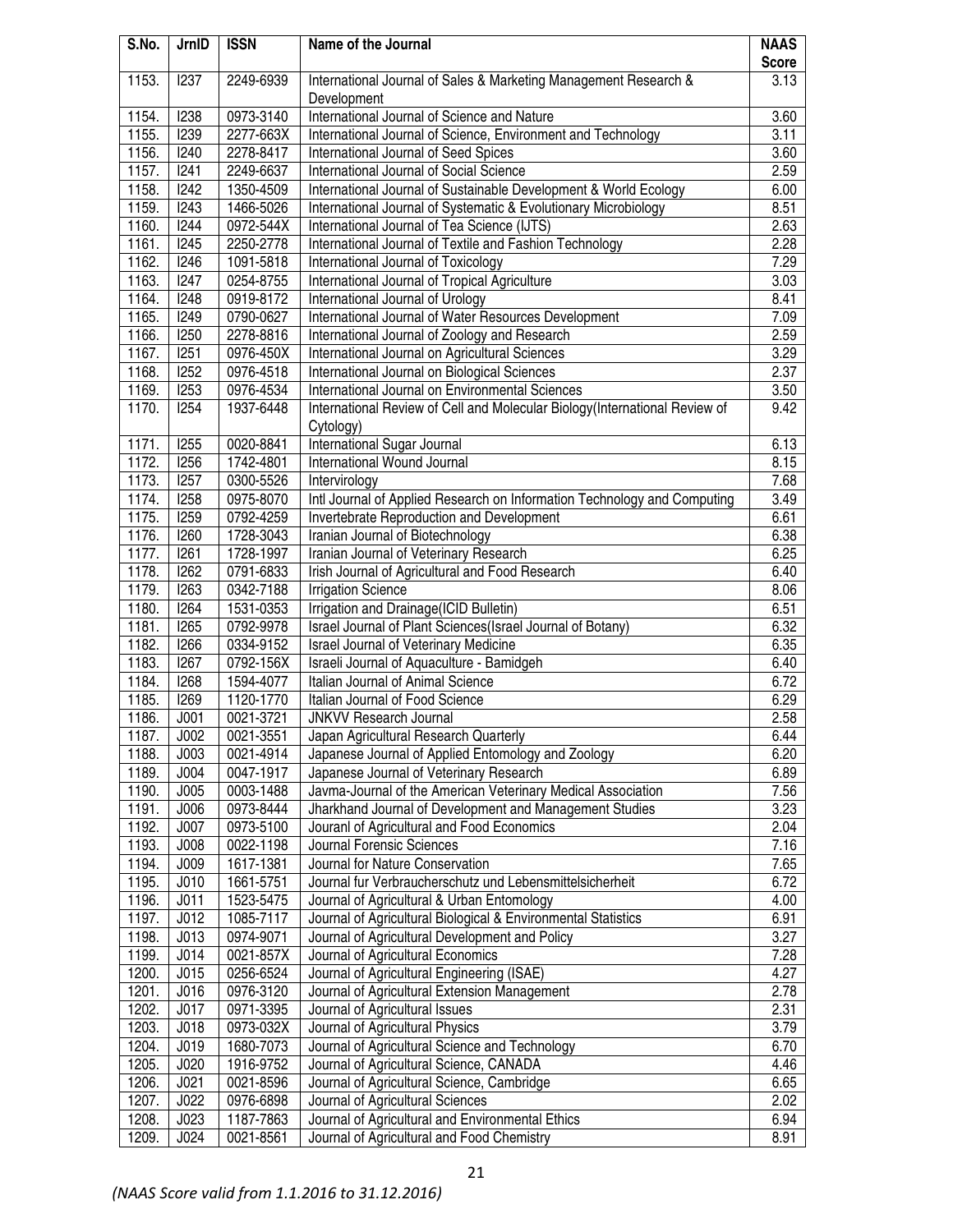| S.No. | JrnID       | <b>ISSN</b> | Name of the Journal                                                                | <b>NAAS</b>  |
|-------|-------------|-------------|------------------------------------------------------------------------------------|--------------|
|       |             |             |                                                                                    | <b>Score</b> |
| 1210. | J025        | 2230-9705   | Journal of Agriculture Research and Technology                                     | 3.18         |
| 1211. | J026        | 1612-9830   | Journal of Agriculture and Rural Development in the Tropics & Sub Tropics          | 5.00         |
| 1212. | J027        | 0972-1665   | Journal of Agrometeorology                                                         | 6.15         |
| 1213. | J028        | 0931-2250   | Journal of Agronomy and Crop Science                                               | 8.44         |
| 1214. | J029        | 0091-6749   | Journal of Allergy and Clinical Immunology                                         | 17.48        |
| 1215. | J030        | 0925-8388   | Journal of Alloys and Compounds                                                    | 9.00         |
| 1216. | J031        | 0002-7863   | Journal of American Chemical Society                                               | 18.11        |
| 1217. | J032        | 8756-971X   | Journal of American Mosquito Control Association                                   | 6.95         |
| 1218. | <b>J033</b> | 0003-021X   | Journal of American Oil Chemists Society                                           | 7.54         |
| 1219. | J034        | 0003-1062   | Journal of American Society for Horticultural Science                              | 7.28         |
| 1220. | J035        | 0162-1459   | Journal of American Statistical Association                                        | 7.98         |
| 1221. | J036        | 1093-474X   | Journal of American Water Resources Association(Water Resources                    | 7.35         |
|       |             |             | Bulletin)                                                                          |              |
| 1222. | J037        | 0267-9477   | Journal of Analytical Atomic Spectrometry                                          | 9.47         |
| 1223. | J038        | 1061-9348   | Journal of Analytical Chemistry                                                    | 6.48         |
| 1224. | J039        | 0146-4760   | Journal of Analytical Toxicology                                                   | 8.86         |
| 1225. | J040        | 0021-8782   | Journal of Anatomy                                                                 | 8.10         |
| 1226. | J041        | 0970-4183   | Journal of Andman Science Association                                              | 2.52         |
| 1227. | J042        | 0931-2668   | Journal of Animal Breeding and Genetics                                            | 7.57         |
| 1228. | J043        | 0021-8790   | Journal of Animal Ecology                                                          | 10.50        |
| 1229. | J044        | 0931-2439   | Journal of Animal Physiology and Animal Nutrition                                  | 7.41         |
| 1230. | J045        | 2249-6629   | Journal of Animal Research                                                         | 4.49         |
| 1231. | J046        | 0021-8812   | Journal of Animal Science                                                          | 8.11         |
| 1232. | J047        | 1230-1388   | Journal of Animal and Feed Sciences                                                | 6.54         |
| 1233. | J048        | 1680-5593   | Journal of Animal and Veterinary Advances                                          | 5.00         |
| 1234. | J049        | 0021-8839   | Journal of Apicultural Research (Bee World)                                        | 7.90         |
| 1235. | J050        | 0971-2119   | Journal of Applied Animal Research                                                 | 6.44         |
| 1236. | J051        | 1214-021X   | Journal of Applied Biomedicine                                                     | 7.30         |
| 1237. | J052        | 0975-685X   | Journal of Applied Bioscience                                                      | 3.52         |
| 1238. | J053        | 1439-040X   | Journal of Applied Botany and Food Quality                                         | 6.76         |
| 1239. | J054        | 0021-8901   | Journal of Applied Ecology                                                         | 10.56        |
| 1240. | J055        | 0931-2048   | Journal of Applied Entomology(Zeitschrift f <sup>n</sup> r Angewandte Entomologie) | 7.65         |
| 1241. | J056        | 1234-1983   | Journal of Applied Genetics                                                        | 7.48         |
| 1242. | J057        | 0972-1045   | Journal of Applied Horticulture                                                    | 3.79         |
| 1243. | <b>J058</b> | 0175-8659   | Journal of Applied Ichthyology                                                     | 6.87         |
| 1244. | J059        | 1558-8424   | Journal of Applied Meteorology and Climatology(Journal of Applied                  | 8.54         |
|       |             |             | Meteorology)                                                                       |              |
| 1245. | J060        | 1364-5072   | Journal of Applied Microbiology                                                    | 8.48         |
| 1246. | J061        | 0921-8971   | Journal of Applied Phycology                                                       | 8.56         |
| 1247. | J062        | 8750-7587   | Journal of Applied Physiology                                                      | 9.06         |
| 1248. | J063        | 0021-8995   | Journal of Applied Polymer Science                                                 | 7.77         |
| 1249. | J064        | 1056-6171   | Journal of Applied Poultry Research                                                | 6.59         |
| 1250. | J065        | 0021-9002   | Journal of Applied Probability                                                     | 6.59         |
| 1251. | J066        | 0266-4763   | Journal of Applied Statistics                                                      | 6.42         |
| 1252. | J067        | 0260-437X   | Journal of Applied Toxicology                                                      | 8.98         |
| 1253. | J068        | 0970-9304   | Journal of Applied Zoological Researches                                           | 2.63         |
| 1254. | J069        | 0974-9411   | Journal of Applied and Natural Science                                             | 5.08         |
| 1255. | J070        | 0972-009X   | Journal of Aquaculture                                                             | 2.04         |
| 1256. | J071        | 0970-0846   | Journal of Aquaculture in the Tropics                                              | 1.63         |
| 1257. | J072        | 0899-7659   | Journal of Aquatic Animal Health                                                   | 6.99         |
| 1258. | J073        | 1049-8850   | Journal of Aquatic Food Product Technology                                         | 6.69         |
| 1259. | J074        | 0146-6623   | Journal of Aquatic Plant Management                                                | 4.00         |
| 1260. | J075        | 0140-1963   | Journal of Arid Environments                                                       | 7.64         |
| 1261. | J076        | 1060-3271   | Journal of Association of Official Analytical Chemists - JAOAC Int                 | 7.12         |
| 1262. | J077        | 0167-7764   | Journal of Atmospheric Chemistry                                                   | 7.95         |
| 1263. | <b>J078</b> | 1364-6826   | Journal of Atmospheric and Solar-Terrestrial Physics                               | 7.47         |
| 1264. | J079        | 0908-8857   | Journal of Avian Biology                                                           | 7.97         |
| 1265. | J080        | 1082-6742   | Journal of Avian Medicine and Surgery                                              | 6.39         |
| 1266. | J081        | 0021-9193   | Journal of Bacteriology                                                            | 8.81         |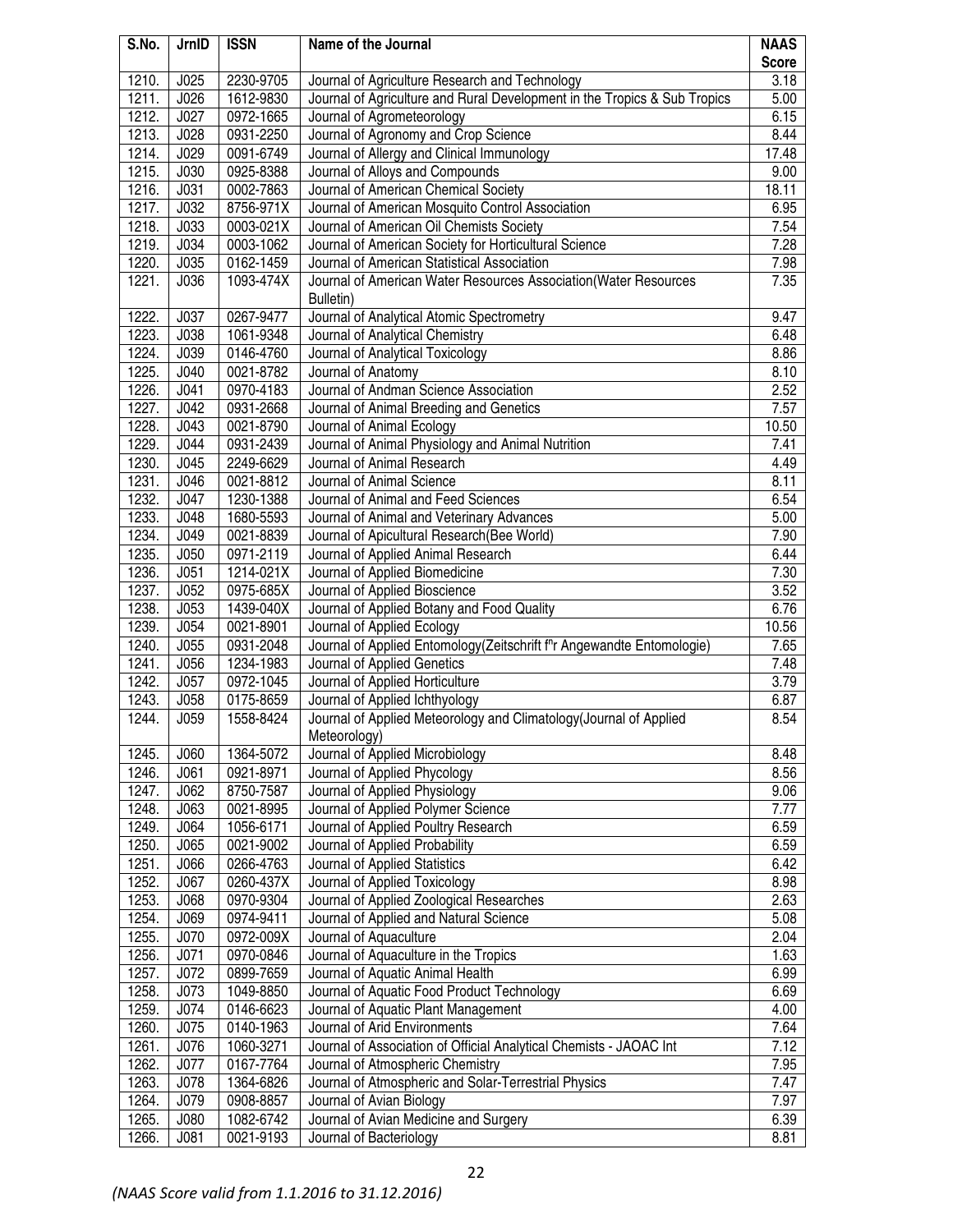| S.No. | JrnID       | <b>ISSN</b> | Name of the Journal                                               | <b>NAAS</b>  |
|-------|-------------|-------------|-------------------------------------------------------------------|--------------|
|       |             |             |                                                                   | <b>Score</b> |
| 1267. | J082        | 0233-111X   | Journal of Basic Microbiology                                     | 7.82         |
| 1268. | J083        | 1556-6560   | Journal of Biobased Materials and Bioenergy                       | 6.65         |
| 1269. | J084        | 1095-6670   | Journal of Biochemical and Molecular Toxicology                   | 7.93         |
| 1270. | J085        | 0021-924X   | Journal of Biochemistry                                           | 8.58         |
| 1271. | J086        | 0976-6901   | Journal of Biodiversity                                           | 2.35         |
| 1272. | J087        | 0976-3015   | Journal of Biofuels                                               | 3.36         |
| 1273. | J088        | 0021-9258   | Journal of Biological Chemistry                                   | 10.57        |
| 1274. | J089        | 0971-930X   | Journal of Biological Control                                     | 3.96         |
| 1275. | J090        | 0021-9266   | Journal of Biological Education                                   | 6.32         |
| 1276. | J091        | 2241-5793   | Journal of Biological Research - Thessaloniki                     | 6.65         |
| 1277. | J092        | 1727-3048   | Journal of Biological Sciences                                    | 3.38         |
| 1278. | J093        | 0920-5063   | Journal of Biomaterials Science-Polymer Edition                   | 7.65         |
| 1279. | J094        | 1552-4973   | Journal of Biomedical Materials Research - B                      | 8.76         |
| 1280. | J095        | 1550-7033   | Journal of Biomedical Nanotechnology                              | 11.34        |
| 1281. | J096        | 1021-7770   | Journal of Biomedical Science                                     | 8.76         |
| 1282. | J097        | 0739-1102   | Journal of Biomolecular Structure & Dynamics                      | 8.92         |
| 1283. | <b>J098</b> | 0974-391X   | Journal of Biopesticides                                          | 3.88         |
| 1284. | J099        | 1389-1723   | Journal of Bioscience and Bioengineering                          | 7.88         |
| 1285. | J100        | 0250-5991   | Journal of Biosciences(Proceedings of Indian Academy of Sciences) | 8.06         |
| 1286. | J101        | 0168-1656   | Journal of Biotechnology                                          | 8.87         |
| 1287. | J102        | 0006-6982   | Journal of Bombay Natural History Society                         | 3.97         |
| 1288. | J103        | 0971-6777   | Journal of Camel Practice and Research                            | 6.09         |
| 1289. | J104        | 0171-5216   | Journal of Cancer Research and Clinical Oncology                  | 9.08         |
| 1290. | J105        | 0973-3272   | Journal of Canine Development and Research                        | 2.99         |
| 1291. | J106        | 0732-8303   | Journal of Carbohydrate Chemistry                                 | 7.42         |
| 1292. | J107        | 0160-2446   | Journal of Cardiovascular Pharmacology                            | 8.14         |
| 1293. | J108        | 0021-9525   | Journal of Cell Biology                                           | 15.83        |
| 1294. | J109        | 0021-9533   | Journal of Cell Science                                           | 11.43        |
| 1295. | J110        | 0973-0028   | Journal of Cell and Tissue Research                               | 4.38         |
| 1296. | J111        | 0730-2312   | Journal of Cellular Biochemistry                                  | 9.26         |
| 1297. | J112        | 0021-9541   | Journal of Cellular Physiology                                    | 9.84         |
| 1298. | J113        | 0733-5210   | Journal of Cereal Science                                         | 8.09         |
| 1299. | J114        | 1074-1542   | Journal of Chemical Crystallography                               | 6.50         |
| 1300. | J115        | 0098-0331   | Journal of Chemical Ecology                                       | 8.75         |
| 1301. | J116        | 1747-5198   | Journal of Chemical Research                                      | 6.63         |
| 1302. | J117        | 0974-3626   | Journal of Chemical Sciences(Proceedings of the Indian Academy of | 7.19         |
|       |             |             | Sciences - Chemical Sciences)                                     |              |
| 1303. | J118        | 0268-2575   | Journal of Chemical Technology and Biotechnology                  | 8.35         |
| 1304. | J119        | 0021-9614   | Journal of Chemical Thermodynamics                                | 8.68         |
| 1305. | J120        | 0021-9568   | Journal of Chemical and Engineering Data                          | 8.04         |
| 1306. | J121        | 0021-9665   | Journal of Chromatographic Science                                | 7.36         |
| 1307. | J122        | 0021-9673   | Journal of Chromatography - A                                     | 10.17        |
| 1308. | J123        | 1570-0232   | Journal of Chromatography - B                                     | 8.73         |
| 1309. | J124        | 0959-6526   | Journal of Cleaner Production                                     | 9.84         |
| 1310. | J125        | 0894-8755   | Journal of Climate                                                | 10.44        |
| 1311. | J126        | 0021-972X   | Journal of Clinical Endocrinology and Metabolism                  | 12.21        |
| 1312. | J127        | 0095-1137   | Journal of Clinical Microbiology                                  | 9.99         |
| 1313. | J128        | 0021-9746   | Journal of Clinical Pathology                                     | 8.92         |
| 1314. | J129        | 1400-0350   | Journal of Coastal Conservation                                   | 6.90         |
| 1315. | J130        | 0749-0208   | Journal of Coastal Research                                       | 6.98         |
| 1316. | J131        | 0021-9797   | Journal of Colloid and Interface Science                          | 9.37         |
| 1317. | J132        | 0970-554X   | Journal of Communication Studies (Interaction)                    | 3.45         |
| 1318. | J133        | 2230-9047   | Journal of Community Mobilization and Sustainable Development     | 3.46         |
| 1319. | J134        | 0021-9967   | Journal of Comparative Neurology                                  | 9.23         |
| 1320. | J135        | 0021-9975   | Journal of Comparative Pathology                                  | 7.14         |
| 1321. | J136        | 1061-8600   | Journal of Computational and Graphical Statistics                 | 7.22         |
| 1322. | J137        | 0920-654X   | Journal of Computer Aided Molecular Design                        | 8.99         |
| 1323. | J138        | 0169-7722   | Journal of Contaminant Hydrology                                  | 8.20         |
| 1324. | J139        | 0168-3659   | Journal of Controlled Research                                    | 13.71        |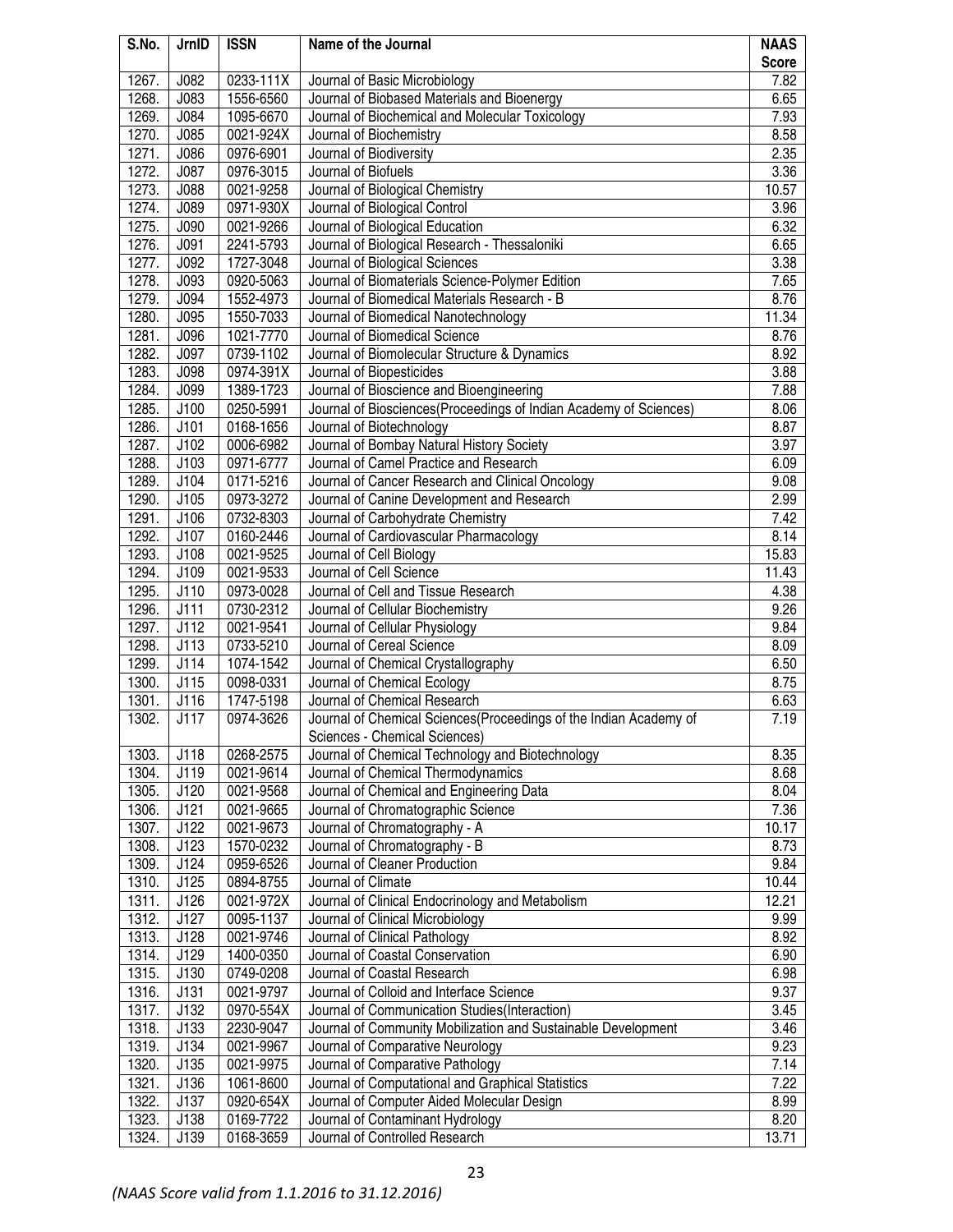| S.No.              | JrnID | <b>ISSN</b> | Name of the Journal                                                       | <b>NAAS</b>  |
|--------------------|-------|-------------|---------------------------------------------------------------------------|--------------|
|                    |       |             |                                                                           | <b>Score</b> |
| 1325.              | J140  | 0095-8972   | Journal of Coordination Chemistry                                         | 8.01         |
| 1326.              | J141  | 0972-8619   | Journal of Cotton Research and Development                                | 3.41         |
| 1327.              | J142  | 1542-7528   | Journal of Crop Improvement                                               | 5.12         |
| 1328.              | J143  | 0974-6315   | Journal of Crop and Weed                                                  | 3.59         |
| 1329.              | J144  | 0278-0372   | Journal of Crustacean Biology                                             | 7.08         |
| 1330.              | J145  | 0022-0299   | Journal of Dairy Research                                                 | 7.60         |
| 1331.              | J146  | 0022-0302   | Journal of Dairy Science                                                  | 8.57         |
| 1332.              | J147  | 1674-487X   | Journal of Earth Science                                                  | 6.76         |
| 1333.              | J148  | 2229-628X   | Journal of Eco-Friendly Agriculture                                       | 3.10         |
| 1334.              | J149  | 0970-9037   | Journal of Ecobiology                                                     | 1.94         |
| 1335.              | J150  | 0022-0477   | Journal of Ecology                                                        | 11.52        |
| 1336.              | J151  | 0022-0493   | Journal of Economic Entomology                                            | 7.51         |
| 1337.              | J152  | 0976-5239   | Journal of Economics                                                      | 2.34         |
| 1338.              | J153  | 0972-4397   | Journal of Ecophysiology and Occupational Health                          | 2.72         |
| 1339.              | J154  | 0971-0965   | Journal of Ecotoxicology and Environmental Monitoring                     | 2.58         |
| 1340.              | J155  | 0022-0744   | Journal of Electron Microscopy                                            | 7.63         |
| 1341.              | J156  | 0022-0795   | Journal of Endocrinology                                                  | 9.72         |
| 1342.              | J157  | 0733-9402   | Journal of Energy Engineering - ASCE                                      | 7.34         |
| 1343.              | J158  | 1558-9250   | Journal of Engineered Fiberes and Fabrics                                 | 6.99         |
| 1344.              | J159  | 0378-9519   | Journal of Entomological Research                                         | 3.72         |
| 1345.              | J160  | 0749-8004   | Journal of Entomological Science                                          | 6.51         |
| 1346.              | J161  | 0973-6913   | Journal of Environment and Bio-sciences                                   | 4.20         |
| 1347.              | J162  | 0254-8704   | Journal of Environmental Biology                                          | 6.56         |
| 1348.              | J163  | 0733-9372   | Journal of Environmental Engineering                                      | 7.27         |
| 1349.              | J164  | 1726-2135   | Journal of Environmental Informatics                                      | 8.79         |
|                    |       |             |                                                                           |              |
| 1350.              | J165  | 0301-4797   | Journal of Environmental Management                                       | 8.72         |
| 1351.              | J166  | 1464-0325   | Journal of Environmental Monitoring                                       | 8.18         |
| 1352.              | J167  | 0731-8898   | Journal of Environmental Pathology, Toxicology and Oncology               | 7.15         |
| 1353.              | J168  | 0964-0568   | Journal of Environmental Planning and Management                          | 7.37         |
| 1354.              | J169  | 0047-2425   | Journal of Environmental Quality                                          | 8.65         |
| 1355.              | J170  | 1093-4529   | Journal of Environmental Science and Health Part A - Toxic/Hazardous      | 7.16         |
|                    | J171  |             | Substa                                                                    |              |
| 1356.              |       | 0360-1234   | Journal of Environmental Science and Health Part B - Pesticide Food       | 7.20         |
|                    |       |             | Contam                                                                    |              |
| 1357.              | J172  | 1059-0501   | Journal of Environmental Science and Health Part C - Environmental        | 9.56         |
|                    |       |             | Carcinog                                                                  |              |
| 1358.              | J173  | 1001-0742   | Journal of Environmental Sciences                                         | 8.00         |
| 1359.              | J174  | 1475-6366   | Journal of Enzyme Inhibition and Medicinal Chemistry                      | 8.33         |
| 1360.              | J175  | 0737-0806   | Journal of Equine Veterinary Science                                      | 6.87         |
| 1361.              | J176  | 0972-060X   | Journal of Essential Oil Bearing Plants                                   | 6.31         |
| 1362.              | J177  | 1041-2905   | Journal of Essential Oil Research (USA)                                   | 6.79         |
| 1363.              | J178  | 1746-4269   | Journal of Ethnobiology and Ethnomedicine                                 | 8.00         |
| 1364.              | J179  | 0378-8741   | Journal of Ethnopharmacology                                              | 9.00         |
| 1365.              | J180  | 1066-5234   | Journal of Eukaryotic Microbiology                                        | 9.22         |
| 1366.              | J181  | 1010-061X   | Journal of Evolutionary Biology                                           | 9.23         |
| 1367.              | J182  | 2231-4547   | Journal of Exclusion Studies                                              | 3.04         |
| 1368.              | J183  | 1557-5063   | Journal of Exotic Pet Medicine                                            | 6.51         |
| 1369.              | J184  | 0022-0949   | Journal of Experimental Biology                                           | 8.90         |
| 1370.              | J185  | 0022-0957   | Journal of Experimental Botany (Experimental Botany - UK)                 | 11.53        |
| $\overline{1}371.$ | J186  | 0022-0981   | Journal of Experimental Marine Biology and Ecology                        | 7.87         |
| 1372.              | J187  | 1932-5223   | Journal of Experimental Zoology Part A - Comparative Experimental Biology | 7.44         |
| 1373.              | J188  | 1552-5007   | Journal of Experimental Zoology Part B - Molecular and Developmental      | 8.31         |
|                    |       |             | Evolution                                                                 |              |
| 1374.              | J189  | 0972-0030   | Journal of Experimental Zoology, India                                    | 4.63         |
| 1375.              | J190  | 1559-0631   | Journal of Exposure Science and Environmental Epidemiology                | 9.19         |
| 1376.              | J191  | 0976-8246   | Journal of Extension Education, Bhubaneshwar                              | 2.42         |
| 1377.              | J192  | 0971-3123   | Journal of Extension Education, Coimbatore                                | 2.83         |
| 1378.              | J193  | 0970-2989   | Journal of Extension Systems                                              | 3.58         |
| 1379.              | J194  | 0972-6977   | Journal of Farming Systems Research & Development                         | 3.41         |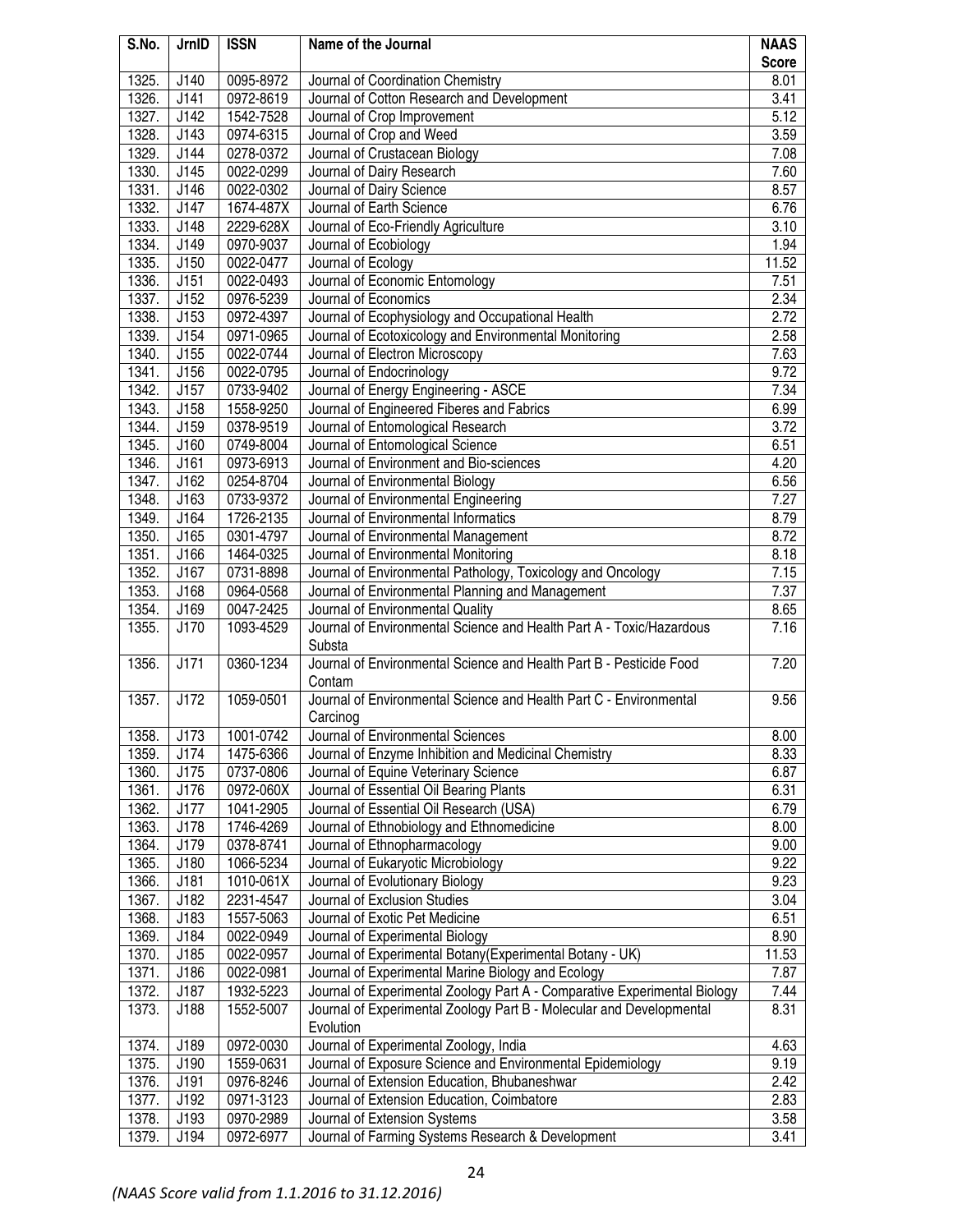| S.No.          | JrnID        | <b>ISSN</b>            | Name of the Journal                                                         | <b>NAAS</b>   |
|----------------|--------------|------------------------|-----------------------------------------------------------------------------|---------------|
|                |              |                        |                                                                             | <b>Score</b>  |
| 1380.          | J195         | 1098-612X              | Journal of Feline Medicine and Surgery                                      | 7.16          |
| 1381.          | J196         | 0022-1112              | Journal of Fish Biology                                                     | 7.66          |
| 1382.          | J197         | 0140-7775              | Journal of Fish Diseases                                                    | 8.06          |
| 1383.          | J198         | 2249-1074              | Journal of Fisheries Economics and Development                              | 1.82          |
| 1384.          | J199         | 0022-1139              | Journal of Fluorine Chemistry                                               | 7.95          |
| 1385.          | J200         | 0145-8884              | Journal of Food Biochemistry(Journal of Food Lipids)                        | 6.74          |
| 1386.          | J201         | 0889-1575              | Journal of Food Composition and Analysis                                    | 7.99          |
| 1387.          | J202         | 0260-8774              | Journal of Food Engineering                                                 | 8.77          |
| 1388.          | J203         | 0970-6380              | Journal of Food Legumes(Indian Journal of Pulses Research)                  | 3.19          |
| 1389.          | J204         | 0145-8876              | Journal of Food Process Engineering                                         | 6.68          |
| 1390.          | J205         | 0145-8892              | Journal of Food Processing and Preservation                                 | 7.16          |
| 1391.          | J206         | 0362-028X              | Journal of Food Protection                                                  | 7.85          |
| 1392.          | J207         | 0146-9428              | Journal of Food Quality                                                     | 6.84          |
| 1393.          | J208         | 0149-6085              | Journal of Food Safety                                                      | 6.93          |
| 1394.          | J209         | 0022-1147              | Journal of Food Science                                                     | 7.70          |
| 1395.          | J210         | 0022-1155              | Journal of Food Science and Technology                                      | 8.20          |
| 1396.          | J211         | 1021-9498              | Journal of Food and Drug Analysis                                           | 6.62          |
| 1397.          | J212         | 1459-0255              | Journal of Food, Agriculture and Environment                                | 5.00          |
| 1398.          | J213         | 1341-6979              | Journal of Forest Research - Japan                                          | 6.78          |
| 1399.          | J214         | 0022-1201              | Journal of Forestry<br>Journal of Functional Foods                          | 8.00          |
| 1400.          | J215         | 1756-4646              |                                                                             | 9.57          |
| 1401.<br>1402. | J216<br>J217 | 2231-1742<br>0944-1174 | Journal of Functional and Environmental Botany                              | 3.33<br>10.52 |
| 1403.          | J218         | 1099-498X              | Journal of Gastroenterology<br>Journal of Gene Medicine                     | 8.47          |
| 1404.          | J219         | 1345-2630              | Journal of General Plant Pathology                                          | 6.97          |
| 1405.          | J220         | 0022-1317              | Journal of General Virology                                                 | 9.18          |
| 1406.          | J221         | 0022-1260              | Journal of General and Applied Microbiology                                 | 6.94          |
| 1407.          | J222         | 0022-1333              | Journal of Genetics                                                         | 7.09          |
| 1408.          | J223         | 1673-8527              | Journal of Genetics and Genomics(Acta Genetica Sinica)                      | 9.59          |
| 1409.          | J224         | 0375-6742              | Journal of Geochemical Exploration                                          | 8.75          |
| 1410.          | J225         | 1009-637X              | Journal of Geographical Sciences                                            | 7.34          |
| 1411.          | J226         | 0016-7622              | Journal of Geological Society of India                                      | 6.60          |
| 1412.          | J227         | 0148-0227              | Journal of Geophysical Research Biogeosciences                              | 9.43          |
| 1413.          | J228         | 0974-0600              | Journal of Global Communication                                             | 3.10          |
| 1414.          | J229         | 0304-3894              | Journal of Hazardous Materials                                              | 10.53         |
| 1415.          | J230         | 0022-149X              | Journal of Helminthology                                                    | 7.42          |
| 1416.          | J231         | 0022-1503              | Journal of Heredity                                                         | 8.09          |
| 1417.          | J232         | 0022-152X              | Journal of Heterocyclic Chemistry                                           | 6.79          |
| 1418.          | J233         | 0976-7606              | Journal of Hill Agriculture                                                 | 3.10          |
| 1419.          | J234         | 1462-0316              | Journal of Horticultural Science and Biotechnology(Journal of Horticultural | 6.54          |
|                |              |                        | Science, England)                                                           |               |
| 1420.          | J235         | 0973-354X              | Journal of Horticultural Sciences                                           | 3.07          |
| 1421.          | J236         | 0970-9274              | Journal of Human Ecology                                                    | 4.12          |
| 1422.          | J237         | 1434-5161              | Journal of Human Genetics                                                   | 8.46          |
| 1423.          | J238         | 0733-9429              | Journal of Hydraulic Engineering - ASCE                                     | 7.62          |
| 1424.          | J239         | 0022-1686              | Journal of Hydraulic Research                                               | 7.76          |
| 1425.          | J240         | 1464-7141              | Journal of Hydroinformatics                                                 | 7.39          |
| 1426.          | J241         | 1084-0699              | Journal of Hydrologic Engineering                                           | 7.58          |
| 1427.          | J242         | 0022-1694              | Journal of Hydrology                                                        | 9.05          |
| 1428.          | J243         | 1532-1819              | Journal of Immunoassay and Immunochemistry                                  | 5.00          |
| 1429.          | J244         | 0022-1759              | Journal of Immunological Methods                                            | 7.82          |
| 1430.          | J245         | 0022-1767              | Journal of Immunology                                                       | 10.92         |
| 1431.          | J246         | 0972-0561              | Journal of Immunology and Immunopathology                                   | 2.65          |
| 1432.          | J247         | 0019-4522              | Journal of Indian Chemical Society                                          | 6.17          |
| 1433.          | J248         | 0972-3854              | Journal of Indian Fisheries Association                                     | 2.96          |
| 1434.          | J249         | 0019-6363              | Journal of Indian Society of Agricultural Statistics                        | 5.50          |
| 1435.          | J250         | 0972-1584              | Journal of Indian Society of Coastal Agricultural Research                  | 3.67          |
| 1436.          | J251         | 0970-6984              | Journal of Indian Water Resources Society                                   | 2.47          |
| 1437.          | J252         | 1367-5435              | Journal of Industrial Microbiology and Biotechnology                        | 8.44          |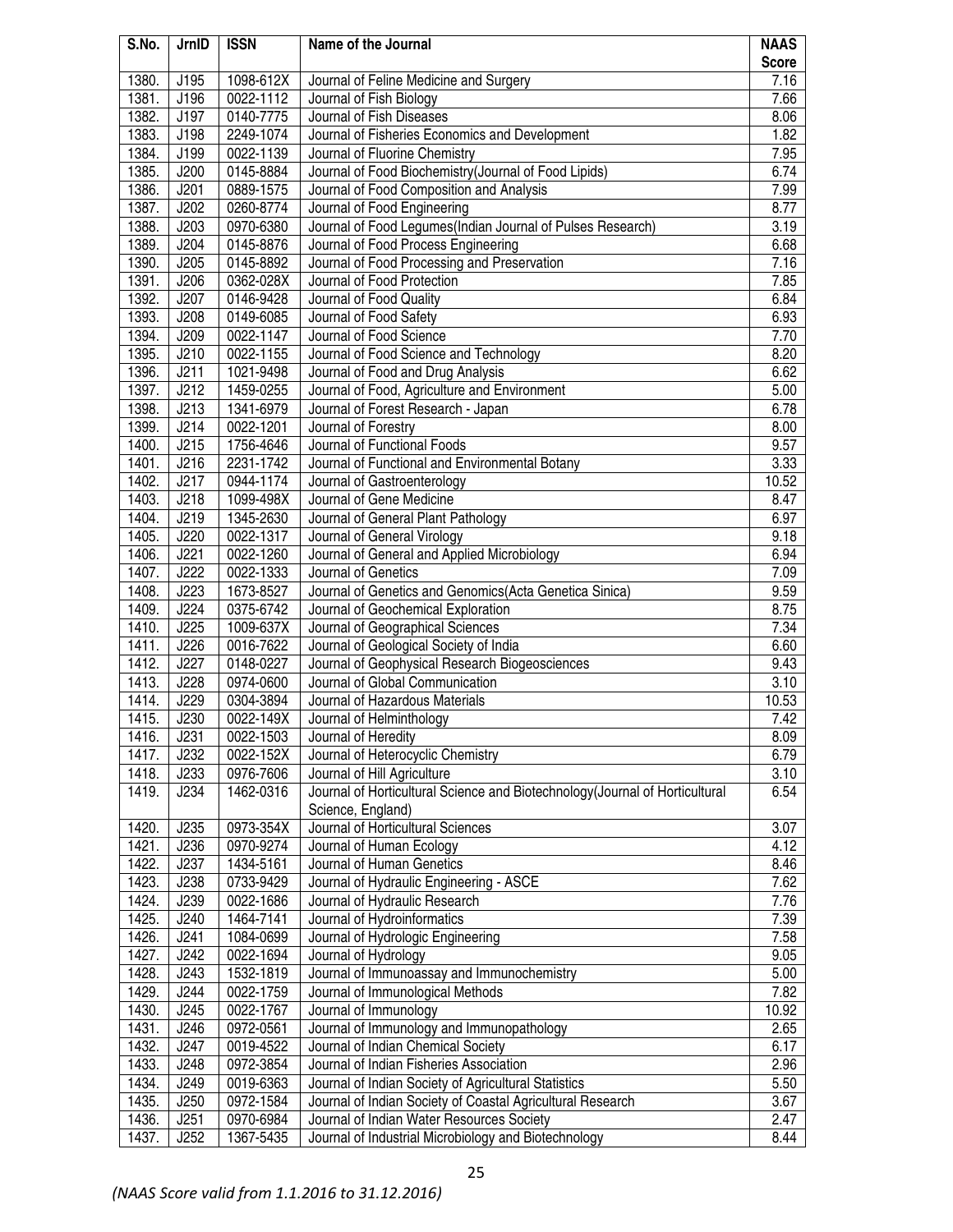| S.No. | JrnID | <b>ISSN</b> | Name of the Journal                                                | <b>NAAS</b>  |
|-------|-------|-------------|--------------------------------------------------------------------|--------------|
|       |       |             |                                                                    | <b>Score</b> |
| 1438. | J253  | 0970-2083   | Journal of Industrial Pollution Control                            | 4.60         |
| 1439. | J254  | 1528-0837   | Journal of Industrial Textiles                                     | 7.35         |
| 1440. | J255  | 0022-1899   | Journal of Infectious Diseases                                     | 12.00        |
| 1441. | J256  | 0165-5515   | Journal of Information Science                                     | 7.16         |
| 1442. | J257  | 0892-7553   | Journal of Insect Behavior                                         | 7.14         |
| 1443. | J258  | 0022-1910   | Journal of Insect Physiology                                       | 8.47         |
| 1444. | J259  | 1536-2442   | Journal of Insect Science                                          | 7.03         |
| 1445. | J260  | 0970-3837   | Journal of Insect Science (ISSN 0970-3837)                         | 3.44         |
| 1446. | J261  | 1672-9072   | Journal of Integrative Plant Biology                               | 9.34         |
| 1447. | J262  | 0971-7544   | Journal of Intellectual Property Rights                            | 4.00         |
| 1448. | J263  | 0971-9016   | Journal of Interacademicia                                         | 2.34         |
| 1449. | J264  | 1079-9907   | Journal of Interferon & Cytokine Research                          | 8.00         |
| 1450. | J265  | 0022-2011   | Journal of Invertebrate Pathology(Journal of Insect Pathology)     | 8.11         |
| 1451. | J266  | 0733-9437   | Journal of Irrigation and Drainage Engineering (ASCE)              | 6.97         |
| 1452. | J267  | 0022-8567   | Journal of Kansas Entomological Society                            | 6.54         |
| 1453. | J268  | 2319-6432   | Journal of Krishi Vigyan                                           | 2.77         |
| 1454. | J269  | 0362-4803   | Journal of Labelled Compounds and Radiopharmaceuticals             | 7.27         |
| 1455. | J270  |             | Journal of Lentil Research                                         |              |
| 1456. | J271  | 0975-1270   | Journal of Life Sciences                                           | 2.53         |
| 1457. | J272  | 0022-2275   | Journal of Lipid Research                                          | 10.42        |
| 1458. | J273  | 1082-6076   | Journal of Liquid Chromatography and Related Technologies          | 6.61         |
| 1459. | J274  | 2277-6214   | Journal of Livestock Sciences (Online)                             | 2.88         |
| 1460. | J275  | 0263-0923   | Journal of Low Frequency, Noise, Vibration and Active Control      | 6.41         |
| 1461. | J276  | 1060-1325   | Journal of Macromolecular Science : Pure and Applied Chemistry     | 6.81         |
| 1462. | J277  | 0022-2348   | Journal of Macromolecular Science-Physics                          | 6.74         |
| 1463. | J278  | 0025-3154   | Journal of Marine Biological Association of the United Kingdom     | 7.06         |
| 1464. | J279  | 0022-2402   | Journal of Marine Research, USA                                    | 7.56         |
| 1465. | J280  | 0924-7963   | Journal of Marine Systems                                          | 8.51         |
| 1466. | J281  | 2050-7488   | Journal of Material Chemistry A                                    | 13.44        |
| 1467. | J282  | 2050-750X   | Journal of Material Chemistry B                                    | 10.73        |
| 1468. | J283  | 2050-7526   | Journal of Material Chemistry C                                    | 10.70        |
| 1469. | J284  | 0924-0136   | Journal of Material Processing Technology                          | 8.24         |
| 1470. | J285  | 0022-2461   | Journal of Materials Science(Journal Material Science and Letters) | 8.37         |
| 1471. | J286  | 0899-1561   | Journal of Materials in Civil Engineering                          | 7.30         |
| 1472. | J287  | 0303-6812   | Journal of Mathematical Biology                                    | 7.85         |
| 1473. | J288  | 0975-5209   | Journal of Meat Science                                            | 3.53         |
| 1474. | J289  | 0022-2615   | Journal of Medical Microbiology                                    | 8.25         |
| 1475. | J290  | 0047-2565   | Journal of Medical Primatology                                     | 6.82         |
| 1476. | J291  | 0022-2623   | Journal of Medicinal Chemistry                                     | 11.45        |
| 1477. | J292  | 1996-0875   | Journal of Medicinal Plant Research                                |              |
| 1478. | J293  | 0376-7388   | Journal of Membrane Science                                        | 11.06        |
| 1479. | J294  | 0167-7012   | Journal of Microbiological Methods                                 | 8.03         |
| 1480. | J295  | 1225-8873   | Journal of Microbiology                                            | 7.44         |
| 1481. | J296  | 1017-7825   | Journal of Microbiology and Biotechnology                          | 7.53         |
| 1482. | J297  | 0022-2836   | Journal of Molecular Biology                                       | 10.33        |
| 1483. | J298  | 1381-1169   | Journal of Molecular Catalysis A-Chemical                          | 9.62         |
| 1484. | J299  | 1381-1177   | Journal of Molecular Catalysis B-Enzymatic                         | 8.13         |
| 1485. | J300  | 1525-1578   | Journal of Molecular Diagnostics                                   | 10.85        |
| 1486. | J301  | 0952-5041   | Journal of Molecular Endocrinology                                 | 9.08         |
| 1487. | J302  | 0022-2844   | Journal of Molecular Evolution                                     | 7.68         |
| 1488. | J303  | 1093-3263   | Journal of Molecular Graphics and Modelling                        | 7.72         |
| 1489. | J304  | 0167-7322   | Journal of Molecular Liquids                                       | 8.52         |
| 1490. | J305  | 1464-1801   | Journal of Molecular Microbiology and Biotechnology                | 8.10         |
| 1491. | J306  | 1610-2940   | Journal of Molecular Modeling                                      | 7.74         |
| 1492. | J307  | 0952-3499   | Journal of Molecular Recognition                                   | 8.15         |
| 1493. | J308  | 0362-2525   | Journal of Morphology                                              | 7.74         |
| 1494. | J309  | 1672-6316   | Journal of Mountain Science                                        | 6.96         |
| 1495. | J310  | 1046-0756   | Journal of Muscle Foods                                            | 4.00         |
| 1496. | J311  | 0142-4319   | Journal of Muscle Research and Cell Motility                       | 8.09         |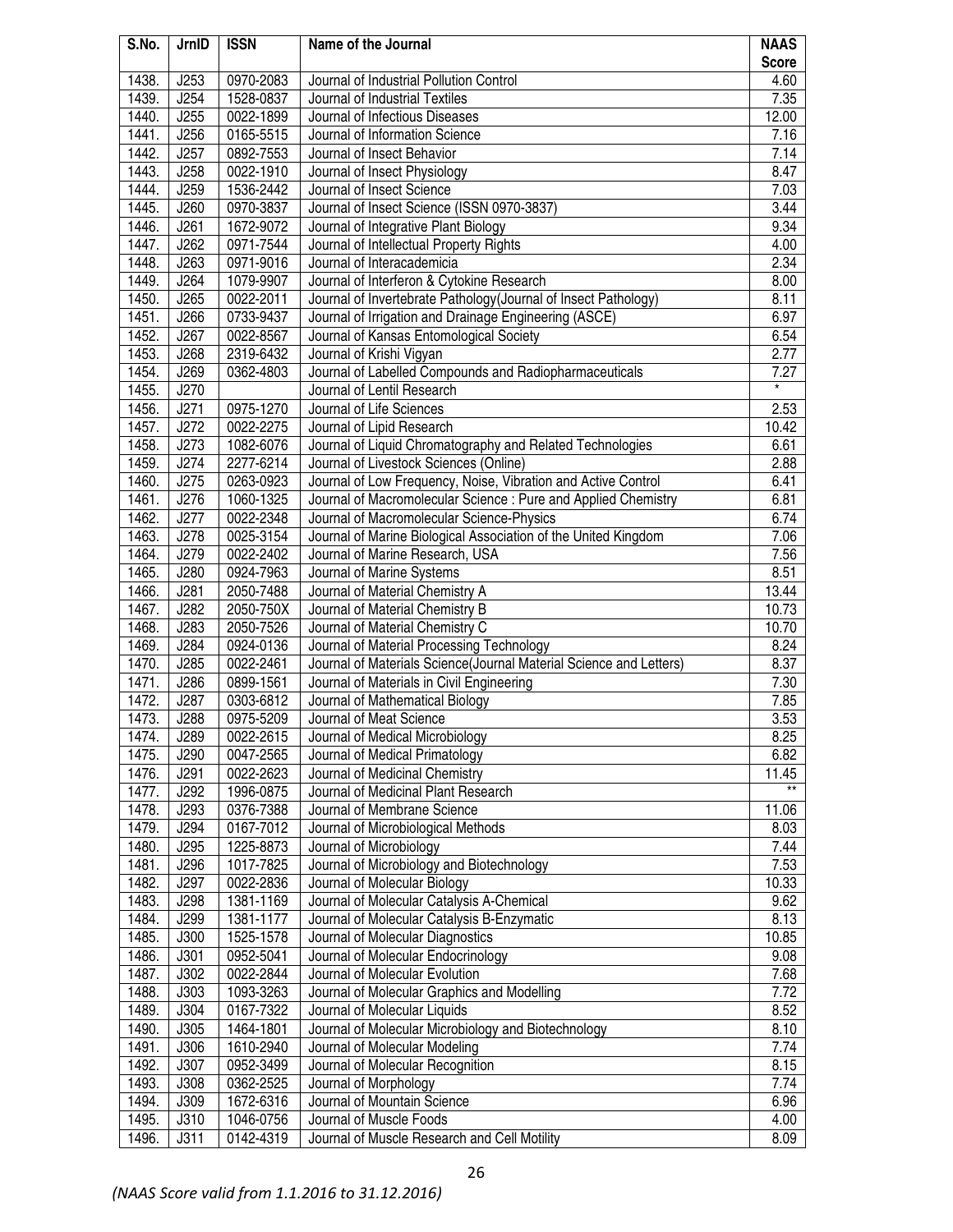| S.No. | JrnID       | <b>ISSN</b> | Name of the Journal                                                           | <b>NAAS</b>  |
|-------|-------------|-------------|-------------------------------------------------------------------------------|--------------|
|       |             |             |                                                                               | <b>Score</b> |
| 1497. | J312        | 0971-9393   | Journal of Mycology and Plant Pathology                                       | 4.00         |
| 1498. | J313        | 0971-3719   | Journal of Mycopathological Research                                          | 3.17         |
| 1499. | J314        | 1388-0764   | Journal of Nanoparticle Research                                              | 8.18         |
| 1500. | J315        | 1533-4880   | Journal of Nanoscience and Nanotechnology                                     | 7.56         |
| 1501. | J316        | 0972-8309   | Journal of National Development                                               | 2.50         |
| 1502. | J317        | 1544-0478   | Journal of Natural Fibres                                                     | 6.46         |
| 1503. | J318        | 0022-2933   | Journal of Natural History                                                    | 6.88         |
| 1504. | J319        | 0163-3864   | Journal of Natural Products                                                   | 9.80         |
| 1505. | J320        | 0022-300X   | Journal of Nematology                                                         | 7.08         |
| 1506. | J321        | 0167-594X   | Journal of Neuro-Oncology                                                     | 9.07         |
| 1507. | J322        | 0022-3042   | Journal of Neurochemistry                                                     | 10.28        |
| 1508. | J323        | 0167-7063   | Journal of Neurogenetics                                                      | 7.27         |
| 1509. | J324        | 0360-4012   | Journal of Neuroscience Research                                              | 8.59         |
| 1510. | J325        | 0971-9415   | Journal of Non-Timber Forest Products                                         | 2.80         |
| 1511. | J326        | 0022-3166   | Journal of Nutrition                                                          | 9.88         |
| 1512. | J327        | 0955-2863   | Journal of Nutritional Biochemistry (Nutrition Reports International)         | 9.79         |
| 1513. | J328        | 0301-4800   | Journal of Nutritional Science and Vitaminology                               | 6.83         |
| 1514. | J329        | 0282-423X   | Journal of Official Statistics                                                | 6.69         |
| 1515. | J330        | 1511-2780   | Journal of Oil Palm Research                                                  | 6.32         |
| 1516. | J331        | 0976-1454   | Journal of Oilseed Brassica                                                   | 3.43         |
| 1517. | J332        | 0970-2776   | Journal of Oilseeds Research                                                  | 3.97         |
|       |             |             |                                                                               |              |
| 1518. | J333        | 0022-3263   | Journal of Organic Chemistry                                                  | 10.72        |
| 1519. | J334        | 0022-328X   | Journal of Organometallic Chemistry                                           | 8.17         |
| 1520. | <b>J335</b> | 0971-7196   | Journal of Parasitic Diseases                                                 | 4.65         |
| 1521. | J336        | 0022-3395   | Journal of Parasitology                                                       | 7.23         |
| 1522. | J337        | 0022-3417   | Journal of Pathology                                                          | 13.43        |
| 1523. | <b>J338</b> | 1075-2617   | Journal of Peptide Science                                                    | 7.55         |
| 1524. | J339        | 1612-4758   | Journal of Pest Science                                                       | 8.64         |
| 1525. | J340        | 1348-589X   | Journal of Pesticide Science                                                  | 6.72         |
| 1526. | J341        | 0973-7200   | Journal of Pharmaceutical Research                                            | 3.60         |
| 1527. | J342        | 0022-3549   | Journal of Pharmaceutical Sciences                                            | 8.59         |
| 1528. | J343        | 0022-3565   | Journal of Pharmacology and Experimental Therapeutics                         | 9.97         |
| 1529. | J344        | 1482-1826   | Journal of Pharmacy and Pharmaceutical Sciences                               | 7.86         |
| 1530. | J345        | 0022-3573   | Journal of Pharmacy and Pharmacology                                          | 8.26         |
| 1531. | J346        | 1011-1344   | Journal of Photochemistry and Photobiology: B, Biology                        | 8.96         |
| 1532. | J347        | 0022-3646   | Journal of Phycology                                                          | 8.84         |
| 1533. | J348        | 1520-6106   | Journal of Physical Chemistry - B                                             | 9.30         |
| 1534. | J349        | 1932-7447   | Journal of Physical Chemistry - C                                             | 10.77        |
| 1535. | J350        | 0894-3230   | Journal of Physical Organic Chemistry                                         | 7.38         |
| 1536. | J351        | 1138-7548   | Journal of Physiology and Biochemistry                                        | 7.97         |
| 1537. | J352        | 0022-3751   | Journal of Physiology-London                                                  | 11.04        |
|       |             |             |                                                                               |              |
| 1538. | J353        | 0928-4257   | Journal of Physiology-Paris                                                   | 7.90         |
| 1539. | J354        | 0931-1785   | Journal of Phytopathology (Phytopathologische Zeitschrift)                    | 6.82         |
| 1540. | J355        | 0742-3098   | Journal of Pineal Research                                                    | 15.60        |
| 1541. | J356        | 0933-4173   | Journal of Planar Chromatography                                              | 6.00         |
| 1542. | J357        | 0142-7873   | Journal of Plankton Research                                                  | 8.41         |
| 1543. | J358        | 0971-7811   | Journal of Plant Biochemistry and Biotechnology                               | 7.09         |
| 1544. | J359        | 1226-9239   | Journal of Plant Biology                                                      | 7.21         |
| 1545. | J360        | 0974-6382   | Journal of Plant Development Sciences                                         | 2.35         |
| 1546. | J361        | 0973-7456   | Journal of Plant Disease Sciences                                             | 2.65         |
| 1547. | J362        | 1861-3829   | Journal of Plant Diseases and Protection(Zeit fur Pflanzenkran und            | 6.68         |
|       |             |             | Pflanzenschu)                                                                 |              |
| 1548. | J363        | 0721-7595   | Journal of Plant Growth Regulation                                            | 8.24         |
| 1549. | J364        | 1742-9145   | Journal of Plant Interactions                                                 | 6.00         |
| 1550. | J365        | 0190-4167   | Journal of Plant Nutrition                                                    | 6.49         |
| 1551. | J366        | 1436-8730   | Journal of Plant Nutrition and Soil Science(Zeitschrift for Pflanzenernahrung | 7.46         |
|       |             |             | und Bodenkunde)                                                               |              |
| 1552. | J367        | 1125-4653   | Journal of Plant Pathology                                                    | 7.04         |
| 1553. | J368        | 0176-1617   | Journal of Plant Physiology(Biochem. Physiol. Pflanzen.)                      | 8.56         |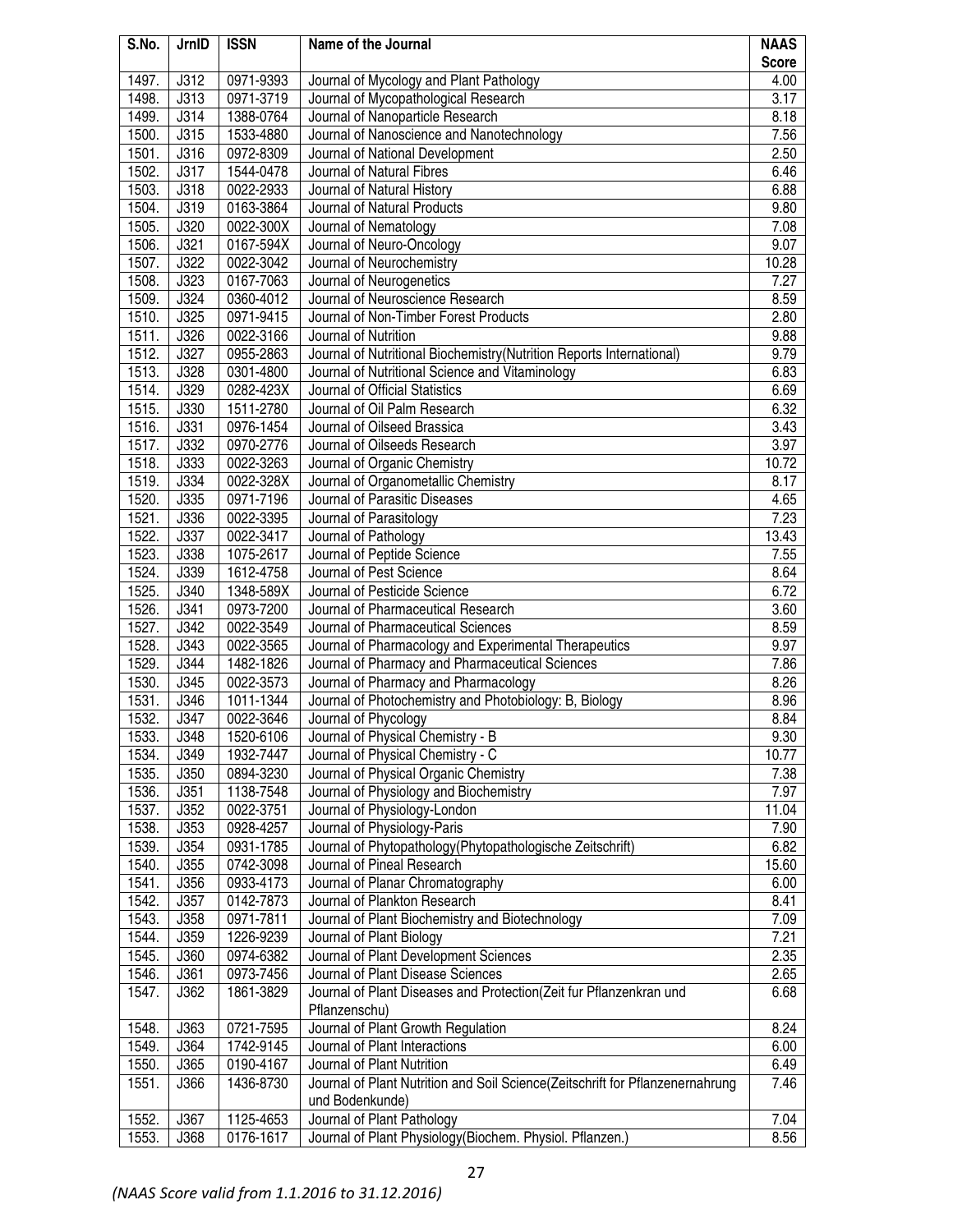| S.No. | JrnID       | <b>ISSN</b> | Name of the Journal                                                       | <b>NAAS</b>  |
|-------|-------------|-------------|---------------------------------------------------------------------------|--------------|
|       |             |             |                                                                           | <b>Score</b> |
| 1554. | J369        | 0973-1717   | Journal of Plant Protection and Environment                               | 2.88         |
| 1555. | J370        | 0918-9440   | Journal of Plant Research                                                 | 7.82         |
| 1556. | J371        | 0304-5242   | Journal of Plantation Crops                                               | 3.06         |
| 1557. | J372        | 0334-6447   | Journal of Polymer Engineering                                            | 6.47         |
| 1558. | J373        | 0973-8622   | Journal of Polymer Materials an International Journal                     | 6.31         |
| 1559. | J374        | 1346-7395   | Journal of Poultry Science                                                | 6.80         |
| 1560. | J375        | 2229-4244   | Journal of Progressive Agriculture                                        | 2.52         |
| 1561. | J376        | 0975-8151   | Journal of Proteins and Proteomics                                        | 3.75         |
| 1562. | J377        | 1535-3893   | Journal of Proteome Research                                              | 10.25        |
| 1563. | J378        | 1874-3919   | Journal of Proteomics (Journal of Biochemical and Biophysical Methods)    | 9.89         |
| 1564. | J379        | 0976-4224   | Journal of Psychology                                                     | 2.99         |
| 1565. | J380        | 0973-7510   | Journal of Pure & Applied Microbiology                                    | 6.00         |
| 1566. | J381        | 0449-3060   | Journal of Radiation Research                                             | 7.80         |
| 1567. | J382        | 0236-5731   | Journal of Radioanalytical and Nuclear Chemistry                          | 7.03         |
| 1568. | J383        | 0377-0486   | Journal of Raman Spectroscopy                                             | 8.67         |
| 1569. | J384        | 0731-6844   | Journal of Reinforced Plastics and Composites                             | 7.50         |
| 1570. | J385        | 0916-8818   | Journal of Reproducation and Development                                  | 7.52         |
| 1571. | J386        | 0165-0378   | Journal of Reproductive Immunology                                        | 8.82         |
| 1572. | J387        | 0971-1724   | Journal of Research - Birsa Agricultural University, Ranchi               | 2.76         |
| 1573. | J388        | 2231-671X   | Journal of Research in Medical Education and Ethics                       | 2.80         |
| 1574. | J389        | 0974-5017   | Journal of Research, O.U.A.T                                              | 1.95         |
| 1575. | J390        | 0048-6019   | Journal of Research, PAU                                                  | 3.01         |
| 1576. | J391        | 0148-6055   | Journal of Rheology                                                       | 9.36         |
| 1577. | J392        | 0378-2409   | Journal of Root Crops                                                     | 4.05         |
| 1578. | J393        | 1369-7412   | Journal of Royal Statistical Society, Series B                            | 9.52         |
| 1579. | J394        | 0970-3357   | Journal of Rural Development                                              | 3.09         |
| 1580. | J395        | 0022-4456   | Journal of Scientific and Industrial Research                             | 6.50         |
| 1581. | J396        | 0887-8250   | Journal of Sensory Studies                                                | 7.98         |
| 1582. | J397        | 1615-9306   | Journal of Separation Science                                             | 8.74         |
| 1583. | <b>J398</b> | 0730-8000   | Journal of Shellfish Research                                             | 6.79         |
| 1584. | J399        | 0022-4510   | Journal of Small Animal Science                                           | 7.09         |
| 1585. | J400        | 0971-8923   | Journal of Social Sciences                                                | 2.70         |
| 1586. | J401        | 0976-6634   | Journal of Sociology and Social Anthropology                              | 2.67         |
| 1587. | J402        | 0970-1370   | Journal of Soil Biology and Ecology                                       | 3.00         |
| 1588. | J403        | 0718-9516   | Journal of Soil Science and Plant Nutrition                               | 6.68         |
| 1589. | J404        | 0022-4561   | Journal of Soil and Water Conservation                                    | 7.60         |
| 1590. | J405        | 0022-457X   | Journal of Soil and Water Conservation, India                             | 3.68         |
| 1591. | J406        | 0971-2836   | Journal of Soils and Crops                                                | 3.77         |
| 1592. | J407        | 1439-0108   | Journal of Soils and Sediments                                            | 8.14         |
| 1593. | J408        | 0971-3328   | Journal of Spices and Aromatic Crops                                      | 2.77         |
| 1594. | J409        | 0094-9655   | Journal of Statistical Computation and Simulation                         | 6.64         |
| 1595. | J410        | 0378-3758   | Journal of Statistical Planning and Inference                             | 6.68         |
| 1596. | J411        | 1559-8608   | Journal of Statistical Theory and Practice                                | 4.72         |
| 1597. | J412        | 0960-0760   | Journal of Steroid Biochemistry and Molecular Biology (Journal of Steroid | 9.63         |
|       |             |             | Biochemistry)                                                             |              |
| 1598. | J413        | 0022-474X   | Journal of Stored Products Research                                       | 7.68         |
| 1599. | J414        | 1047-8477   | Journal of Structural Biology                                             | 9.23         |
| 1600. | J415        | 2249-927X   | Journal of Sugarcane Research                                             | 2.59         |
| 1601. | J416        | 1741-5993   | Journal of Sulfer Chemistry                                               | 6.94         |
| 1602. | J417        | 1097-3958   | Journal of Surfactants and Detergents                                     | 7.69         |
| 1603. | J418        | 1044-0046   | Journal of Sustainable Agriculture                                        | 7.37         |
| 1604. | J419        | 0974-6714   | Journal of Sustainable Planet                                             | 2.41         |
| 1605. | J420        | 1537-209X   | Journal of Swine Health and Production                                    | 7.21         |
| 1606. | J421        | 0022-4898   | Journal of Terramechanics                                                 | 7.42         |
| 1607. | J422        | 0022-4901   | Journal of Texture Studies                                                | 7.37         |
| 1608. | J423        | 0022-4928   | Journal of The Atmospheric Sciences                                       | 9.14         |
| 1609. | J424        | 0022-5142   | Journal of The Science of Food and Agriculture                            | 7.71         |
| 1610. | J425        | 0022-5193   | Journal of Theoretical Biology                                            | 8.12         |
| 1611. | J426        | 0306-4565   | Journal of Thermal Biology                                                | 7.51         |
|       |             |             |                                                                           |              |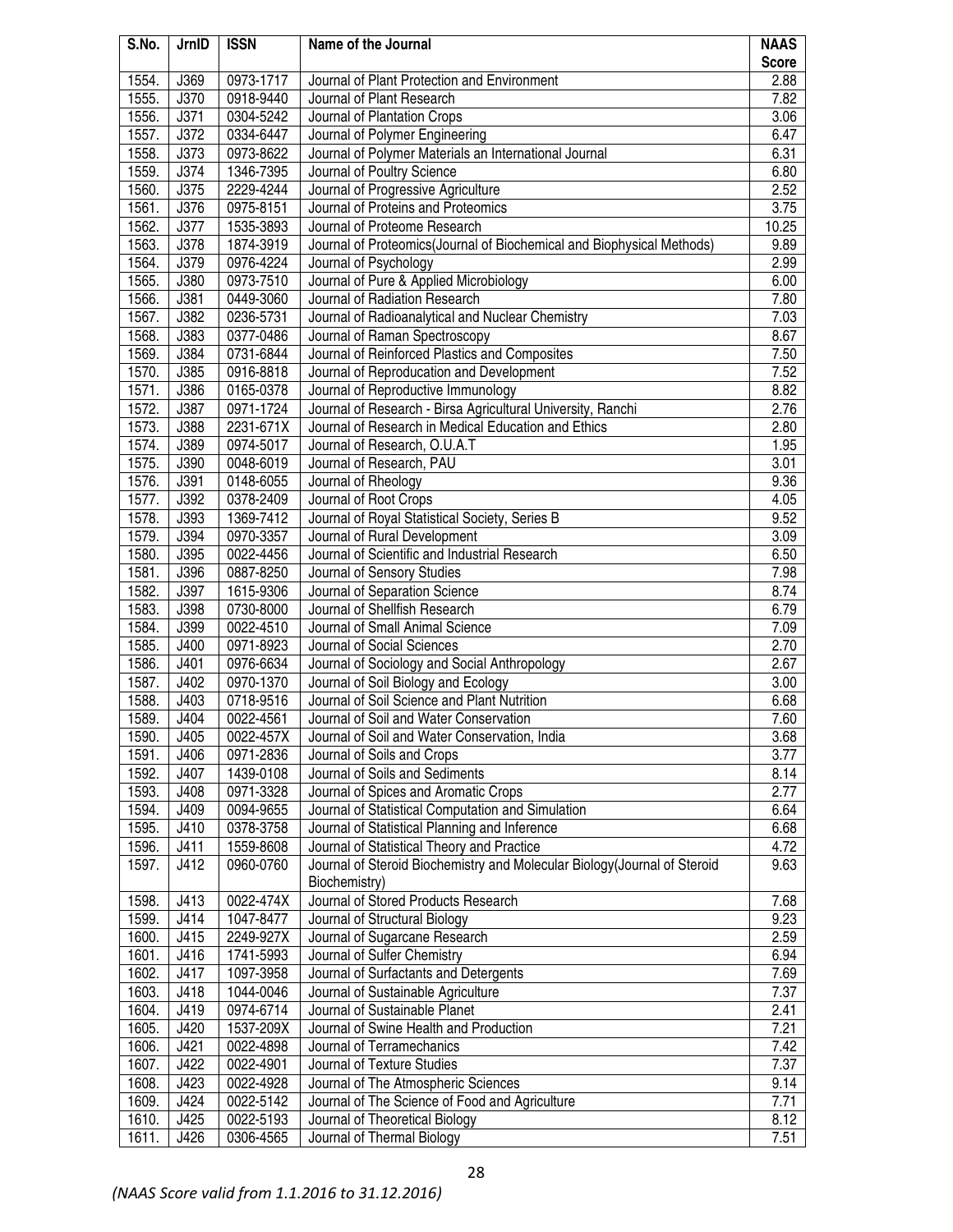| S.No. | JrnID | <b>ISSN</b> | Name of the Journal                                                      | <b>NAAS</b>   |
|-------|-------|-------------|--------------------------------------------------------------------------|---------------|
|       |       |             |                                                                          | <b>Score</b>  |
| 1612. | J427  | 0974-7893   | Journal of Threatened Taxa                                               | 4.72          |
| 1613. | J428  | 1528-7394   | Journal of Toxicology and Environmental Health-A                         | 8.35          |
| 1614. | J429  | 1093-7404   | Journal of Toxicology and Environmental Health-B                         | 10.97         |
| 1615. | J430  | 0946-672X   | Journal of Trace Elements in Medicine and Biology                        | 8.37          |
| 1616. | J431  | 1479-5876   | Journal of Translational Medicine                                        | 9.93          |
| 1617. | J432  | 0970-7662   | Journal of Tree Sciences                                                 | 1.86          |
| 1618. | J433  | 0971-636X   | Journal of Tropical Agriculture(Agricultural Research Journal of Kerala) | 3.19          |
| 1619. | J434  | 0266-4674   | Journal of Tropical Ecology                                              | 6.90          |
| 1620. | J435  | 0128-1283   | Journal of Tropical Forest Science                                       | 6.59          |
| 1621. | J436  | 0970-1494   | Journal of Tropical Forestry                                             | 3.20          |
| 1622. | J437  | 0142-6338   | Journal of Tropical Paediatrics                                          | 7.26          |
| 1623. | J438  | 0022-5347   | Journal of Urology                                                       | 10.47         |
| 1624. | J439  | 1100-9233   | Journal of Vegetation Science                                            | 9.71          |
| 1625. | J440  | 1558-7878   | Journal of Veterinary Behavior-Clinical Applications and Research        | 6.96          |
| 1626. | J441  | 0898-7564   | Journal of Veterinary Dentistry                                          | 5.00          |
| 1627. | J442  | 1040-6387   | Journal of Veterinary Diagnostics and Investigations                     | 7.35          |
| 1628. | J443  | 1479-3261   | Journal of Veterinary Emergency and Critical Care                        | 7.05          |
| 1629. | J444  | 0891-6640   | Journal of Veterinary Internal Medicine                                  | 7.88          |
| 1630. | J445  | 0748-321X   | Journal of Veterinary Medical Education                                  | 6.88          |
| 1631. | J446  | 0916-7250   | Journal of Veterinary Medical Science                                    | 6.78          |
| 1632. | J447  | 0971-6157   | Journal of Veterinary Parasitology                                       | 4.72          |
| 1633. | J448  | 0140-7783   | Journal of Veterinary Pharmacology and Therapeutics                      | 7.19          |
| 1634. | J449  | 0972-8872   | Journal of Veterinary Pharmacology and Toxicology                        | 4.28          |
| 1635. | J450  | 0972-7485   | Journal of Veterinary Public Health                                      | 3.66          |
| 1636. | J451  | 1229-845X   | Journal of Veterinary Science                                            | 7.16          |
| 1637. | J452  | 0971-0701   | Journal of Veterinary and Animal Sciences                                | 2.92          |
| 1638. | J453  | 0166-0934   | Journal of Virological Methods                                           | 7.78          |
| 1639. | J454  | 0022-538X   | Journal of Virology                                                      | 10.44         |
| 1640. | J455  | 0971-6076   | Journal of Water Management                                              | 3.38          |
| 1641. | J456  | 0733-9496   | Journal of Water Resources, Planning and Management                      | 8.68          |
| 1642. | J457  | 2249-4065   | Journal of Wheat Research                                                | 3.11          |
| 1643. | J458  | 0090-3558   | Journal of Wildlife Diseases                                             | 7.36          |
| 1644. | J459  | 0022-541X   | Journal of Wildlife Management                                           | 7.73          |
| 1645. | J460  | 0893-8849   | Journal of World Aquaculture Society                                     | 6.73          |
| 1646. | J461  | 1673-1581   | Journal of Zhejiang University - Science B: Biomedicine & Biotechnology  | 7.28          |
| 1647. | J462  | 1042-7260   | Journal of Zoo and Wildlife Medicine                                     | 6.42          |
| 1648. | J463  | 0952-8369   | Journal of Zoology                                                       | 7.88          |
| 1649. | J464  | 0001-4966   | Journal of the Acoustical Society of America                             | 7.50          |
| 1650. | J465  | 0587-2871   | Journal of the American Animal Hospital Association                      | 6.86          |
| 1651. | J466  | 1559-6109   | Journal of the American Association for Laboratory Animal Science        | 7.12          |
| 1652. | J467  | 0255-660X   | Journal of the Indian Society of Remote Sensing                          | 6.76          |
| 1653. | J468  | 0019-638X   | Journal of the Indian Society of Soil Science                            | 4.95          |
| 1654. | J469  | 0379-3435   | Journal of the Inland Fisheries Society of India                         | 4.15          |
| 1655. | J470  | 0046-9750   | Journal of the Institute of Brewing                                      | 7.24          |
| 1656. | J471  | 0025-3146   | Journal of the Marine Biological Association of India                    | 4.84          |
| 1657. | J472  | 1742-5689   | Journal of the Royal Society Interface                                   | 9.92          |
| 1658. | J473  | 0038-2809   | Journal of the South African Veterinary Association                      | 6.00          |
| 1659. | J474  | 0368-4636   | Journal of the Textile Association                                       | 1.89          |
| 1660. | J475  | 1095-5674   | Journal of the Torrey Botanical Society                                  | 6.52          |
| 1661. | K001  | 0972-1061   | Karnataka Journal of Agricultural Sciences                               | 3.50          |
| 1662. | K002  | 0256-1115   | Korean Journal of Chemical Engineering                                   | 7.17<br>$***$ |
| 1663. | K003  | 0254-5934   | Korean Journal of Genetics                                               |               |
| 1664. | L001  | 0093-7355   | Lab Animal                                                               | 6.74          |
| 1665. | L002  | 0023-6772   | Laboratory Animals                                                       | 7.12          |
| 1666. | L003  | 0140-6736   | Lancet                                                                   | 20.00         |
| 1667. | L004  | 1085-3278   | Land Degradation and Development                                         | 9.09          |
| 1668. | L005  | 0458-6859   | Landbauforschung Volkenrode                                              | 6.20          |
| 1669. | L006  | 0921-2973   | Landscape Ecology                                                        | 9.50          |
| 1670. | L007  | 0169-2046   | Landscape and Urban Planning                                             | 9.04          |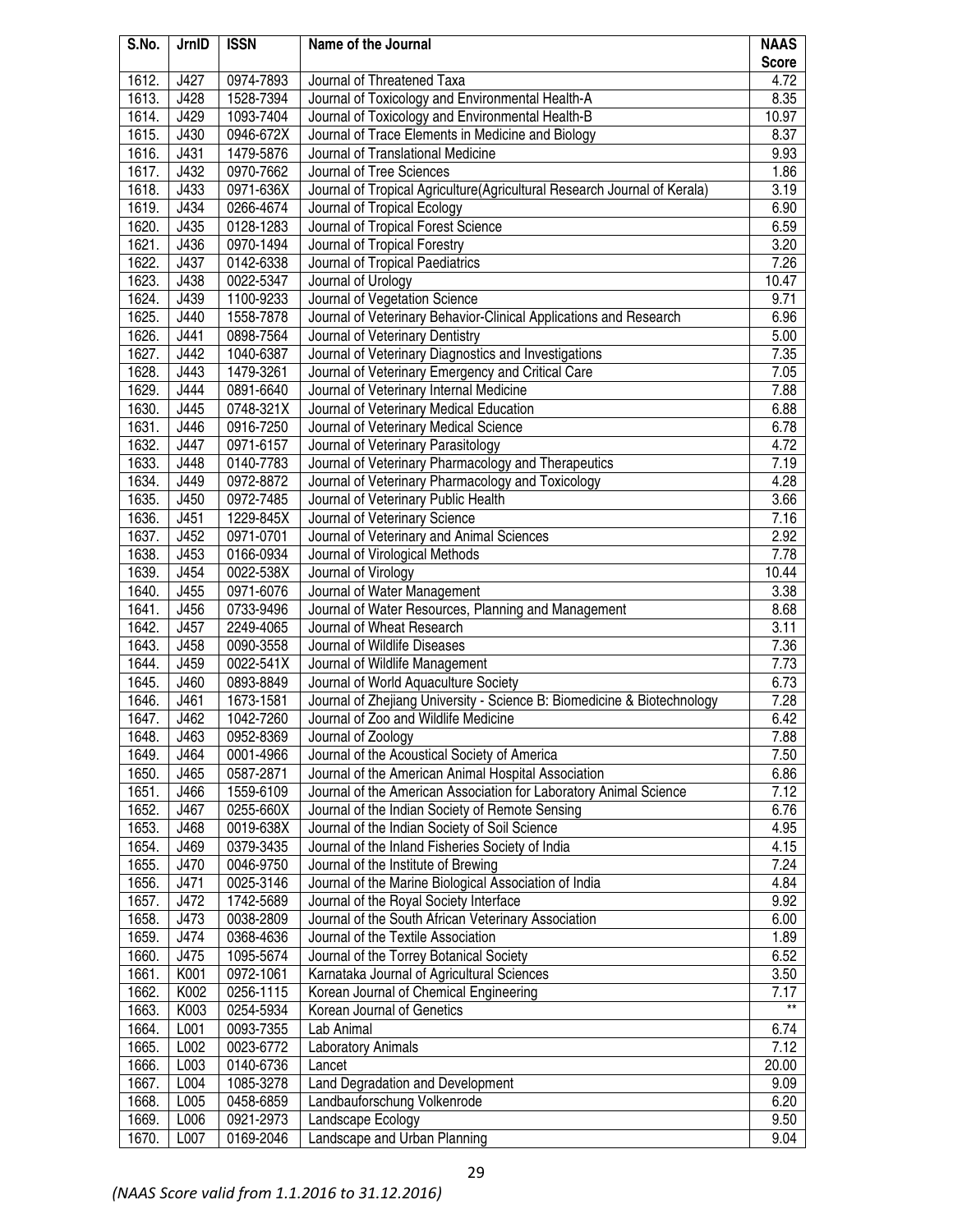| S.No. | JrnID | <b>ISSN</b> | Name of the Journal                                                   | <b>NAAS</b>  |
|-------|-------|-------------|-----------------------------------------------------------------------|--------------|
|       |       |             |                                                                       | <b>Score</b> |
| 1671. | L008  | 0743-7463   | Langmuir                                                              | 10.46        |
| 1672. | L009  | 0250-5371   | Legume Research                                                       | 6.15         |
| 1673. | L010  | 1570-1786   | Letter Organic Chemistry                                              | 6.66         |
| 1674. | L011  | 0266-8254   | Letters in Applied Microbiology                                       | 7.66         |
| 1675. | L012  | 1570-1808   | Letters in Drug Design and Discovery                                  | 6.77         |
| 1676. | L013  | 0887-6924   | Leukemia, USA                                                         | 16.43        |
| 1677. | L014  | 0024-2829   | Lichenologist                                                         | 7.45         |
| 1678. | L015  | 0973-5453   | Life Science Bulletin                                                 | 3.01         |
| 1679. | L016  | 0024-3205   | Life Sciences                                                         | 8.70         |
| 1680. | L017  | 2277-4297   | Life Sciences Leaflets                                                | 2.69         |
| 1681. | L018  | 0024-3590   | Limnology and Oceanography                                            | 9.79         |
| 1682. | L019  | 0024-4201   | Lipids                                                                | 7.85         |
| 1683. | L020  | 1476-511X   | Lipids in Health and Disease                                          | 8.22         |
| 1684. | L021  | 1871-1413   | Livestock Science(Livestock Production Science)                       | 7.17         |
| 1685. | M001  | 0024-9297   | Macromolecules                                                        | 11.80        |
| 1686. | M002  | 0024-9602   | Madras Agricultural Journal                                           | 3.98         |
| 1687. | M003  | 0953-1424   | Magnesium Research                                                    | 6.77         |
| 1688. | M004  | 2348-0793   | Maharashtra Journal of Agricultural Economics                         | 1.83         |
| 1689. | M005  | 1475-2875   | Malaria Journal                                                       | 9.11         |
| 1690. | M006  | 0377-7537   | Man Made Textile in India                                             | 3.32         |
| 1691. | M007  | 0258-0438   | Man and Development                                                   | 2.50         |
| 1692. | M008  | 0025-3162   | Marine Biology                                                        | 8.39         |
| 1693. | M009  | 1436-2228   | Marine Biotechnology                                                  | 9.27         |
| 1694. | M010  | 0171-8630   | Marine Ecology Progress Series                                        | 8.62         |
| 1695. | M011  | 0141-1136   | Marine Environmental Research                                         | 8.76         |
| 1696. | M012  | 0025-326X   | <b>Marine Pollution Bulletin</b>                                      | 8.99         |
| 1697. | M013  | 0973-3469   | Material Science Research India                                       | 3.00         |
| 1698. | M014  | 0254-0584   | Materials Chemistry and Physics                                       | 8.26         |
| 1699. | M015  | 0167-577X   | <b>Materials Letters</b>                                              | 8.49         |
| 1700. | M016  | 0094-1492   | <b>Materials Performance</b>                                          | 6.07         |
| 1701. | M017  | 0025-5408   | <b>Materials Research Bulletin</b>                                    | 8.29         |
| 1702. | M018  | 0025-5564   | <b>Mathematical Biosciences</b>                                       | 7.30         |
| 1703. | M019  | 1024-123X   | Mathematical Problems in Engineering                                  | 6.76         |
| 1704. | M020  | 0252-9416   | Mausam                                                                | 6.18         |
| 1705. | M021  | 0025-6153   | Maydica                                                               | 6.53         |
| 1706. | M022  | 0957-0233   | Measurement Science and Technology(Journal of Physics E: Scientific   | 7.43         |
|       |       |             | Instruments)                                                          |              |
| 1707. | M023  | 0309-1740   | Meat Science                                                          | 8.62         |
| 1708. | M024  | 1369-3786   | <b>Medical Mycology</b>                                               | 8.34         |
| 1709. | M025  | 1054-2523   | Medicinal Chemistry Research                                          | 7.40         |
| 1710. | M026  | 0975-4261   | Medicinal Plants: International Journal of Phytomedicines and Related | 4.23         |
|       |       |             | Industries                                                            |              |
| 1711. | M027  | 1096-7176   | Metabolic Engineering                                                 | 12.77        |
| 1712. | M028  | 1756-5901   | Metallomics                                                           | 9.59         |
| 1713. | M029  | 1350-4827   | <b>Meteorological Applications</b>                                    | 7.34         |
| 1714. | M030  | 0076-6879   | Methods in Enzymology                                                 | 8.09         |
| 1715. | M031  | 0580-9517   | Methods in Microbiology                                               | 6.08         |
| 1716. | M032  | 0026-1335   | Metrika                                                               | 6.52         |
| 1717. | M033  | 1286-4579   | Microbes and Infection                                                | 8.86         |
| 1718. | M034  | 1751-7907   | Microbial Biotechnology                                               | 9.08         |
| 1719. | M035  | 1475-2859   | <b>Microbial Cell Factories</b>                                       | 10.22        |
| 1720. | M036  | 0095-3628   | Microbial Ecology                                                     | 8.97         |
| 1721. | M037  | 0882-4010   | Microbial Pathogenesis                                                | 7.79         |
| 1722. | M038  | 0944-5013   | Microbiological Research(Zentralblatt f <sup>o</sup> r Mikrobiologie) | 8.56         |
| 1723. | M039  | 0026-2617   | Microbiology                                                          | 6.64         |
| 1724. | M040  | 1350-0872   | Microbiology - SGM, UK                                                | 8.56         |
| 1725. | M041  | 0385-5600   | Microbiology and Immunology                                           | 7.24         |
| 1726. | M042  | 1092-2172   | Microbiology and Molecular Biology Reviews                            | 20.00        |
| 1727. | M043  | 0026-265X   | Microchemical Journal                                                 | 8.75         |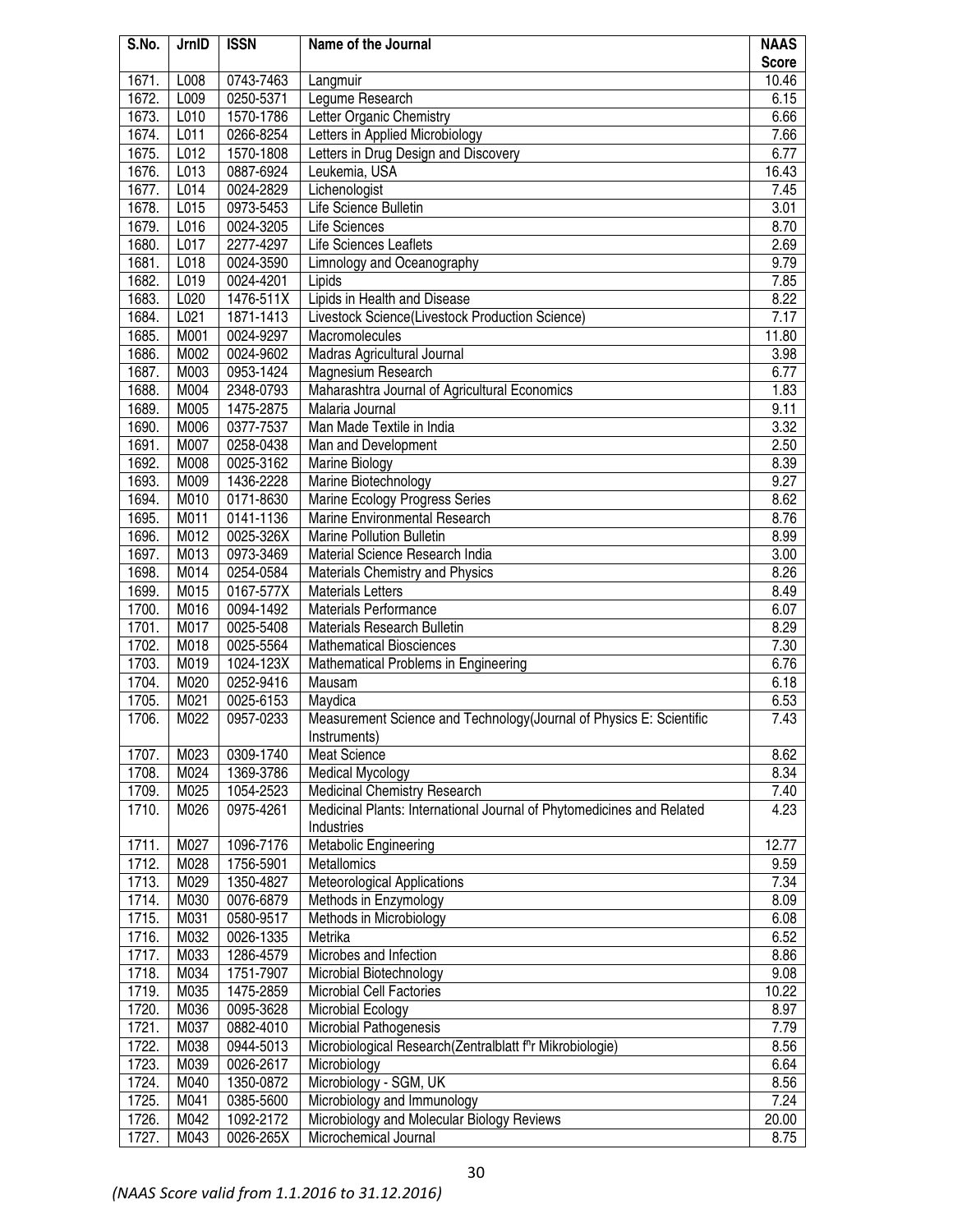| S.No. | JrnID | <b>ISSN</b> | Name of the Journal                                              | <b>NAAS</b>  |
|-------|-------|-------------|------------------------------------------------------------------|--------------|
|       |       |             |                                                                  | <b>Score</b> |
| 1728. | M044  | 0026-3788   | Milchwissenchaft                                                 | 6.25         |
| 1729. | M045  | 1120-4826   | Minerva Biotecnologica                                           | 6.07         |
| 1730. | M046  | 1381-2386   | Mitigation and Adaptation Strategies for Global Change           | 8.67         |
| 1731. | M047  | 1940-1736   | Mitochondrial DNA(DNA Sequence)                                  | 7.21         |
| 1732. | M048  | 0973-0117   | Modern Journal of Life Sciences                                  | 1.98         |
| 1733. | M049  | 0026-8933   | Molecular Biology                                                | 6.72         |
| 1734. | M050  | 0301-4851   | Molecular Biology Reports                                        | 8.02         |
| 1735. | M051  | 0737-4038   | Molecular Biology and Evolution                                  | 15.11        |
| 1736. | M052  | 1059-1524   | Molecular Biology of the Cell                                    | 10.47        |
| 1737. | M053  | 1073-6085   | Molecular Biotechnology                                          | 7.88         |
| 1738. | M054  | 1380-3743   | Molecular Breeding                                               | 8.25         |
| 1739. | M055  | 0899-1987   | Molecular Carcinogenesis                                         | 10.81        |
| 1740. | M056  | 1097-2765   | Molecular Cell                                                   | 20.00        |
| 1741. | M057  | 0962-1083   | Molecular Ecology                                                | 12.49        |
| 1742. | M058  | 1755-098X   | Molecular Ecology Resources(Molecular Ecology Notes)             | 9.71         |
| 1743. | M059  | 0888-8809   | Molecular Endocrinology                                          | 10.02        |
| 1744. | M060  | 1617-4615   | Molecular Genetics and Genomics (Molecular and General Genetics) | 8.73         |
| 1745. | M061  | 1096-7192   | Molecular Genetics and Metabolism                                | 8.63         |
| 1746. | M062  | 0161-5890   | Molecular Immunology                                             | 8.97         |
| 1747. | M063  | 0950-382X   | Molecular Microbiology                                           | 10.42        |
| 1748. | M064  | 1613-4125   | Molecular Nutrition and Food Research                            | 10.60        |
| 1749. | M065  | 1055-7903   | Molecular Phylogenetics and Evolution                            | 9.92         |
| 1750. | M066  | 1464-6722   | Molecular Plant Pathology                                        | 10.72        |
| 1751. | M067  | 0894-0282   | Molecular Plant-Microbe Interactions                             | 9.94         |
| 1752. | M068  | 1040-452X   | Molecular Reproduction and Development                           | 8.53         |
| 1753. | M069  | 0166-6851   | Molecular and Biochemical Parasitology                           | 7.79         |
| 1754. | M070  | 0300-8177   | Molecular and Cellular Biochemistry                              | 8.39         |
| 1755. | M071  | 0270-7306   | Molecular and Cellular Biology                                   | 10.78        |
| 1756. | M072  | 0303-7207   | Molecular and Cellular Endocrinology                             | 10.41        |
| 1757. | M073  | 0890-8508   | Molecular and Cellular Probes                                    | 7.85         |
| 1758. | M074  | 1535-9476   | Molecular and Cellurlar Proteomics                               | 12.56        |
| 1759. | M075  | 1420-3049   | Molecules                                                        | 8.42         |
| 1760. | M076  | 1016-8478   | Molecules and Cells                                              | 8.09         |
| 1761. | M077  | 0026-9247   | Monatshefte fur Chemie                                           | 7.22         |
| 1762. | M078  | 0276-4741   | Mountain Research and Development                                | 7.02         |
| 1763. | M079  | 2277-7601   | Multilogic in Science                                            | 3.45         |
| 1764. | M080  | 0972-4885   | Mushroom Research - An International Journal                     | 2.92         |
| 1765. | M081  | 0267-8357   | Mutagenesis                                                      | 8.79         |
| 1766. | M082  | 0027-5107   | Mutation Research - Fundamental & Mol. Mechanism of Mutagenesis  | 9.68         |
| 1767. | M083  | 1383-5718   | Mutation Research - Genetic Toxicology & Env. Mutagenesis        | 8.42         |
| 1768. | M084  | 1383-5742   | Mutation Research - Reviews in Mutation Research                 | 12.21        |
| 1769. | M085  | 0027-5514   | Mycologia                                                        | 8.47         |
| 1770. | M086  | 1617-416X   | Mycological Progress                                             | 7.91         |
| 1771. | M087  | 0301-486X   | Mycopathologia (Mycopathologia et Mycologia Applicata)           | 7.53         |
| 1772. | M088  | 0940-6360   | Mycorrhiza                                                       | 9.46         |
| 1773. | M089  | 1340-3540   | Mycoscience                                                      | 7.42         |
| 1774. | M090  | 0933-7407   | Mycoses                                                          | 8.24         |
| 1775. | M091  | 0093-4666   | Mycotaxon                                                        | 6.71         |
| 1776. | N001  | 1573-5214   | NJAS - Wageningen Journal of Life Sciences                       | 7.14         |
| 1777. | N002  | 1530-6984   | Nano Letters                                                     | 19.59        |
| 1778. | N003  | 1748-0132   | Nano Today                                                       | 20.00        |
| 1779. | N004  | 1743-5889   | Nanomedicine                                                     | 11.41        |
| 1780. | N005  | 2040-3364   | Nanoscale                                                        | 13.39        |
| 1781. | N006  | 1556-276X   | Nanoscale Research Letters                                       | 8.78         |
| 1782. | N007  | 1941-4900   | Nanoscience and Nanotechnology Letters                           | 7.43         |
| 1783. | N008  | 0957-4484   | Nanotechnology                                                   | 9.82         |
| 1784. | N009  | 1743-5390   | Nanotoxicology                                                   | 12.41        |
| 1785. | N010  | 0250-541X   | National Academy Science Letters - India                         | 6.29         |
| 1786. | N011  | 0972-995X   | National Journal of Life Sciences                                | 4.04         |
|       |       |             |                                                                  |              |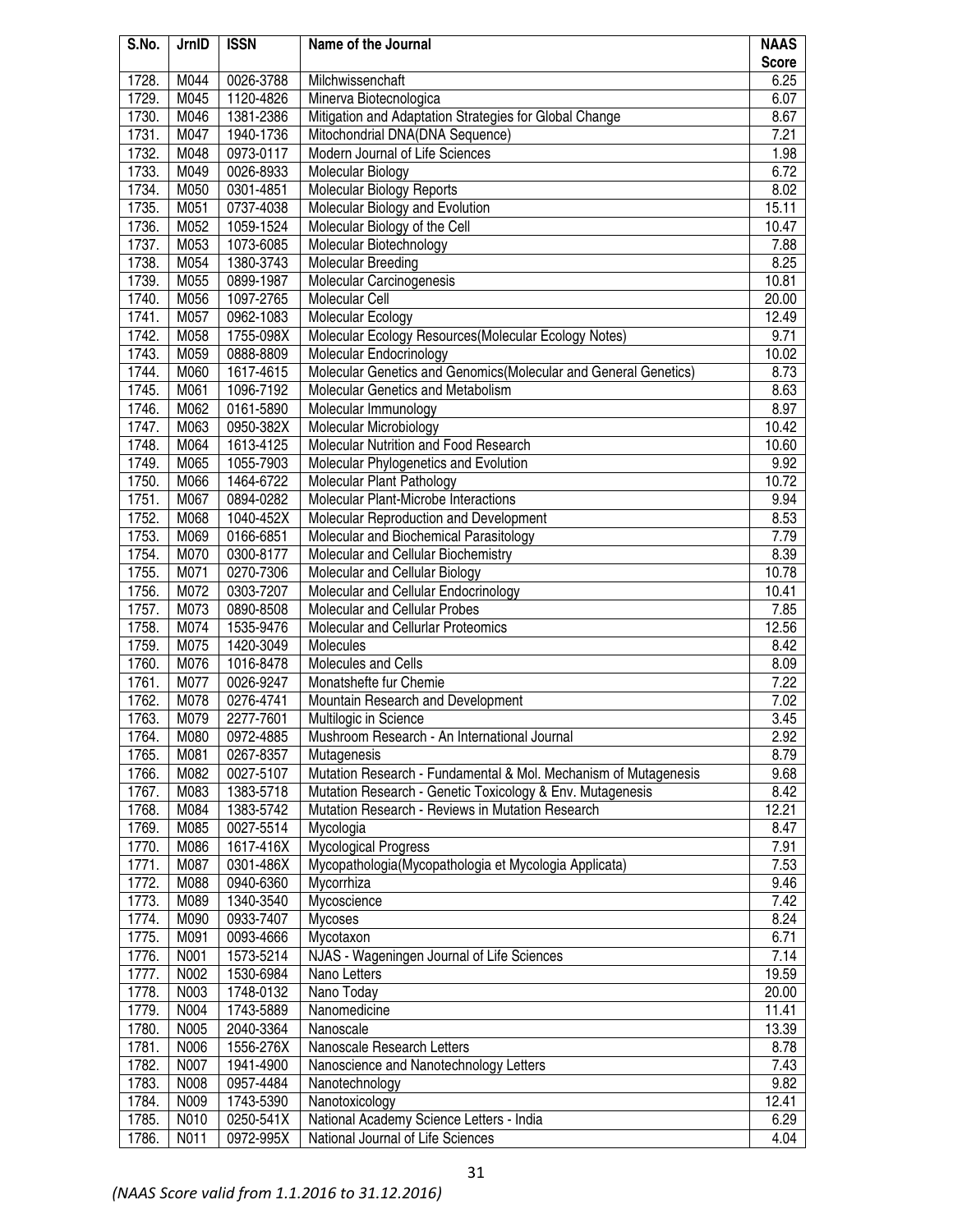| S.No. | JrnID | <b>ISSN</b> | Name of the Journal                                                 | <b>NAAS</b>  |
|-------|-------|-------------|---------------------------------------------------------------------|--------------|
|       |       |             |                                                                     | <b>Score</b> |
| 1787. | N012  | 0921-030X   | <b>Natural Hazards</b>                                              | 7.72         |
| 1788. | N013  | 1934-578X   | <b>Natural Product Communications</b>                               | 6.91         |
| 1789. | N014  | 1478-6419   | Natural Product Research(Natural Product Letters)                   | 6.92         |
| 1790. | N015  | 0165-0203   | Natural Resources Forum                                             | 7.15         |
| 1791. | N016  | 0028-0836   | Nature                                                              | 20.00        |
| 1792. | N017  | 1087-0156   | Nature Biotechnology                                                | 20.00        |
| 1793. | N018  | 1465-7392   | Nature Cell Biology                                                 | 20.00        |
| 1794. | N019  | 1758-678X   | Nature Climate Change                                               | 20.00        |
| 1795. | N020  | 0972-6268   | Nature Environment and Pollution Technology                         | 4.94         |
| 1796. | N021  | 1061-4036   | <b>Nature Genetics</b>                                              | 20.00        |
| 1797. | N022  | 1748-3387   | Nature Nanotechnology                                               | 20.00        |
| 1798. | N023  | 1754-2189   | <b>Nature Protocols</b>                                             | 15.67        |
| 1799. | N024  | 1740-1526   | Nature Reviews Microbiology                                         | 20.00        |
| 1800. | N025  | 1545-9993   | Nature Structural and Molecular Biology                             | 19.31        |
| 1801. | N026  | 0028-1042   | Naturwissenschaften                                                 | 8.10         |
| 1802. | N027  | 0028-1298   | Naunyn-Schmiedeberg's Archives of Pharmacology                      | 8.47         |
| 1803. | N028  | 0306-0209   | Naval Architect                                                     | 4.00         |
| 1804. | N029  | 1388-5545   | Nematology(Fundamental and Applied Nematology, Nematologica)        | 7.24         |
| 1805. | N030  | 0099-5444   | Nematropica                                                         | 6.13         |
| 1806. | N031  | 0941-0643   | <b>Neural Computing and Applications</b>                            | 7.57         |
| 1807. | N032  | 0364-3190   | Neurochemical Research                                              | 8.59         |
| 1808. | N033  | 0197-0186   | Neurochemistry International                                        | 9.09         |
| 1809. | N034  | 0925-2312   | Neurocomputing                                                      | 8.08         |
| 1810. | N035  | 1029-8428   | Neurotoxicity Research                                              | 9.54         |
| 1811. | N036  | 0161-813X   | Neurotoxicology                                                     | 9.38         |
| 1812. | N037  | 0971-0647   | New Agriculturist                                                   | 4.17         |
| 1813. | N038  | 1871-6784   | New Biotechnology (Biomolecular Engineering)                        | 8.90         |
| 1814. | N039  | 0169-4286   | <b>New Forests</b>                                                  | 7.83         |
| 1815. | N040  | 1463-6778   | New Genetics and Society                                            | 6.86         |
| 1816. | N041  | 1144-0546   | New Journal of Chemistry                                            | 9.09         |
| 1817. | N042  | 0028-646X   | New Phytologist                                                     | 13.67        |
| 1818. | N043  | 0262-4079   | New Scientist                                                       | 6.28         |
| 1819. | N044  | 0048-0169   | New Zealand Veterinary Journal                                      | 7.26         |
| 1820. | N045  | 0028-8233   | New Zealand Journal of Agricultural Research                        | 6.78         |
| 1821. | N046  | 0028-825X   | New Zealand Journal of Botany                                       | 6.70         |
| 1822. | N047  | 0114-0671   | New Zealand Journal of Crop and Horticultural Science               | 6.61         |
| 1823. | N048  | 0110-6465   | New Zealand Journal of Ecology                                      | 7.06         |
| 1824. | N049  | 0028-8330   | New Zealand Journal of Marine and Freshwater Research               | 6.80         |
| 1825. | N050  | 0107-055X   | Nordic Journal of Botany                                            | 7.05         |
| 1826. | N051  | 1522-2055   | North American Journal of Aquaculture(Progressive Fish Culturist)   | 6.68         |
| 1827. | N052  | 0275-5947   | North American Journal of Fisheries Management                      | 6.95         |
| 1828. | N053  | 0742-6348   | Northern Journal of Applied Forestry                                | 6.52         |
| 1829. | N054  | 0029-5035   | Nova Hedwigia                                                       | 7.20         |
| 1830. | N055  | 1055-3177   | Novon                                                               | 6.26         |
| 1831. | N056  | 0168-583X   | Nuclear Instruments and Methods in Physics Research Section B: Beam | 7.12         |
|       |       |             | Interact                                                            |              |
| 1832. | N057  | 0143-3636   | <b>Nuclear Medicine Communications</b>                              | 7.67         |
| 1833. | N058  | 0969-8051   | Nuclear Medicine and Biology                                        | 8.41         |
| 1834. | N059  | 0305-1048   | Nucleic Acid Research                                               | 15.11        |
| 1835. | N060  | 2159-3337   | Nucleic Acid Therapeutics(Oligonucleotides)                         | 8.93         |
| 1836. | N061  | 1525-7770   | Nucleosides, Nucleotides and Nucleic Acids                          | 7.02         |
| 1837. | N062  | 1385-1314   | Nutrient Cycling in Agroecosystems(Fertilizer Research)             | 7.90         |
| 1838. | N063  | 0899-9007   | Nutrition                                                           | 8.93         |
| 1839. | N064  | 1475-2891   | Nutrition Journal                                                   | 8.60         |
| 1840. | N065  | 0271-5317   | <b>Nutrition Research</b>                                           | 8.47         |
| 1841. | N066  | 0954-4224   | <b>Nutrition Research Reviews</b>                                   | 9.91         |
| 1842. | N067  | 0029-6643   | <b>Nutrition Reviews</b>                                            | 12.08        |
| 1843. | N068  | 0163-5581   | Nutrition and Cancer - An International Journal                     | 8.32         |
| 1844. | N069  | 0034-6659   | Nutrition and Food Science                                          | 5.09         |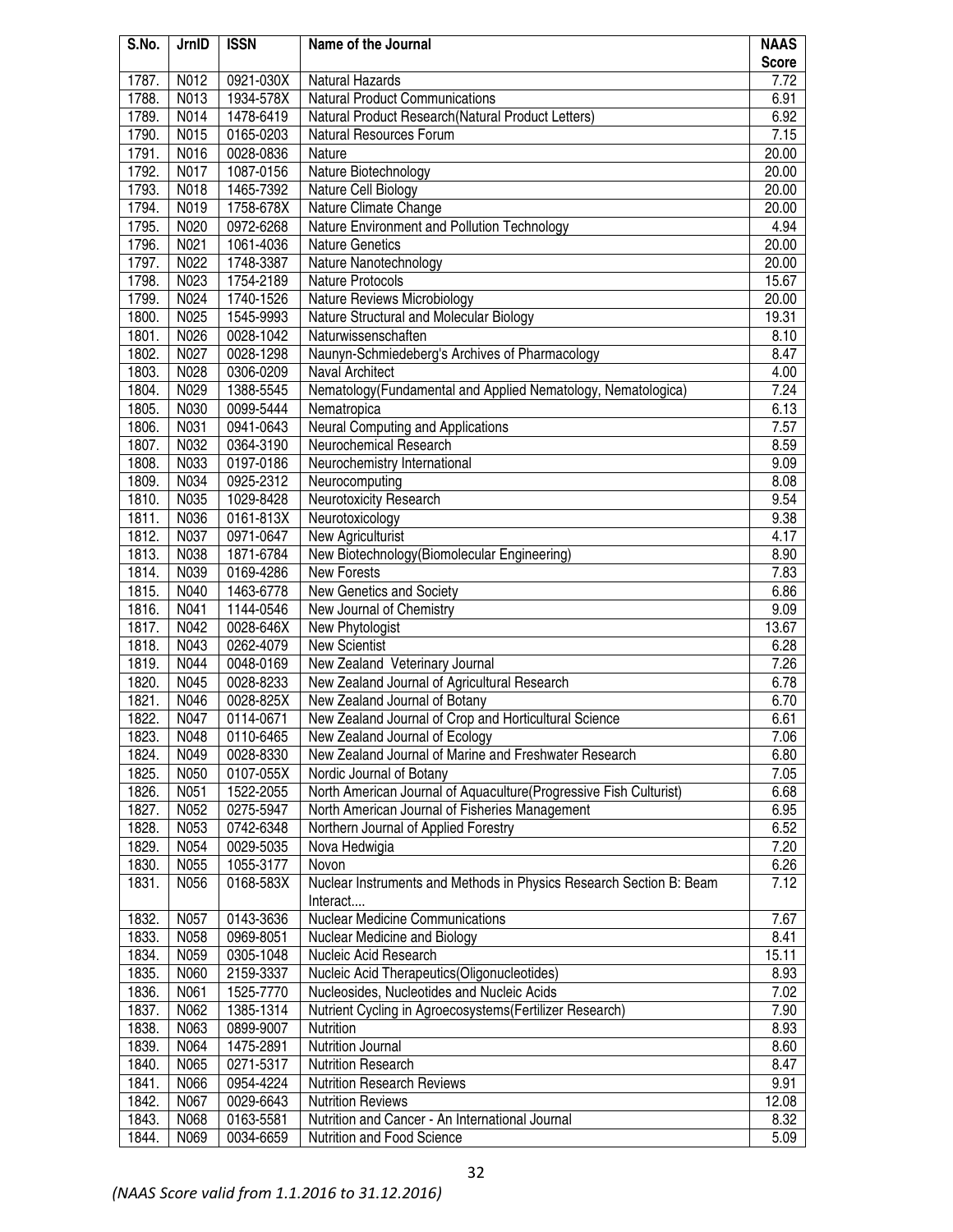| S.No. | JrnID        | <b>ISSN</b> | Name of the Journal                                                        | <b>NAAS</b>  |
|-------|--------------|-------------|----------------------------------------------------------------------------|--------------|
| 1845. | O001         | 0029-8018   |                                                                            | <b>Score</b> |
| 1846. | O002         | 0964-5691   | Ocean Engineering                                                          | 7.35<br>7.75 |
| 1847. | O003         | 0078-3218   | Ocean and Coastal Management<br>Oceanography and Marine Biology            | 10.09        |
|       |              |             |                                                                            |              |
| 1848. | O004<br>O005 | 0078-3234   | Oceanologia                                                                | 7.00         |
| 1849. |              | 0029-8549   | Oecologia                                                                  | 9.09         |
| 1850. | O006         | 0030-1299   | Oikos                                                                      | 9.44         |
| 1851. | O007         | 1536-2310   | Omics - A Journal of Integrative Biology                                   | 8.36         |
| 1852. | O008         | 0950-9232   | Oncogene                                                                   | 14.46        |
| 1853. | O009         | 0965-0407   | Oncology Research                                                          | 7.06         |
| 1854. | O010         | 1368-8375   | Oral Oncology                                                              | 9.61         |
| 1855. | O011         | 1523-7060   | <b>Organic Letters</b>                                                     | 12.36        |
| 1856. | O012         | 0030-4948   | Organic Preparations and Procedures International                          | 6.96         |
| 1857. | O013         | 1477-0520   | Organic and Biomolecular Chemistry                                         | 9.56         |
| 1858. | O014         | 0276-7333   | Organometallics                                                            | 10.13        |
| 1859. | O015         | 0030-5316   | <b>Oriental Insects</b>                                                    | 6.27         |
| 1860. | O016         | 0970-020X   | Oriental Journal of Chemistry                                              | 4.28         |
| 1861. | O017         | 0974-6471   | Oriental Journal of Computer Science and Technology                        | 3.42         |
| 1862. | O018         | 0474-7615   | Oryza                                                                      | 4.12         |
| 1863. | O019         | 0030-7270   | Outlook on Agriculture                                                     | 6.48         |
| 1864. | O020         | 0191-9512   | Ozone: Science and Engineering                                             | 6.95         |
| 1865. | P001         | 0378-813X   | PKV Research Journal                                                       | 2.63         |
| 1866. | P002         | 1545-7885   | <b>PLOS Biology</b>                                                        | 15.34        |
| 1867. | P003         | 1553-       | <b>PLOS Computational Biology</b>                                          | 6.00         |
|       |              | 734X,       |                                                                            |              |
| 1868. | P004         | 1932-6203   | PLOS One                                                                   | 9.23         |
| 1869. | P005         | 1553-7390   | <b>PLoS Genetics</b>                                                       | 13.53        |
| 1870. | P006         | 1553-7366   | PLoS Pathogens                                                             | 13.56        |
| 1871. | P007         | 0894-3214   | Packaging Technology and Sciences - International Journal                  | 7.71         |
| 1872. | P008         | 1611-2490   | Paddy Water Environment                                                    | 7.15         |
| 1873. | P009         | 0552-9034   | Pakistan Journal of Agricultural Sciences                                  | 7.05         |
| 1874. | P010         | 1028-8880   | Pakistan Journal of Biological Sciences                                    | 4.02         |
| 1875. | P011         | 0556-3321   | Pakistan Journal of Botany                                                 | 6.82         |
| 1876. | P012         | 1680-5194   | Pakistan Journal of Nutrition                                              | 3.12         |
| 1877. | P013         | 0030-9923   | Pakistan Journal of Zoology                                                | 6.40         |
| 1878. | P014         | 0253-8318   | Pakistan Veterinary Journal                                                | 6.00         |
| 1879. | P015         | 0031-0182   | Palaeo: Palaeogeography, Palaeoclimatology, Palaeoecology                  | 8.34         |
| 1880. | P016         | 0031-0603   | Pan-Pacific Entomologist                                                   | 6.62         |
| 1881. | P017         | 0972-8813   | Pantnagar Journal of Research                                              | 3.26         |
| 1882. | P018         | 0141-9838   | Parasite Immunology                                                        | 8.14         |
| 1883. | P019         | 0031-1820   | Parasitology                                                               | 8.56         |
| 1884. | P020         | 1383-5769   | Parasitology International                                                 | 7.86         |
| 1885. | P021         | 0932-0113   | Parasitology Research                                                      | 8.10         |
| 1886. | P022         | 1015-2008   | Pathobiology (Experimental Cell Biology; Pathologia et Microbiologia)      | 8.48         |
| 1887. | P023         | 2047-7724   | Pathogens and Global Health (Annals of Tropical Medicine and Parasitology) | 7.66         |
| 1888. | P024         | 0031-4005   | Pediatrics                                                                 | 11.47        |
| 1889. | P025         | 0031-4056   | Pedobiologia                                                               | 7.42         |
| 1890. | P026         | 1002-0160   | Pedosphere                                                                 | 7.50         |
| 1891. | P027         | 0196-9781   | Peptides                                                                   | 8.62         |
| 1892. | P028         | 0031-5362   | Periodicum Biologorum                                                      | 6.14         |
| 1893. | P029         | 1433-8319   | Perspectives in Plant Ecology, Evolution and Systematics                   | 9.61         |
| 1894. | P030         | 1526-498X   | Pest Management Science (Pesticide Science)                                | 8.69         |
| 1895. | P031         | 0971-6831   | Pest Management in Horticultural Ecosystems                                | 3.07         |
| 1896. | P032         | 0048-3575   | Pesticide Biochemistry and Physiology                                      | 8.01         |
| 1897. | P033         | 0970-6763   | Pesticide Research Journal                                                 | 4.16         |
| 1898. | P034         | 0970-3012   | Pestology                                                                  | 2.76         |
| 1899. | P035         | 1388-0209   | <b>Pharmaceutical Biology</b>                                              | 7.24         |
| 1900. | P036         | 0724-8741   | Pharmaceutical Research                                                    | 9.42         |
| 1901. | P037         | 1470-269X   | Pharmacogenomics Journal                                                   | 10.23        |
| 1902. | P038         | 0973-1296   | Pharmacognosy Magazine                                                     | 7.26         |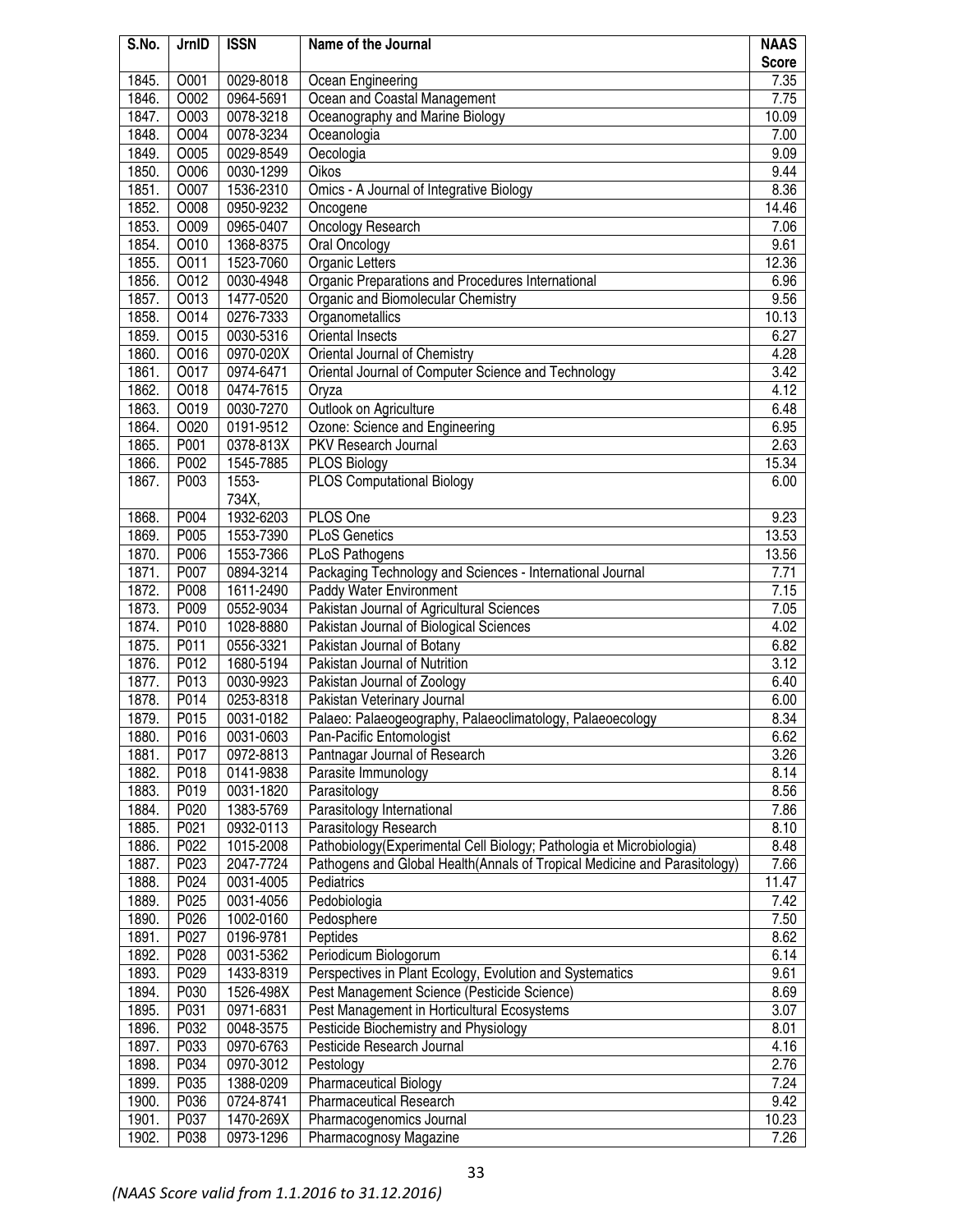| S.No. | JrnID             | <b>ISSN</b> | Name of the Journal                                         | <b>NAAS</b>  |
|-------|-------------------|-------------|-------------------------------------------------------------|--------------|
|       |                   |             |                                                             | <b>Score</b> |
| 1903. | P039              | 1043-6618   | Pharmacological Research                                    | 10.41        |
| 1904. | P040              | 0031-6997   | Pharmacological Review                                      | 20.00        |
| 1905. | P041              | 0031-7705   | Philippine Journal of Veterinary Medicine                   | 5.00         |
| 1906. | P042              | 1364-503X   | Philosophical Transactions of the Royal Society of London A | 8.15         |
| 1907. | P043              | 0962-8436   | Philosophical Transactions of the Royal Society of London B | 13.06        |
| 1908. | P044              | 1042-6507   | Phosphorus, Sulfur, Silicon and the Related Elements        | 6.56         |
| 1909. | P045              | 0031-8655   | Photochemistry and Photobiology                             | 8.27         |
| 1910. | P046              | 0099-1112   | Photogrammetric Engineering and Remote Sensing              | 7.61         |
| 1911. | P047              | 0166-8595   | Photosynthesis Research                                     | 9.50         |
| 1912. | P048              | 0300-3604   | Photosynthetica                                             | 7.41         |
| 1913. | P049              | 0031-8884   | Phycologia                                                  | 7.92         |
| 1914. | P050              | 1322-0829   | Phycological Research                                       | 7.27         |
| 1915. | $\overline{P051}$ | 0921-4526   | Physica B: Condensed Matter                                 | 7.32         |
| 1916. | P052              | 0031-8949   | Physica Scripta                                             | 7.13         |
| 1917. | P053              | 1474-7065   | Physics and Chemistry of the Earth                          | 7.48         |
| 1918. | P054              | 0031-9317   | Physiologia Plantarum                                       | 9.14         |
| 1919. | P055              | 0307-6962   | Physiological Entomology                                    | 7.42         |
| 1920. | P056              | 1094-8341   | Physiological Genomics                                      | 8.37         |
| 1921. | P057              | 0862-8408   | Physiological Research                                      | 7.29         |
| 1922. | P058              | 0031-9333   | <b>Physiological Reviews</b>                                | 20.00        |
| 1923. | P059              | 0885-5765   | Physiological and Molecular Plant Pathology                 | 7.41         |
| 1924. | P060              | 0971-5894   | Physiology and Molecular Biology of Plants                  | 4.63         |
| 1925. | P061              | 0958-0344   | <b>Phytochemical Analysis</b>                               | 8.34         |
| 1926. | P062              | 0031-9422   | Phytochemistry                                              | 8.55         |
| 1927. | P063              | 1874-3900   | Phytochemistry Letters                                      | 7.45         |
| 1928. | P064              | 1568-7767   | <b>Phytochemistry Reviews</b>                               | 8.41         |
| 1929. | P065              | 0944-7113   | Phytomedicine                                               | 9.13         |
| 1930. | P066              | 0031-9449   | Phytomorphology: An International Journal of Plant Sciences | 2.95         |
| 1931. | P067              | 0334-2123   | Phytoparasitica                                             | 6.90         |
| 1932. | P068              | 2249-4669   | Phytopathogenic Mollicutes                                  | 3.67         |
| 1933. | P069              | 0031-9465   | Phytopathologia Mediterranean                               | 6.97         |
| 1934. | P070              | 0031-949X   | Phytopathology                                              | 9.12         |
| 1935. | P071              | 0031-9511   | Phytoprotection                                             | 6.11         |
| 1936. | P072              | 0951-418X   | Phytotheraphy Research                                      | 8.66         |
| 1937. | P073              | 0369-9420   | <b>Pigment and Resin Technology</b>                         | 6.79         |
| 1938. | P074              | 0972-5210   | <b>Plant Archives</b>                                       | 3.05         |
| 1939. | P075              | 1435-8603   | Plant Biology                                               | 8.63         |
| 1940. | P076              | 1342-4580   | Plant Biotechnology                                         | 6.87         |
| 1941. | P077              | 1467-7644   | Plant Biotechnology Journal                                 | 11.75        |
| 1942. | P078              | 1863-5466   | Plant Biotechnology Reports                                 | 7.19         |
| 1943. | P079              | 0179-9541   | Plant Breeding(Zeitschrift fur pflanzenzuchtung)            | 7.60         |
| 1944. | P080              | 1040-4651   | <b>Plant Cell</b>                                           | 15.34        |
| 1945. | P081              | 0972-2025   | Plant Cell Biotechnology and Molecular Biology              | 2.59         |
| 1946. | P082              | 0721-7714   | Plant Cell Reports                                          | 9.07         |
| 1947. | P083              | 0167-6857   | Plant Cell Tissue and Organ Culture                         | 8.13         |
| 1948. | P084              | 0140-7791   | <b>Plant Cell and Environment</b>                           | 12.96        |
| 1949. | P085              | 0191-2917   | Plant Disease(Plant Disease Reporter)                       | 9.02         |
| 1950. | P086              | 0970-4914   | Plant Disease Research                                      | 3.30         |
| 1951. | P087              | 1385-0237   | Plant Ecology (Vegetatio)                                   | 7.46         |
| 1952. | P088              | 0921-9668   | Plant Foods for Human Nutrition                             | 7.98         |
| 1953. | P089              | 1479-2621   | Plant Genetic Resources: Characterization and Utilization   | 6.58         |
| 1954. | P090              | 0167-6903   | Plant Growth Regulation                                     | 7.67         |
| 1955. | P091              | 0960-7412   | Plant Journal                                               | 11.97        |
| 1956. | P092              | 0167-4412   | Plant Molecular Biology                                     | 10.26        |
| 1957. | P093              | 0735-9640   | Plant Molecular Biology Reporter                            | 7.66         |
| 1958. | P094              | 1836-0661   | <b>Plant Omics</b>                                          | 6.00         |
| 1959. | P095              | 0032-0862   | Plant Pathology                                             | 8.12         |
| 1960. | P096              | 1598-2254   | Plant Pathology Journal                                     | 6.72         |
| 1961. | P097              | 0032-0889   | Plant Physiology                                            | 12.84        |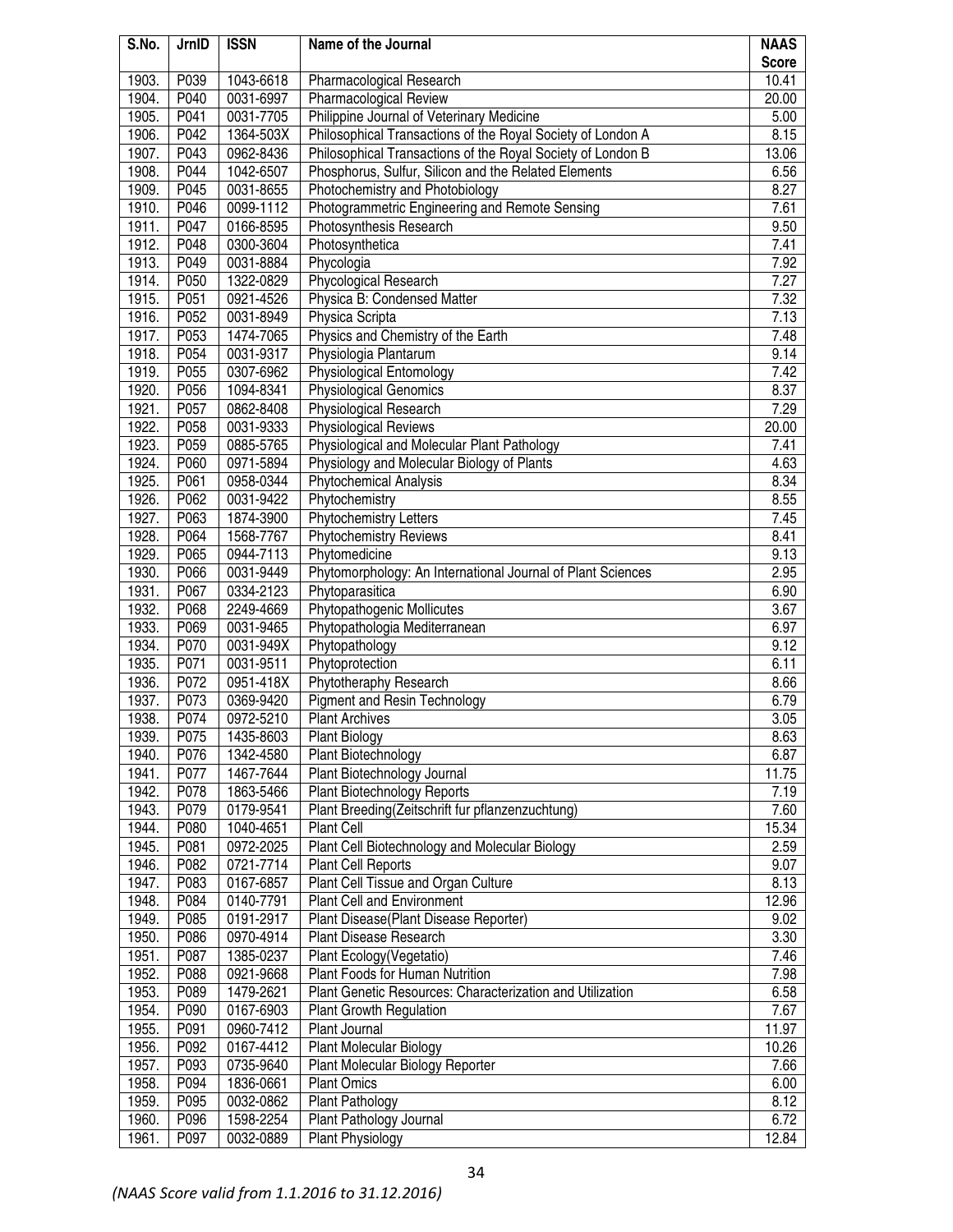| S.No.          | JrnID            | <b>ISSN</b>            | Name of the Journal                                                     | <b>NAAS</b>   |
|----------------|------------------|------------------------|-------------------------------------------------------------------------|---------------|
|                |                  |                        |                                                                         | <b>Score</b>  |
| 1962.          | P098             | 0981-9428              | Plant Physiology and Biochemistry                                       | 8.76          |
| 1963.          | P099             | 1343-943X              | <b>Plant Production Science</b><br>Plant Science(Plant Science Letters) | 6.55          |
| 1964.          | P100             | 0168-9452              |                                                                         | 9.61          |
| 1965.          | P101             | 0972-8546              | Plant Science Research                                                  | 3.59          |
| 1966.          | P102             | 1214-1178              | <b>Plant Soil and Environment</b>                                       | 7.23          |
| 1967.<br>1968. | P103<br>P104     | 0378-2697<br>0032-0781 | Plant Systematics and Evolution                                         | 7.42<br>10.93 |
| 1969.          | P105             | 0032-079X              | Plant and Cell Physiology<br>Plant and Soil                             | 8.95          |
| 1970.          | P106             | 0032-0935              | Planta                                                                  | 9.26          |
| 1971.          | P107             | 0032-0943              | Planta Medica                                                           | 8.15          |
| 1972.          | P108             | 0147-619X              | Plasmid                                                                 | 7.58          |
| 1973.          | P109             | 1505-1773              | Polish Journal of Veterinary Sciences                                   | 6.60          |
| 1974.          | P110             | 0257-8050              | <b>Pollution Research</b>                                               | 4.75          |
| 1975.          | P111             | 1040-6638              | Polycyclic Aromatic Compounds                                           | 6.76          |
| 1976.          | P112             | 0277-5387              | Polyhedron                                                              | 8.01          |
| 1977.          | P113             | 0032-3861              | Polymer                                                                 | 9.56          |
| 1978.          | P114             | 0141-3910              | Polymer Degradation and Stability                                       | 9.16          |
| 1979.          | P115             | 0360-2559              | Polymer Plastic Technology and Engineering                              | 5.00          |
| 1980.          | P116             | 1558-3724              | Polymer Reviews(Journal of Macromolecular Science, Part C: Polymer      | 12.16         |
|                |                  |                        | Reviews)                                                                |               |
| 1981.          | P117             | 0142-9418              | <b>Polymer Testing</b>                                                  | 8.24          |
| 1982.          | P118             | 0925-5214              | Postharvest Biology and Technology                                      | 8.22          |
| 1983.          | P119             | 0970-8235              | Potato Journal(Journal of Indian Potato Association)                    | 4.88          |
| 1984.          | P120             | 0014-3065              | Potato Research                                                         | 6.91          |
| 1985.          | P121             | 0032-5791              | <b>Poultry Science</b>                                                  | 7.67          |
| 1986.          | P122             | 0975-2854              | Prabandhan: Indian Journal of Management                                | 2.58          |
| 1987.          | P123             | 1385-2256              | Precision Agriculture                                                   | 7.93          |
| 1988.          | P124             | 1082-6068              | Preprative Biochemistry and Biotechnology                               | 6.91          |
| 1989.          | P125             | 0167-5877              | <b>Preventive Veterinary Medicine</b>                                   | 8.17          |
| 1990.          | P126             | 0027-8424              | Proceedings of National Academy of Sciences, USA                        | 15.67         |
| 1991.          | P127             | 0962-8452              | Proceedings of Royal Society of London Series B                         | 11.05         |
| 1992.          | P128             | 0097-3157              | Proceedings of The Academy of Natural Sciences of Philadelphia          | 6.83          |
| 1993.          | P129             | 0006-324X              | Proceedings of The Biological Society of Washington                     | 6.57          |
| 1994.          | P130             | 0013-8797              | Proceedings of The Entomological Society of Washington                  | 6.53          |
| 1995.          | P131             | 0253-4126              | Proceedings of the Indian Academy of Sciences - Earth and Planetary     | 7.04          |
|                |                  |                        | Science                                                                 |               |
| 1996.          | P <sub>132</sub> | 0253-4142              | Proceedings of the Indian Academy of Sciences - Mathematical Sciences   | 6.24          |
| 1997.          | P133             | 0370-0046              | Proceedings of the Indian National Science Academy                      | 3.93          |
| 1998.          | P134             | 0369-8211              | Proceedings of the National Academy of Sciences India Section B:        | 6.00          |
|                |                  |                        | Biological Sci.                                                         |               |
| 1999.          | P135             | 0972-6683              | Proceedings of the Zoological Society of India                          | 2.96          |
| 2000.          | P136             | 1359-5113              | Process Biochemistry                                                    | 8.52          |
| 2001.          | P <sub>137</sub> | 0957-5820              | Process Safety and Environmental Protection                             | 8.55          |
| 2002.          | P138             | 0990-0632              | <b>Productions Animales</b>                                             | 6.73          |
| 2003.          | P139             | 1877-1173              | Progress in Molecular Biology and Translational Science(Progress in     | 9.49          |
|                |                  |                        | Nucleic Acid Research and Molecular Biology)                            |               |
| 2004.          | P140             | 0079-6700              | Progress in Polymer Science                                             | 20.00         |
| 2005.          | P141             | 0972-6152              | Progressive Agriculture - An International Journal                      | 3.38          |
| 2006.          | P142             | 0970-3020              | Progressive Horticulture                                                | 3.25          |
| 2007.          | P143             | 0973-6417              | Progressive Research: An International Journal                          | 3.16          |
| 2008.          | P144             | 1311-9109              | Propagation of Ornamental Plants                                        | 6.35          |
| 2009.          | P145             | 1098-8823              | Prostaglandins and Other Lipid Mediators                                | 8.38          |
| 2010.          | P146             | 1046-5928              | Protein Expression and Purification                                     | 7.70          |
| 2011.          | P147             | 1572-3887              | Protein Journal                                                         | 6.91          |
| 2012.          | P148             | 0961-8368              | Protein Science                                                         | 8.85          |
| 2013.          | P149             | 0929-8665              | Protein and Peptide Letters                                             | 7.07          |
| 2014.          | P <sub>150</sub> | 0887-3585              | Proteins: Structure, Function, and Bioinformatics                       | 8.63          |
| 2015.          | P <sub>151</sub> | 1477-5956              | Proteome Science                                                        | 7.73          |
| 2016.          | P152             | 1615-9853              | Proteomics                                                              | 9.81          |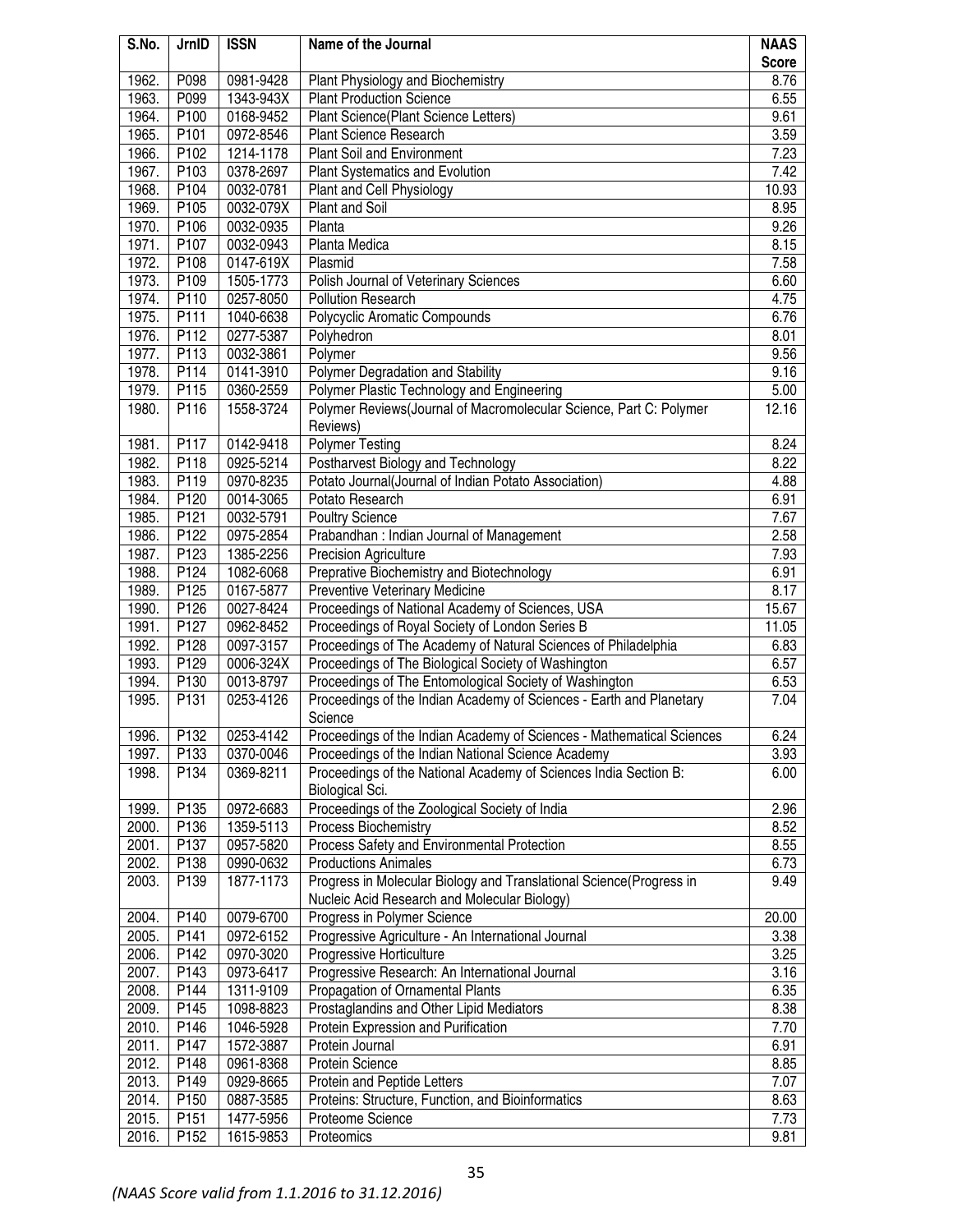| S.No. | JrnID            | <b>ISSN</b> | Name of the Journal                                                                   | <b>NAAS</b>  |
|-------|------------------|-------------|---------------------------------------------------------------------------------------|--------------|
|       |                  |             |                                                                                       | <b>Score</b> |
| 2017. | P153             | 1434-4610   | Protist                                                                               | 9.05         |
| 2018. | P154             | 0033-183X   | Protoplasma                                                                           | 8.65         |
| 2019. | P155             | 1368-9800   | <b>Public Health Nutrition</b>                                                        | 8.68         |
| 2020. | P156             | 0963-6625   | Public Understanding of Science                                                       | 7.77         |
| 2021. | P <sub>157</sub> | 0033-4545   | Pure and Applied Chemistry                                                            | 8.49         |
| 2022. | P158             | 0973-7324   | Pusa AgriScience                                                                      | 2.20         |
| 2023. | Q001             | 1757-8361   | Quality Assurance and Safety of Crops & Foods                                         | 6.89         |
| 2024. | Q002             | 1824-4785   | Quarterly Journal of Nuclear Medicine and Molecular Imaging                           | 8.03         |
| 2025. | Q003             | 1040-6182   | Quaternary International                                                              | 8.06         |
| 2026. | Q004             | 0033-5894   | Quaternary Research                                                                   | 8.54         |
| 2027. | R001             | 0970-9592   | RAU Journal of Research                                                               | 1.57         |
| 2028. | R002             | 1355-8382   | <b>RNA</b>                                                                            | 10.94        |
| 2029. | R003             | 1547-6286   | <b>RNA Biology</b>                                                                    | 10.97        |
| 2030. | R004             | 2046-2069   | <b>RSC Advances</b>                                                                   | 9.84         |
| 2031. | R005             | 0969-806X   | Radiation Physics and Chemistry                                                       | 7.38         |
| 2032. | R006             | 0033-7587   | Radiation Research                                                                    | 8.91         |
| 2033. | R007             | 0033-8230   | Radiochimica Acta                                                                     | 7.01         |
| 2034. | R008             | 0973-1113   | Rajasthan Journal of Extension Education                                              | 2.47         |
| 2035. | R009             | 2250-1134   | Raksha Technical Review                                                               | 2.74         |
| 2036. | R010             | 0971-2070   | Range Management and Agroforestry                                                     | 6.06         |
| 2037. | R011             | 0974-0759   | Rashtriya Krishi                                                                      | 2.07         |
| 2038. | R012             | 0973-1512   | Rashtriya Krishi (Hindi)                                                              | 1.31         |
| 2039. | R013             | 1878-5190   | Reaction Kinetics, Mechanisms and Catalysis (Reaction Kinetics Catalytic<br>Letters)  | 7.17         |
| 2040. | R014             | 1381-5148   | Reactive and Functional Polymers                                                      | 8.52         |
| 2041. | R015             | 1351-0002   | <b>Redox Report</b>                                                                   | 7.52         |
| 2042. | R016             | 1436-3798   | Regional Environmental Change                                                         | 8.63         |
| 2043. | R017             | 2150-704X   | <b>Remote Sensing Letters</b>                                                         | 7.57         |
| 2044. | R018             | 0034-4257   | Remote Sensing of Environment                                                         | 12.39        |
| 2045. | R019             | 1742-1705   | Renewable Agriculture and Food Systems(American Journal of Alternative                | 7.36         |
| 2046. | R020             | 0960-1481   | Agriculture)<br>Renewable Energy: An International Journal(Solar and Wind Technology) | 9.48         |
| 2047. | R021             | 1364-0321   | Renewable and Sustainable Energy Reviews                                              | 11.90        |
| 2048. | R022             | 1470-1626   | Reproduction                                                                          | 9.17         |
| 2049. | R023             | 1031-3613   | Reproduction Fertility and Development                                                | 8.40         |
| 2050. | R024             | 0936-6768   | <b>Reproduction in Domestic Animals</b>                                               | 7.52         |
| 2051. | R025             | 1477-7827   | Reproductive Biology and Endocrinology                                                | 8.23         |
| 2052. | R026             | 0890-6238   | Reproductive Toxicology                                                               | 9.23         |
| 2053. | R027             | 0976-1675   | Research Journal of Agricultural Sciences                                             | 3.51         |
| 2054. | R028             | 0976-5646   | Research Journal of Animal Husbandry and Dairy Science                                | 2.76         |
| 2055. | R029             | 0973-6263   | Research Journal of Biotechnology                                                     | 6.28         |
| 2056. | R030             | 0972-0626   | Research Journal of Chemistry and Environment                                         | 5.00         |
| 2057. | R031             | 0974-617X   | Research Reach: Journal of Home Science                                               | 2.49         |
| 2058. | R032             | 0974-4908   | Research in Environment and Life Sciences                                             | 4.09         |
| 2059. | R033             | 0923-2508   | Research in Microbiology                                                              | 8.71         |
| 2060. | R034             | 0034-5288   | Research in Veterinary Science                                                        | 7.41         |
| 2061. | R035             | 0972-3226   | Research on Crops                                                                     | 5.00         |
| 2062. | R036             | 0921-3449   | Resources, Conservation and Recycling                                                 | 8.56         |
| 2063. | R037             | 1061-2971   | <b>Restoration Ecology</b>                                                            | 7.84         |
| 2064. | R038             | 0253-1933   | Review of Scientific and Technical OIE                                                | 6.91         |
| 2065. | R039             | 0167-8299   | Reviews in Chemical Engineering                                                       | 8.41         |
| 2066. | R040             | 1569-1705   | Reviews in Environmental Science and Bio/Technology                                   | 9.33         |
| 2067. | R041             | 0960-3166   | Reviews in Fish Biology and Fisheries                                                 | 8.73         |
| 2068. | R042             | 1064-1262   | Reviews in Fisheries Science                                                          | 7.87         |
| 2069. | R043             | 0954-139X   | Reviews in Medical Microbiology                                                       | 6.00         |
| 2070. | R044             | 1052-9276   | Reviews in Medical Virology                                                           | 11.57        |
| 2071. | R045             | 0179-5953   | Reviews of Environmental Contamination and Toxicology                                 | 9.74         |
| 2072. | R046             | 0303-4240   | Reviews of Physiology Biochemistry and Pharmacology                                   | 12.27        |
| 2073. | R047             | 0100-0683   | Revista Brasileira de CiΩncia do Solo                                                 | 6.76         |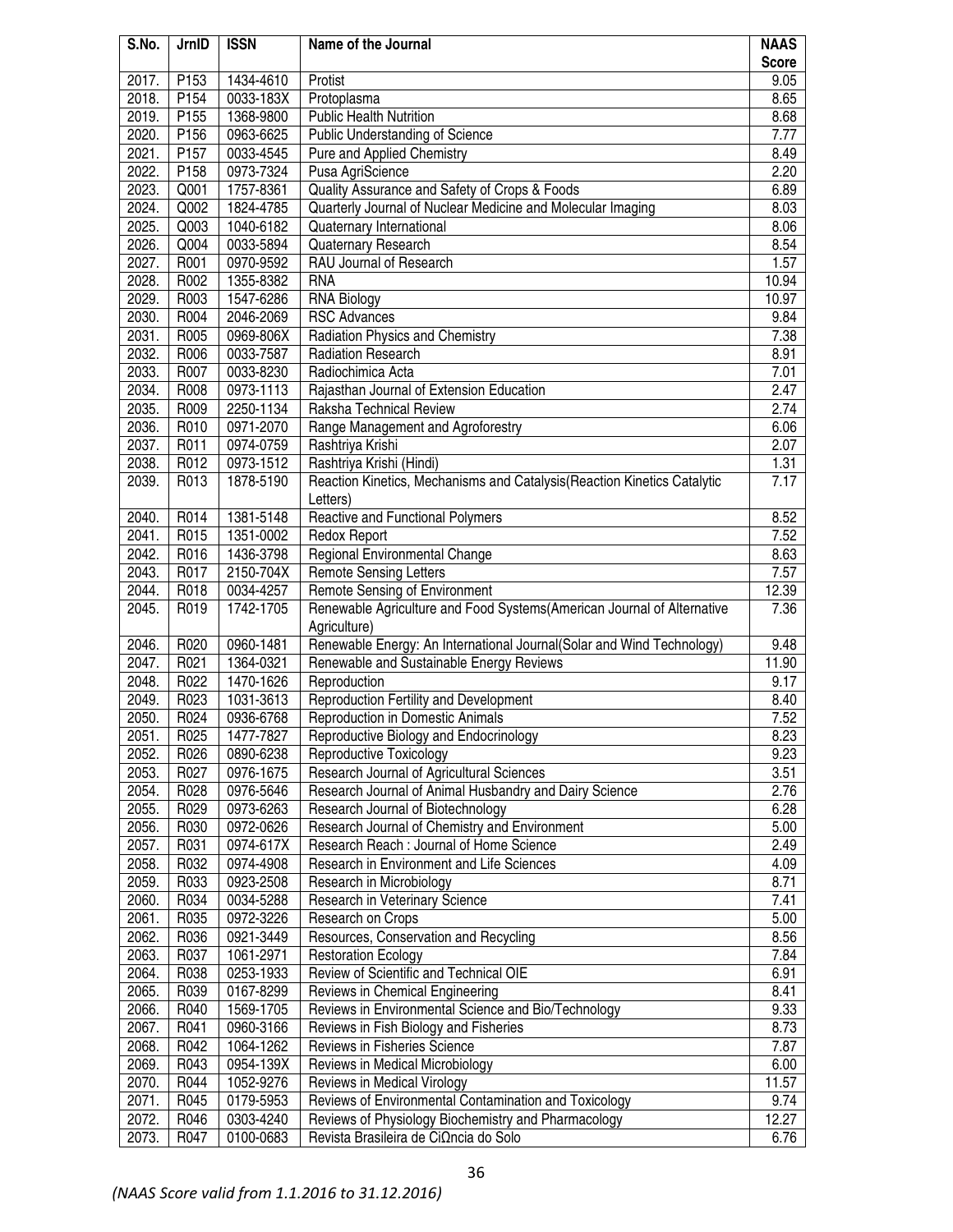| S.No.          | JrnID        | <b>ISSN</b>            | Name of the Journal                                                 | <b>NAAS</b>              |
|----------------|--------------|------------------------|---------------------------------------------------------------------|--------------------------|
|                |              |                        |                                                                     | <b>Score</b>             |
| 2074.          | R048         | 0034-7744              | Revista De Biologia Tropical                                        | 6.52                     |
| 2075.          | R049         | 0034-8570              | Revista De Metalurgia                                               | 6.29                     |
| 2076.          | R050         | 0035-1563              | Revue De Metallurgie                                                | 6.20                     |
| 2077.          | R051         | 0035-418X              | Revue Suisse de Zoologie                                            | 6.43                     |
| 2078.          | R052         | 1939-8425              | Rice (Springer)                                                     | 9.92                     |
| 2079.          | R053         | 1672-6308              | <b>Rice Science</b>                                                 | 4.59                     |
| 2080.          | R054         | 0035-6050              | Rivista di Biologia                                                 | 6.25                     |
| 2081.          | R055         | 1224-5984              | Romanian Biotechnological Letters                                   | 6.40                     |
| 2082.          | R056         | 0970-2431              | Rubber Science(Natural Rubber Research)                             | 3.97                     |
| 2083.          | R057         | 1067-4136              | Russian Journal of Ecology                                          | 6.39                     |
| 2084.          | R058         | 0869-6918              | Russian Journal of Nematology                                       | 6.79                     |
| 2085.          | R059         | 1021-4437              | Russian Journal of Plant Physiology                                 | 6.95                     |
| 2086.          | S001         | 1682-8348              | <b>SAARC Journal of Agriculture</b>                                 | 3.54                     |
| 2087.          | S002         | 1029-7073              | SABRAO Journal of Breeding and Genetics                             | 4.00                     |
| 2088.          | S003         | 0971-975X              | SATSA Mukhapatra - Annual Technical Issue                           | 2.56                     |
| 2089.          | S004         | 0972-1126              | <b>SKUAST Journal of Research</b>                                   | 3.23                     |
| 2090.<br>2091. | S005         | 0282-7581              | Scandinavian Journal of Forest Research                             | 7.54                     |
|                | S006         | 0036-5521              | Scandinavian Journal of Gastroenterology                            | 8.36                     |
| 2092.          | S007         | 0901-3393              | Scandinavian Journal of Laboratory Animal Science                   | 6.25                     |
| 2093.          | S008         | 0920-9964              | Schizophrenia Research                                              | 9.92                     |
| 2094.          | S009         | 0036-8075              | Science                                                             | 20.00                    |
| 2095.          | S010         | 1513-1874              | Science Asia                                                        | 6.35                     |
| 2096.          | S011         | 1674-7305              | Science China Life Sciences (Sciences in China - Series C)          | 7.69                     |
| 2097.          | S012         | 0036-8156              | Science and Culture                                                 | 3.90                     |
| 2098.          | S013         | 0048-9697              | Science of The Total Environment                                    | 10.10                    |
| 2099.          | S014         | 2305-3372              | Science, Technology and Arts Research Journal                       | 4.44                     |
| 2100.          | S015         | 0971-7218              | Science, Technology and Society                                     | 6.23                     |
| 2101.          | S016         | 0976-1152              | Sciencia Acta Xaveriana                                             | 2.63                     |
| 2102.          | S017         | 0304-4238              | Scientia Horticulturae                                              | 7.37                     |
| 2103.          | S018         | 0036-8709              | Scientia Pharmaceutica                                              | 4.72                     |
| 2104.          | S019         | 0036-8733              | Scientific American                                                 | 7.07                     |
| 2105.<br>2106. | S020<br>S021 | 2045-2322<br>1992-2248 | Scientific Reports<br>Scientific Research and Essays                | 11.58<br>$^{\star\star}$ |
| 2107.          | S022         | 0890-3670              | Scientist                                                           | 6.51                     |
| 2108.          | S023         | 0093-3651              | Sea Technology                                                      | 6.10                     |
| 2109.          | S024         | 0960-2585              | Seed Science Research                                               | 7.70                     |
| 2110.          | S025         | 0251-0952              | Seed Science and Technology                                         | 6.48                     |
| 2111.          | S026         | 1059-1311              | Seizure - European Journal of Epilepsy                              | 7.82                     |
| 2112.          | S027         | 1424-8220              | Sensors                                                             | 8.25                     |
| 2113.          | S028         | 0925-4005              | Sensors and Actuators B: Chemical                                   | 10.10                    |
| 2114.          | S029         | 0149-6395              | Separation Science and Technology                                   | 7.17                     |
| 2115.          | S030         | 1383-5866              | Separation and Purification Technology                              | 9.09                     |
| 2116.          | S031         | 1661-5425              | Sexual Development                                                  | 8.29                     |
| 2117.          | S032         | 0934-0882              | Sexual Plant Reproduction                                           | 6.93                     |
| 2118.          | S033         | 1073-2322              | Shock                                                               | 9.05                     |
| 2119.          | S034         | 1876-990X              | Silicon                                                             | 7.07                     |
| 2120.          | S035         | 0037-5349              | Silvae Genetica                                                     | 6.28                     |
| 2121.          | S036         | 0921-4488              | <b>Small Ruminant Research</b>                                      | 7.13                     |
| 2122.          | S037         | 1063-1119              | Society and Animals                                                 | 6.70                     |
| 2123.          | S038         | 0361-6525              | Sociobiology                                                        | 6.37                     |
| 2124.          | S039         | 0038-0717              | Soil Biology and Biochemistry                                       | 9.93                     |
| 2125.          | S040         | 1838-675X              | Soil Research(Australian Journal of Soil Research)                  | 7.32                     |
| 2126.          | S041         | 0038-075X              | Soil Science                                                        | 6.79                     |
| 2127.          | S042         | 0361-5995              | Soil Science Society of America Journal(Proceedings of Soil Science | 7.72                     |
|                |              |                        | Society of America)                                                 |                          |
| 2128.          | S043         | 0038-0768              | Soil Science and Plant Nutrition                                    | 6.73                     |
| 2129.          | S044         | 0266-0032              | Soil Use and Management                                             | 7.47                     |
| 2130.          | S045         | 2074-9546              | Soil and Environment(Pakistan Journal of Soil Sciences)             | 4.50                     |
| 2131.          | S046         | 1532-0383              | Soil and Sediment Contamination                                     | 7.04                     |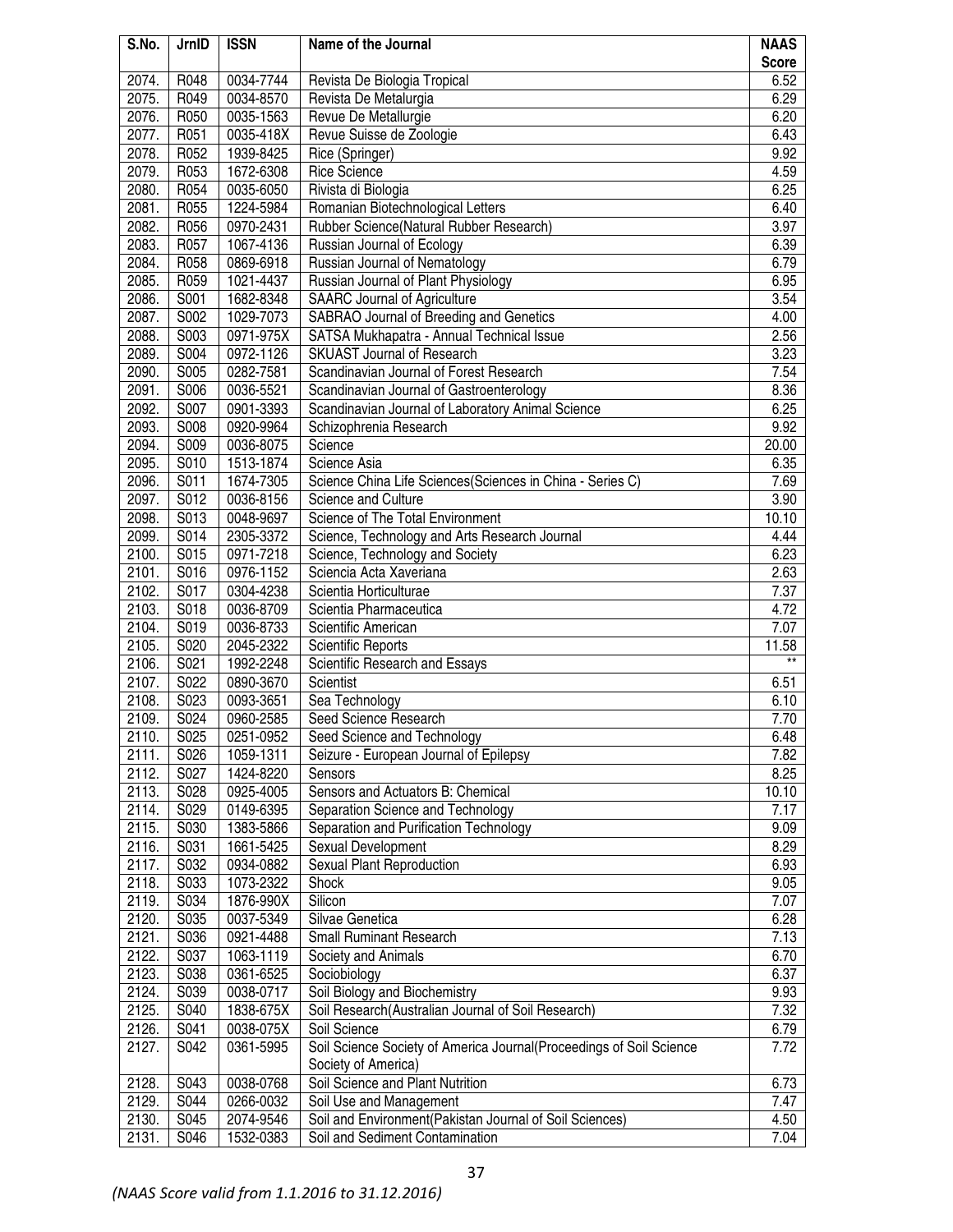| S.No.          | JrnID        | <b>ISSN</b>            | Name of the Journal                                                  | <b>NAAS</b>  |
|----------------|--------------|------------------------|----------------------------------------------------------------------|--------------|
|                |              |                        |                                                                      | <b>Score</b> |
| 2132.          | S047         | 0167-1987              | Soil and Tillage Research                                            | 8.62         |
| 2133.          | S048         | 0038-092X              | Solar Energy                                                         | 9.47         |
| 2134.          | S049         | 0038-1098              | Solid State Communications                                           | 7.90         |
| 2135.          | S050         | 0375-1589              | South African Journal of Animal Science                              | 6.50         |
| 2136.          | S051         | 0254-6299              | South African Journal of Botany                                      | 6.98         |
| 2137.          | S052         | 0973-1830              | Soybean Research                                                     | 3.04         |
| 2138.          | S053         | 1695-971X              | Spanish Journal of Agricultural Research                             | 6.70         |
| 2139.          | S054         | 1386-1425              | Spectrochimica Acta Part A - Molecular and Biomolecular Spectroscopy | 8.35         |
| 2140.          | S055         | 0887-6703              | Spectroscopy                                                         | 6.42         |
| 2141.          | S056         | 0038-9056              | Starch-Starke                                                        | 7.68         |
| 2142.<br>2143. | S057<br>S058 | 1017-0405              | Statistica Sinika                                                    | 7.16<br>8.74 |
| 2144.          | S059         | 0883-4237<br>0233-1888 | <b>Statistical Science</b><br><b>Statistics</b>                      | 6.53         |
| 2145.          | S060         | 0167-7152              | <b>Statistics and Probability Letters</b>                            | 6.60         |
| 2146.          | S061         | 0039-128X              | Steroids                                                             | 8.64         |
| 2147.          | S062         | 0304-4149              | Stochastic Processes and their Applications                          | 7.06         |
| 2148.          | S063         | 0969-2126              | Structure                                                            | 11.62        |
| 2149.          | S064         | 0081-6906              | Studia Scientiarum Mathematicarum Hungarica                          | 6.21         |
| 2150.          | S065         | 0972-639X              | Studies of Tribes and Tribals                                        | 2.77         |
| 2151.          | S066         | 0973-5070              | Studies on Ethno-Medicine                                            | 6.21         |
| 2152.          | S067         | 0973-7189              | Studies on Home and Community Science                                | 2.08         |
| 2153.          | S068         | 0972-1525              | Sugar Tech                                                           | 6.58         |
| 2154.          | S069         | 0039-6028              | Surface Science                                                      | 7.93         |
| 2155.          | S070         | 0714-0045              | Survey Methodology                                                   | 6.83         |
| 2156.          | S071         | 0082-0598              | Sydowia                                                              | 7.02         |
| 2157.          | S072         | 0334-5114              | Symbiosis                                                            | 7.44         |
| 2158.          | S073         | 1553-3174              | Synthesis and Reactivity in Inorganic Metal-Organic and Nano-Metal   | 6.53         |
| 2159.          | S074         | 0039-7911              | <b>Synthetic Communications</b>                                      | 6.93         |
| 2160.          | S075         | 0307-6970              | Systematic Entomology                                                | 8.78         |
| 2161.          | S076         | 0165-5752              | Systematic Parasitology                                              | 7.34         |
| 2162.          | S077         | 0723-2020              | Systematic and Applied Microbiology                                  | 9.28         |
| 2163.          | T001         | 1134-5764              | <b>TOP</b>                                                           | 6.83         |
| 2164.          | T002         | 0039-9140              | Talanta                                                              | 9.55         |
| 2165.          | T003         | 0973-2942              | Tamil Nadu Journal of Veterinary and Animal Sciences                 | 3.78         |
| 2166.          | T004         | 0040-0262              | Taxon                                                                | 9.30         |
| 2167.          | T005         | 2278-7682              | Technofame: A Journal of Multidisciplinary Advance Research          | 2.54         |
| 2168.          | T006         | 1533-0346              | Technology in Cancer Research and Treatment                          | 7.73         |
| 2169.          | T007         | 0040-1706              | Technometrics                                                        | 7.81         |
| 2170.          | T008         | 0040-4020              | Tetrahedron                                                          | 8.64         |
| 2171.          | T009         | 0957-4166              | <b>Tetrahedron Asymmetry</b>                                         | 8.16         |
| 2172.          | T010         | 0040-4039              | <b>Tetrahedron Letters</b>                                           | 8.38         |
| 2173.          | T011         | 0040-5175              | <b>Textile Research Journal</b>                                      | 7.60         |
| 2174.          | T012         | 0971-9075              | The Allahabad Farmer                                                 | 3.12         |
| 2175.          | T013         | 0003-2950              | The Andhra Agricultural Journal                                      | 3.51         |
| 2176.          | T014         | 0972-0073              | The Anthropologist                                                   | 6.22         |
| 2177.          | T015         | 0973-4791              | The Asian Journal of Animal Science                                  | 3.40         |
| 2178.          | T016         | 0973-4767              | The Asian Journal of Horticulture                                    | 2.55         |
| 2179.          | T017         | 0973-7049              | The Bioscan                                                          | 4.57         |
| 2180.          | T018         | 0008-4034              | The Canadian Journal of Chemical Engineering                         | 7.23         |
| 2181.          | T019         | 0974-0376              | The Ecoscan                                                          | 5.06         |
| 2182.          | T020         | 0033-4359              | The Haryana Veterinarian                                             | 3.25         |
| 2183.          | T021         | 1751-7362              | The ISME Journal                                                     | 15.30        |
| 2184.          | T022         | 0970-2741              | The Indian Fern Journal                                              | 2.62         |
| 2185.          | T023         | 0019-4816              | The Indian Forester                                                  | 4.27         |
| 2186.          | T024         | 0970-2997              | The Indian Journal of Animal Reproduction                            | 4.02         |
| 2187.          | T025         | 0973-3175              | The Indian Journal of Field Veterinarians                            | 3.69         |
| 2188.          | T026         | 0022-3174              | The Indian Journal of Nutrition and Dietetics                        | 3.42         |
| 2189.          | T027         | 0019-5456              | The Indian Journal of Pediatrics                                     | 6.87         |
| 2190.          | T028         | 0971-9857              | The Indian Journal of Small Ruminants                                | 4.89         |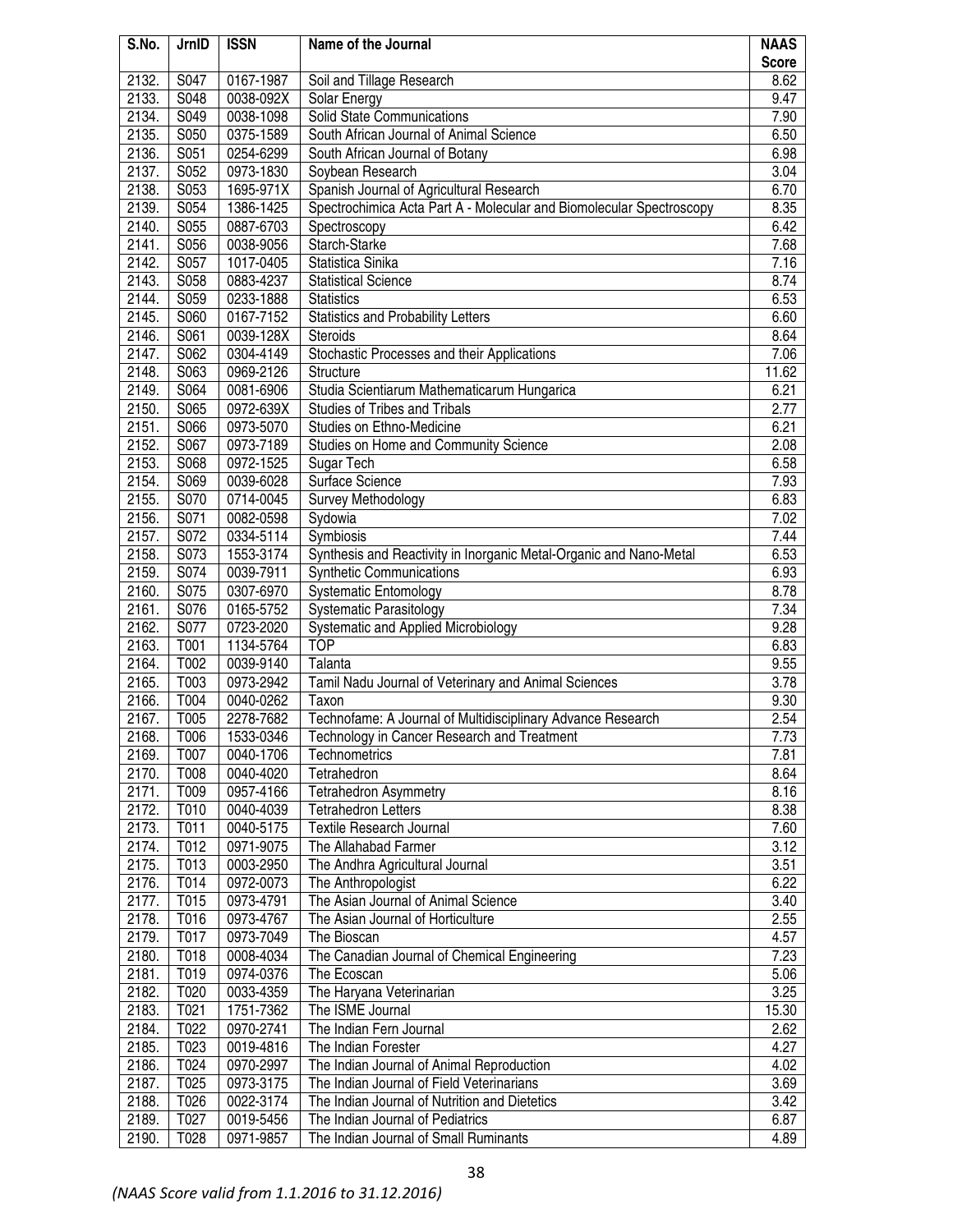| S.No. | JrnID             | <b>ISSN</b> | Name of the Journal                                                     | <b>NAAS</b>  |
|-------|-------------------|-------------|-------------------------------------------------------------------------|--------------|
|       |                   |             |                                                                         | <b>Score</b> |
| 2191. | T029              | 0971-4251   | The Indian Journal of Veterinary Research                               | 3.76         |
| 2192. | T030              | 0975-4296   | The International Journal of Plant Reproductive Biology                 | 3.71         |
| 2193. | T031              | 1018-7081   | The Journal of Animal and Plant Sciences                                | 6.45         |
| 2194. | T032              | 0971-1643   | The Journal of Bombay Veterinary College                                | 2.18         |
| 2195. | T033              | 0260-1230   | The Journal of Molluscan Studies                                        | 7.36         |
| 2196. | T034              | 1279-7707   | The Journal of Nutrition, Health and Aging                              | 9.00         |
| 2197. | T035              | 0970-2539   | The Journal of Plant Science Research                                   | 2.40         |
| 2198. | T036              | 0970-0226   | The Journal of Research, ANGRAU                                         | 3.86         |
| 2199. | T037              | 0972-4370   | The Journal of Rural and Agricultural Research                          | 1.71         |
| 2200. | T038              | 0019-4468   | The Journal of the Indian Botanical Society                             | 3.47         |
| 2201. | T039              | 0971-5371   | The Journal of the Orchid Society of India                              | 2.48         |
| 2202. | T040              | 0040-5000   | The Journal of the Textile Institute                                    | 6.72         |
| 2203. | $\overline{T}041$ | 0047-8539   | The Mysore Journal of Agricultural Sciences                             | 2.91         |
| 2204. | T042              | 0973-2004   | The North East Veterinarian                                             | 2.25         |
| 2205. | T043              | 0029-568X   | The Nucleus                                                             | 4.64         |
| 2206. | T044              | 1940-3372   | The Plant Genome                                                        | 9.93         |
| 2207. | T045              | 0217-2445   | The Raffles Bulletin of Zoology                                         | 7.02         |
| 2208. | T046              | 1537-744X   | The Scientific World Journal                                            | 6.00         |
| 2209. | T047              | 0177-798X   | Theoretical and Applied Climatology                                     | 8.02         |
| 2210. | T048              | 0040-5752   | <b>Theoretical and Applied Genetics</b>                                 | 9.79         |
| 2211. | T049              | 1431-7613   | Theory in Biosciences                                                   | 7.23         |
| 2212. | T050              | 0093-691X   | Theriogenology                                                          | 7.80         |
| 2213. | T051              | 2249-6610   | Theriogenology Insight                                                  | 3.81         |
| 2214. | T052              | 0040-6090   | Thin Solid Films                                                        | 7.76         |
| 2215. | T053              | 2152-4947   | <b>Tissue Engineering</b>                                               | 10.45        |
| 2216. | T054              | 0040-8166   | <b>Tissue and Cell</b>                                                  | 7.25         |
| 2217. | T055              | 0379-055X   | <b>Tobacco Research</b>                                                 | 2.02         |
| 2218. | T056              | 1938-9736   | Topics in Companion Animal Medicine                                     | 7.41         |
| 2219. | T057              | 0192-6233   | <b>Toxicologic Pathology</b>                                            | 8.14         |
| 2220. | T058              | 1096-6080   | <b>Toxicological Sciences</b>                                           | 9.85         |
| 2221. | T059              | 0277-2248   | Toxicological and Environmental Chemistry                               | 6.83         |
| 2222. | T060              | 0300-483X   | Toxicology                                                              | 9.62         |
| 2223. | T061              | 0971-6580   | Toxicology International                                                | 4.56         |
| 2224. | T062              | 0378-4274   | <b>Toxicology Letters</b>                                               | 9.26         |
| 2225. | T063              | 0041-008X   | <b>Toxicology and Applied Pharmacology</b>                              | 9.71         |
| 2226. | T064              | 0748-2337   | <b>Toxicology and Industrial Health</b>                                 | 7.86         |
| 2227. | T065              | 0887-2333   | Toxicology in Vitro                                                     | 8.90         |
| 2228. | T066              | 0041-0101   | Toxicon                                                                 | 8.49         |
| 2229. | T067              | 0002-8487   | Transactions of American Fisheries Society                              | 7.47         |
| 2230. | T068              | 0035-9203   | Transactions of Royal Society of Tropical Medicine & Hygiene            | 7.84         |
| 2231. | T069              | 0002-8320   | Transactions of The American Entomological Society                      | 6.20         |
| 2232. | T070              | 2151-0032   | Transactions of the American Society of Agricultural & Biological       | 6.90         |
|       |                   |             | Engineers (Transactions of American Society of Agricultural Engineers)  |              |
| 2233. | T071              | 0972-2815   | Transactions of the Indian Institute of Metals                          | 6.62         |
| 2234. | T072              | 1865-1674   | Transboundary and Emerging Diseases(Journal of Veterinary Medicine - A) | 8.94         |
| 2235. | T073              | 0962-8819   | Transgenic Research                                                     | 8.32         |
| 2236. | T074              | 1361-9209   | Transportation Research Part D: Transport and Environment               | 7.94         |
| 2237. | T075              | 1614-2942   | <b>Tree Genetics and Genomes</b>                                        | 8.45         |
| 2238. | T076              | 0829-318X   | <b>Tree Physiology</b>                                                  | 9.66         |
| 2239. | T077              | 0931-1890   | Trees-Structure and Function                                            | 7.65         |
| 2240. | T078              | 0165-9936   | Trends in Analytical Chemistry                                          | 12.47        |
| 2241. | T079              | 0968-0004   | <b>Trends in Biochemical Sciences</b>                                   | 17.23        |
| 2242. | T080              | 0974-8431   | Trends in Biosciences                                                   | 2.74         |
| 2243. | T081              | 0167-7799   | Trends in Biotechnology                                                 | 17.96        |
| 2244. | T082              | 0975-0304   | Trends in Carbohydrate Research                                         | 3.34         |
| 2245. | T083              | 0962-8924   | Trends in Cell Biology                                                  | 18.01        |
| 2246. | T084              | 0169-5347   | Trends in Ecology and Evolution                                         | 20.00        |
| 2247. | T085              | 0924-2244   | Trends in Food Science and Technology                                   | 10.65        |
| 2248. | T086              | 0168-9525   | <b>Trends in Genetics</b>                                               | 15.92        |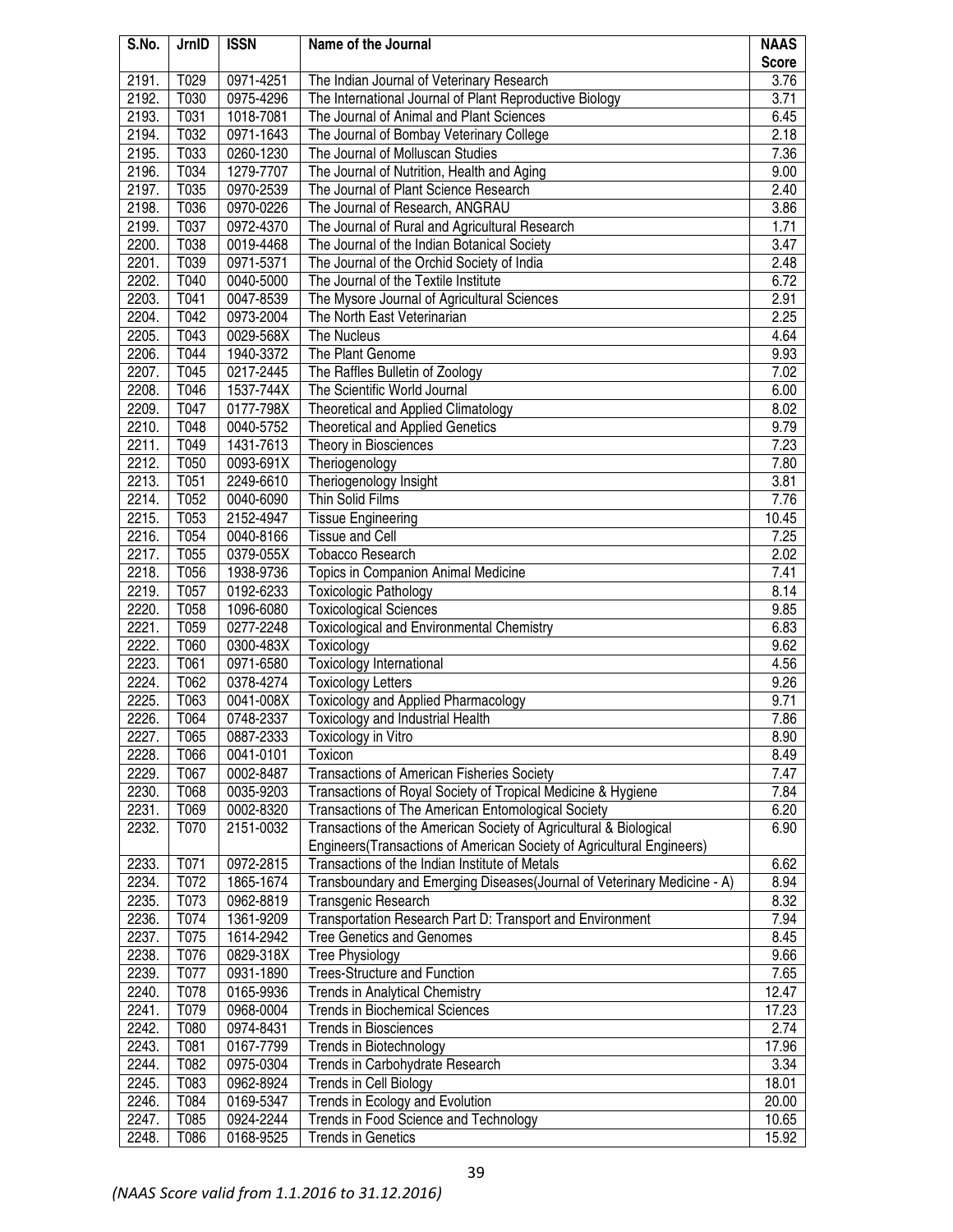| S.No. | JrnID | <b>ISSN</b> | Name of the Journal                                        | <b>NAAS</b>  |
|-------|-------|-------------|------------------------------------------------------------|--------------|
|       |       |             |                                                            | <b>Score</b> |
| 2249. | T087  | 0966-842X   | <b>Trends in Microbiology</b>                              | 15.19        |
| 2250. | T088  | 1360-1385   | <b>Trends in Plant Science</b>                             | 18.93        |
| 2251. | T089  | 0049-4747   | Tropical Animal Health and Production                      | 6.82         |
| 2252. | T090  | 0127-5720   | <b>Tropical Biomedicine</b>                                | 6.85         |
| 2253. | T091  | 0564-3295   | <b>Tropical Ecology</b>                                    | 6.89         |
| 2254. | T092  | 0049-4763   | <b>Tropical Grassland</b>                                  | 4.00         |
| 2255. | T093  | 1472-9792   | Tuberculosis                                               | 8.71         |
| 2256. | T094  | 1300-011X   | Turkish Journal of Agriculture and Forestry                | 6.93         |
| 2257. | T095  | 1300-0152   | Turkish Journal of Biology                                 | 7.34         |
| 2258. | T096  | 1300-008X   | Turkish Journal of Botany                                  | 5.00         |
| 2259. | T097  | 1303-2712   | Turkish Journal of Fisheries and Aquatic Sciences          | 6.57         |
| 2260. | T098  | 1300-0128   | Turkish Journal of Veterinary and Animal Sciences          | 6.24         |
| 2261. | U001  | 1350-4177   | <b>Ultrasonics Sonochemistry</b>                           | 10.32        |
| 2262. | U002  | 0315-3681   | Utilitas Mathematics                                       | 6.35         |
| 2263. | V001  | 0264-410X   | Vaccine                                                    | 9.62         |
| 2264. | V002  | 1537-1891   | Vascular Pharmacology                                      | 9.64         |
| 2265. | V003  | 0970-6585   | Vegetable Science                                          | 3.85         |
| 2266. | V004  | 0970-4078   | Vegetos                                                    | 6.00         |
| 2267. | V005  | 0749-0739   | Verterinary Clinics of North America-Equine Practice       | 6.44         |
| 2268. | V006  | 0749-0720   | Verterinary Clinics of North America-Food Animal Practice  | 8.00         |
| 2269. | V007  | 0195-5616   | Verterinary Clinics of North America-Small Animal Practice | 6.82         |
| 2270. | V008  | 0959-4493   | <b>Verterinary Dermatology</b>                             | 7.73         |
| 2271. | V009  | 1463-5216   | Verterinary Ophthalmology                                  | 7.06         |
| 2272. | V010  | 0505-401X   | Veterinaria Italiana                                       | 6.63         |
| 2273. | V011  | 0375-8427   | Veterinarni Medicina                                       | 6.64         |
| 2274. | V012  | 0372-5480   | Veterinarski Arhiv                                         | 6.36         |
| 2275. | V013  | 1467-2987   | Veterinary Anaesthesia and Analgesia                       | 7.72         |
| 2276. | V014  | 0275-6382   | <b>Veterinary Clinical Pathology</b>                       | 7.27         |
| 2277. | V015  | 0165-2427   | Veterinary Immunology and Immunopathology                  | 7.54         |
| 2278. | V016  | 1090-0233   | Veterinary Journal(British Veterinary Journal)             | 7.76         |
| 2279. | V017  | 0378-1135   | Veterinary Microbiology                                    | 8.51         |
| 2280. | V018  | 0304-4017   | Veterinary Parasitology                                    | 8.46         |
| 2281. | V019  | 0300-9858   | Veterinary Pathology                                       | 7.87         |
| 2282. | V020  | 0972-4036   | <b>Veterinary Practitioner</b>                             | 3.78         |
| 2283. | V021  | 0165-2176   | <b>Veterinary Quarterly</b>                                | 6.72         |
| 2284. | V022  | 1058-8183   | Veterinary Radiology and Ultrasound                        | 7.45         |
| 2285. | V023  | 0042-4900   | <b>Veterinary Record</b>                                   | 7.49         |
| 2286. | V024  | 0928-4249   | <b>Veterinary Research</b>                                 | 8.82         |
| 2287. | V025  | 0165-7380   | Veterinary Research Communications                         | 7.24         |
| 2288. | V026  | 0976-1284   | Veterinary Science Research Journal                        | 2.04         |
| 2289. | V027  | 0161-3499   | <b>Veterinary Surgery</b>                                  | 7.04         |
| 2290. | V028  | 0972-8988   | <b>Veterinary World</b>                                    | 5.10         |
| 2291. | V029  | 1476-5810   | Veterinary and Comparative Oncology                        | 8.73         |
| 2292. | V030  | 0932-0814   | Veterinary and Comparative Orthopaedics and Traumatology   | 6.89         |
| 2293. | V031  | 0042-6822   | Virology                                                   | 9.32         |
| 2294. | V032  | 1743-422X   | Virology Journal                                           | 8.18         |
| 2295. | V033  | 0920-8569   | Virus Genes                                                | 7.58         |
| 2296. | V034  | 0168-1702   | Virus Research                                             | 8.32         |
| 2297. | V035  | 0042-7500   | Vitis                                                      | 6.74         |
| 2298. | V036  | 0303-9021   | Vlaams Diergeneeskundig Tijdschrift                        | 6.42         |
| 2299. | W001  | 0956-053X   | Waste Management                                           | 9.22         |
| 2300. | W002  | 0734-242X   | Waste Management and Research                              | 7.30         |
| 2301. | W003  | 1061-4303   | Water Environment Research                                 | 6.87         |
| 2302. | W004  | 0250-8060   | Water International                                        | 6.69         |
| 2303. | W005  | 1366-7017   | <b>Water Policy</b>                                        | 6.83         |
| 2304. | W006  | 0043-1354   | Water Research                                             | 11.53        |
| 2305. | W007  | 0920-4741   | Water Resource Management                                  | 8.60         |
| 2306. | W008  | 0043-1397   | Water Resources Research                                   | 9.55         |
| 2307. | W009  | 0378-4738   | Water S.A.                                                 | 6.64         |